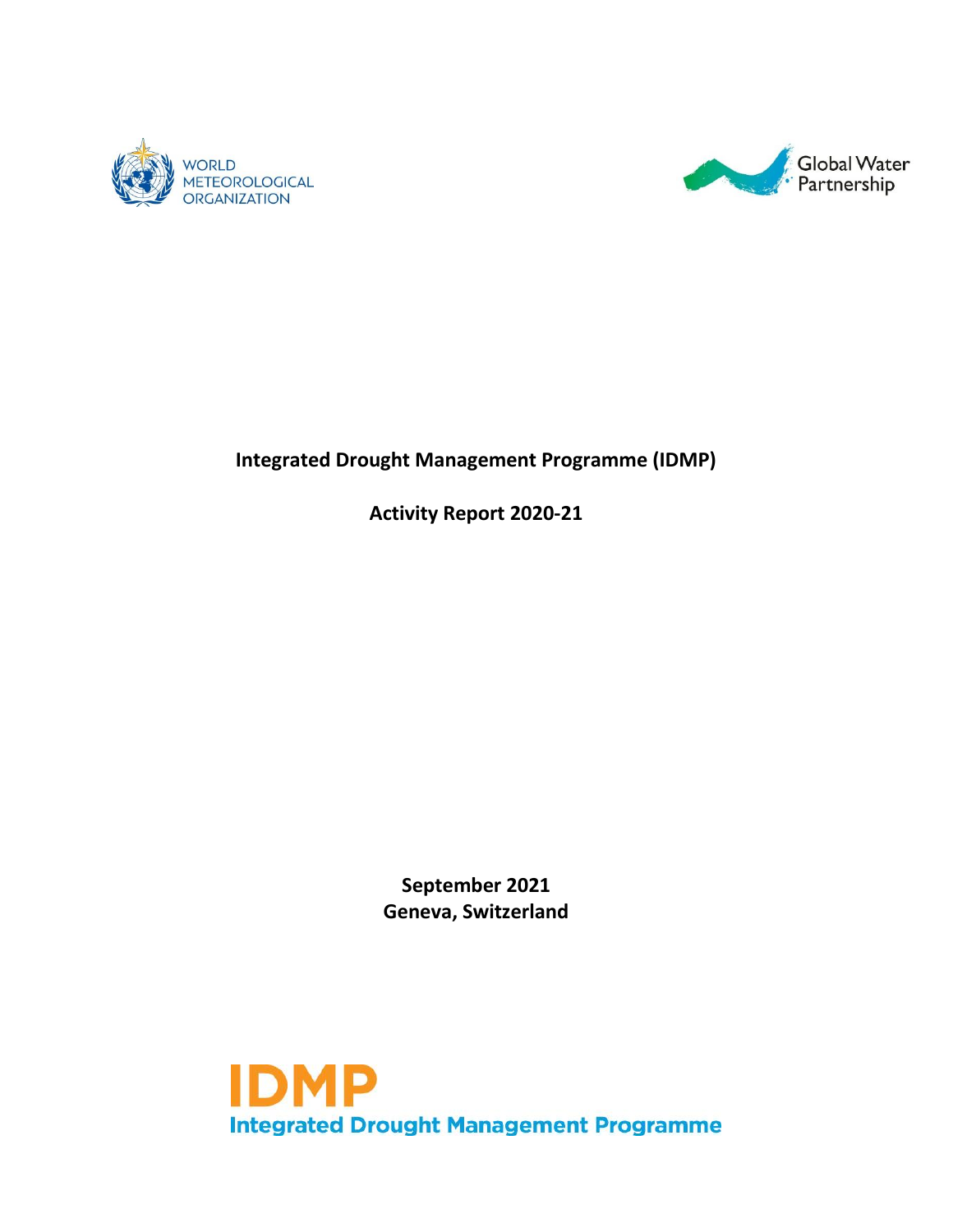# **Contents**

| 1. |        |                                                                                              |  |
|----|--------|----------------------------------------------------------------------------------------------|--|
| 2. |        |                                                                                              |  |
|    | 2.1    |                                                                                              |  |
|    | 2.2    |                                                                                              |  |
|    | 2.3    |                                                                                              |  |
|    | 2.4    |                                                                                              |  |
|    | 2.5    | Global Multi-Hazard Alert System (GMAS) and Global Drought Information System (GDIS) 14      |  |
|    | 2.6    |                                                                                              |  |
|    | 2.7    |                                                                                              |  |
|    | 2.7.1  |                                                                                              |  |
|    | 2.7.2  | UN Global Assessment Report on Disaster Risk - Special Issue on Drought 15                   |  |
|    | 2.7.3  |                                                                                              |  |
|    | 2.7.4  |                                                                                              |  |
|    | 2.7.5  | Knowledge product on the 3 <sup>rd</sup> pillar of IDM: Drought Mitigation, Preparedness and |  |
|    | 2.7.6  |                                                                                              |  |
|    | 2.7.7  | IDMP/APFM concept paper on Integrated Drought and Flood Risk Management  16                  |  |
|    | 2.7.8  |                                                                                              |  |
|    | 2.8    |                                                                                              |  |
|    | 2.8.1  |                                                                                              |  |
|    | 2.8.2  |                                                                                              |  |
|    | 2.8.3  |                                                                                              |  |
|    | 2.8.4  |                                                                                              |  |
|    | 2.8.5  |                                                                                              |  |
|    | 2.8.6  |                                                                                              |  |
|    | 2.8.7  |                                                                                              |  |
|    | 2.8.8  |                                                                                              |  |
|    | 2.8.9  |                                                                                              |  |
|    | 2.8.10 |                                                                                              |  |
|    | 2.9    |                                                                                              |  |
|    | 2.10   |                                                                                              |  |
|    | 2.11   |                                                                                              |  |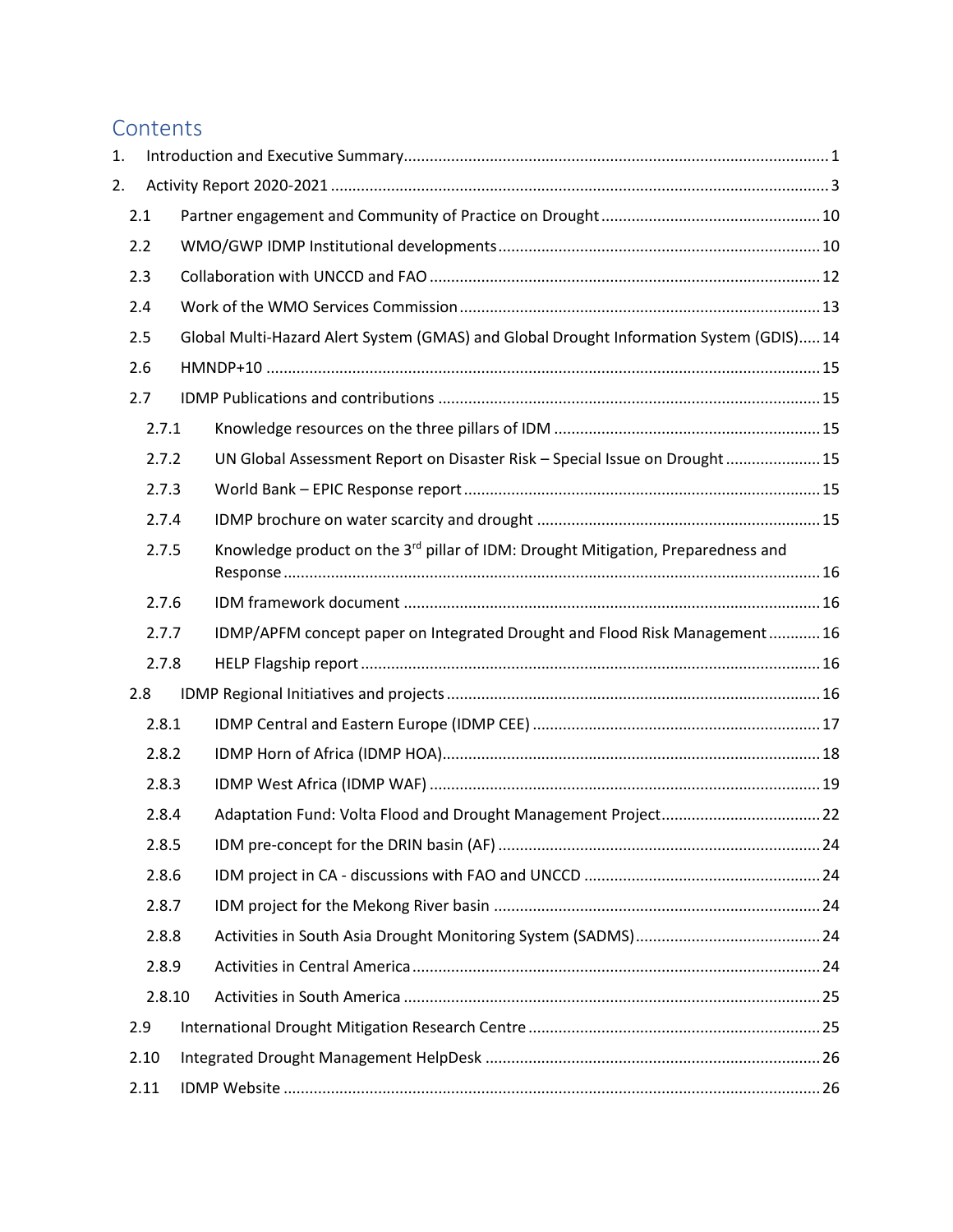|     | 2.12  |  |
|-----|-------|--|
|     | 2.13  |  |
|     | 2.14  |  |
|     | 2.15  |  |
| 3.  |       |  |
| 3.1 |       |  |
| 3.2 |       |  |
|     | 3.2.1 |  |
|     | 3.2.2 |  |
|     | 3.2.3 |  |
|     | 3.2.4 |  |
|     | 3.2.5 |  |
| 3.3 |       |  |
| 3.4 |       |  |
|     |       |  |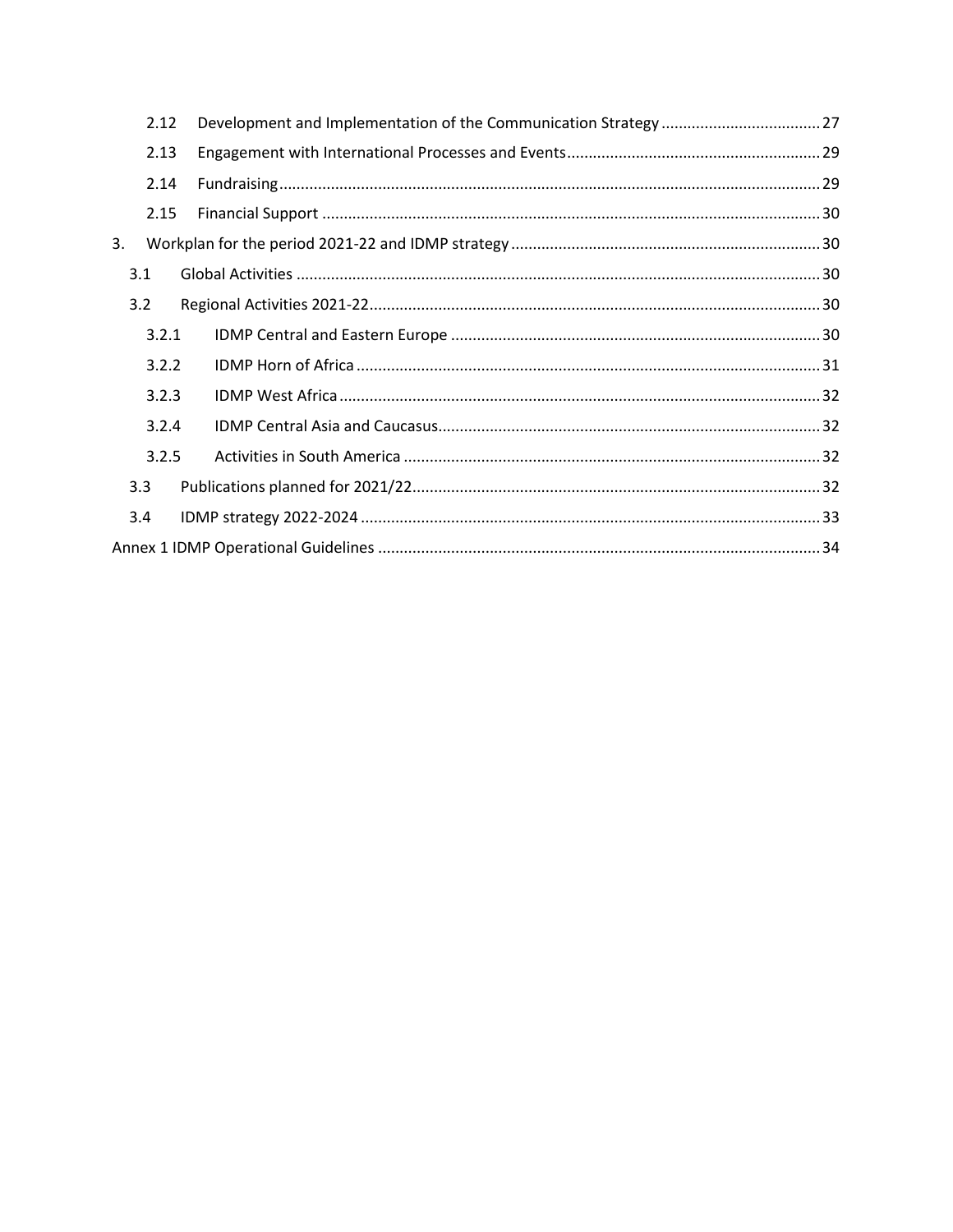The **World Meteorological Organization** (WMO) is a specialized agency of the United Nations. It is the UN system's authoritative voice on the state and behaviour of the Earth's atmosphere, its interaction with the oceans, the climate it produces and the resulting distribution of water resources. WMO has a membership of 191 countries and territories.

#### [www.wmo.int](https://wmoomm-my.sharepoint.com/personal/kehlert_wmo_int/Documents/M_Drive/1_IDMP/5_Annual_Meetings/2020/Activity%20report/www.wmo.int)

The **Global Water Partnership** (GWP) is an international network whose vision is a water secure world. The GWP mission is to advance governance and management of water resources for sustainable and equitable development. The GWP network is open to all organizations which recognize the principles of integrated water resources management endorsed by the network.

#### [www.gwp.org](https://wmoomm-my.sharepoint.com/personal/kehlert_wmo_int/Documents/M_Drive/1_IDMP/5_Annual_Meetings/2020/Activity%20report/www.gwp.org)

The **Integrated Drought Management Programme (IDMP)** was launched by WMO and GWP at the High-Level Meeting on National Drought Policies in March 2013. The IDMP works with a wide range of partners with the objective of supporting stakeholders at all levels by providing them with policy and management guidance through globally coordinated generation of scientific information and sharing best practices and knowledge for integrated drought management. The IDMP is a contribution to the Global Framework for Climate Services (GFCS), especially with regards to GFCS priority areas of disaster risk reduction, water, agriculture and food security. It especially seeks to support regions and countries to develop more proactive drought policies and better predictive mechanisms.

[www.droughtmanagement.info](https://www.droughtmanagement.info/)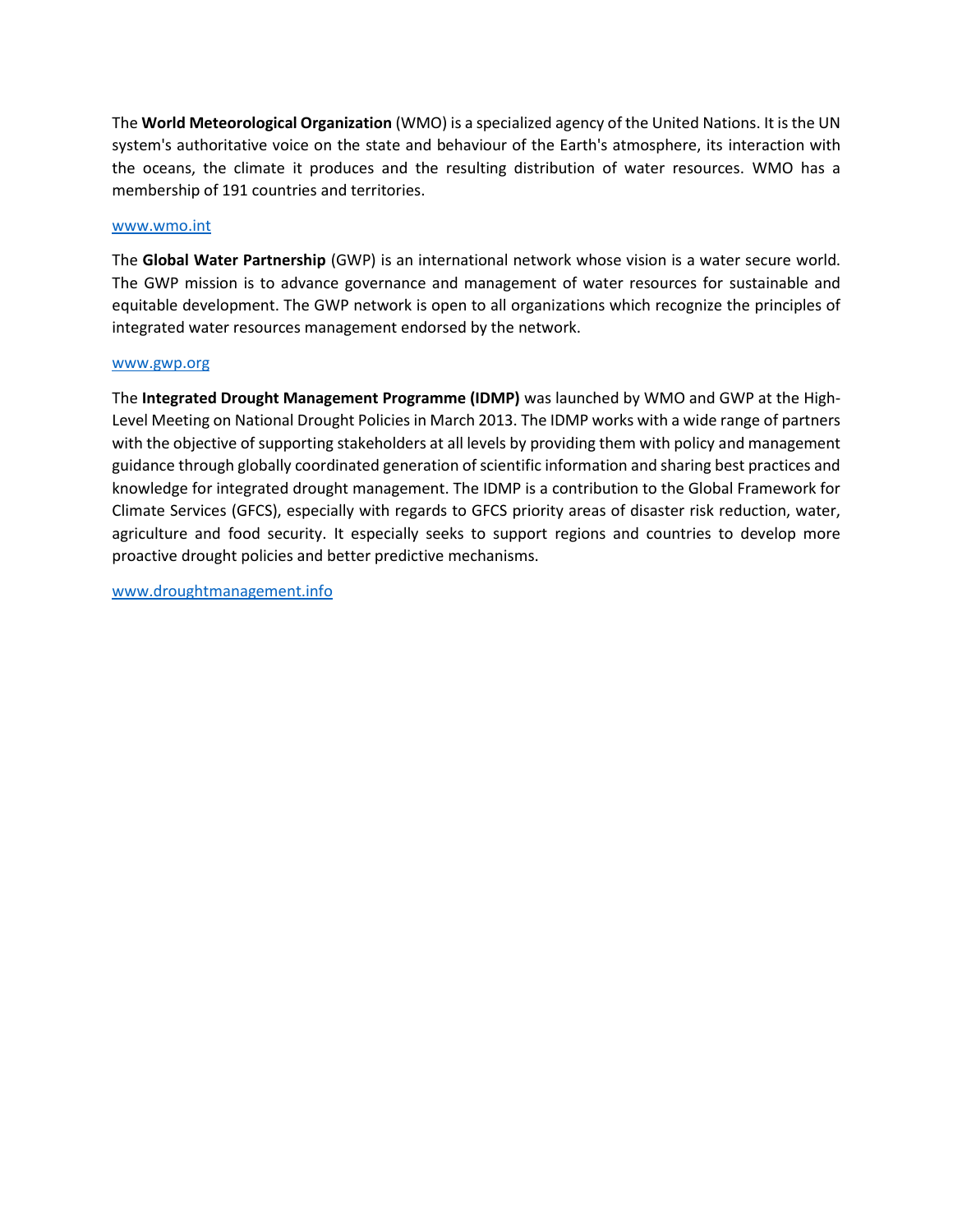# <span id="page-4-0"></span>1. Introduction and Executive Summary

This document reports on activities undertaken by the Integrated Drought Management Programme (IDMP), including its regional programmes, in the last two Quarters of 2020 and the first two Quarters of 2021. It also provides an overview of activities that are in the process of being implemented and planned as of September 2021 and provides a brief overview of the process to develop an IDMP 2022-24 strategy as an input to the discussions at the virtual IDMP Advisory and Management Committee meetings in October 2021.

The Integrated Drought Management Programme was launched at the High-Level Meeting on National Drought Policies in March 2013. The IDMP Technical Support Unit (TSU) based at WMO is co-headed by Mr Bob Stefanski, the Head of the WMO Applied Climate Services Division. From GWP, Mr Valentin Aich, Senior Water and Climate Specialist seconded to WMO, is co-heading the TSU. Ms Katrin Ehlert, a Junior Professional Officer in the Applied Climate Services Division at WMO has been a member of the IDMP TSU since March 2019. Mr José Camacho, Scientific Officer in the WMO Applied Climate Services Division also supports the IDMP part time.

The IDMP in Central and Eastern Europe (IDMP CEE) is managed by Ms Sabina Bokal, supported by the GWP CEE office in Bratislava, Slovak Republic. Mr Gerald Kairu manages the IDMP Horn of Africa (IDMP HOA) at the GWP office for Eastern Africa in Entebbe, Uganda. Mr Armand Houanye manages the IDMP West Africa (IDMP WAF) at the GWP office for West Africa in Ouagadougou, Burkina Faso.

The IDMP builds on long-standing cooperation of WMO and GWP and is inspired by the Associated Programme on Flood Management (APFM) that is developing and applying the concept of Integrated Flood Management and provides support through a HelpDesk with the involvement of a wide range of partners.

The IDMP and the APFM are both contributions to the Global Framework for Climate Services (GFCS). The GFCS bridges the gap between climate information producers and the practical needs of policy makers, planners and other users, such as farmers, water managers, and health workers. It aims to facilitate climate-smart decisions and the APFM and IDMP HelpDesks have been offered as mechanisms to support the GFCS in this endeavor.

The IDMP's objective is to support stakeholders at all levels by providing them with policy and management guidance through globally coordinated generation of scientific information and sharing best practices and knowledge for integrated drought management. The IDMP especially seeks to support regions and countries to develop more proactive drought policies and better predictive mechanisms. While the spatial scope is global, the results of the IDMP are aimed to be practical and policy relevant tailored to specific regional and national needs and requirements.

One of the main areas of work has been on supporting the regional activities of the IDMP and develop an open and inclusive platform, which can foster synergies among partners and close gaps.

With this focus of the programme, several actions have been taken in the eighth year of operation of the IDMP, which are discussed in more detail in the report: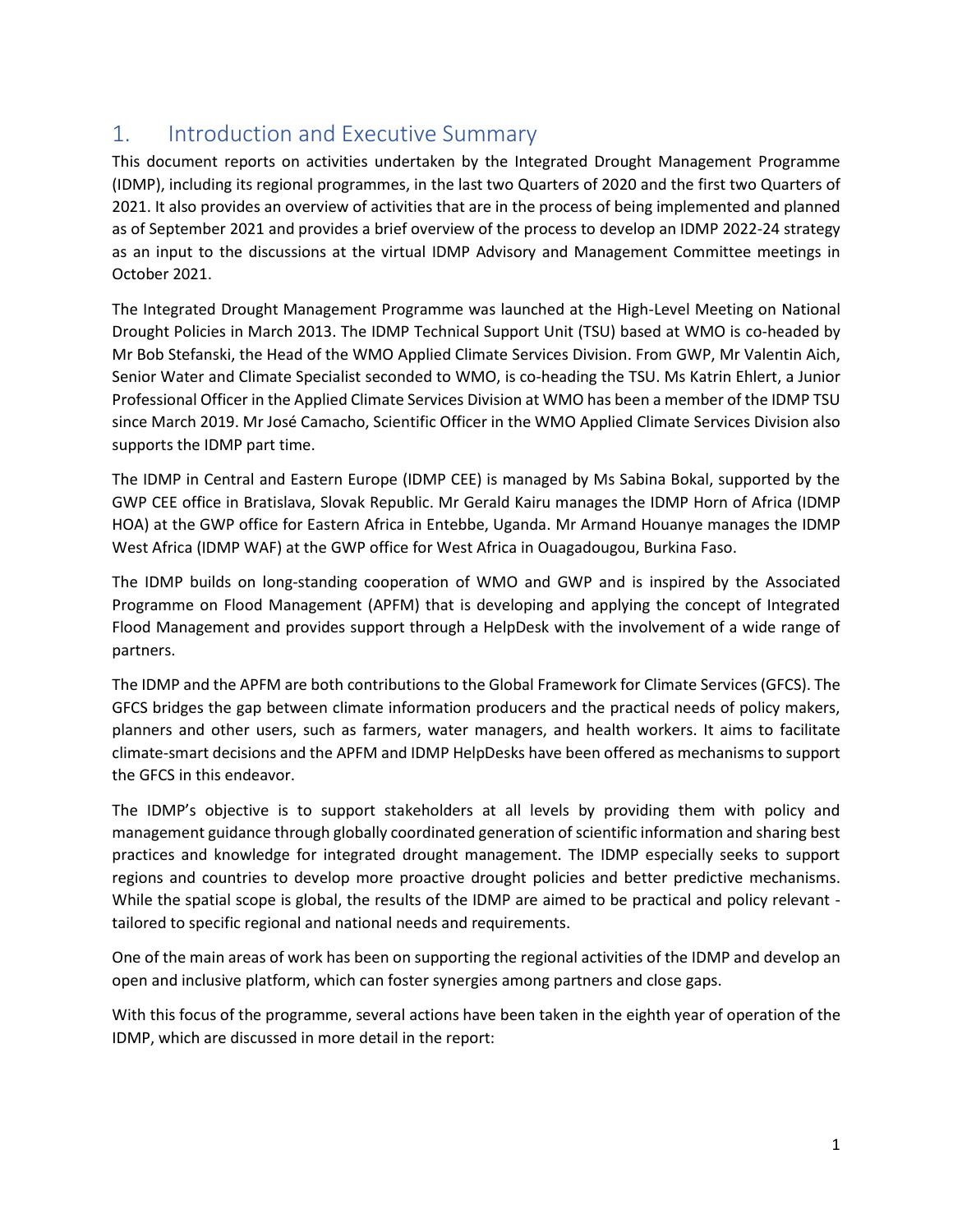- The HelpDesk with its "Ask", "Find" and "Connect" functions has seen its fourth year of operation. In total 224 requests have been recorded and largely completed by the IDMP TSU with support from partners with 53 received during the reporting period (see section 2.10).
- The IDMP TSU has continued the IDMP Virtual Exchange platform as a means to increase interaction with and between IDMP partners and 3 virtual exchanges have been carried out in 2021 (see section 2.1)
- Collaboration with several UNCCD drought-related activities and FAO WASAG Working Group on Drought Preparedness is moving forward with significant results to support countries in drought planning and raising the profile of integrated drought management (see section 2.3)
- Discussions have started for the organization of a HMNDP+10 in 2023 to review progress made in IDM since the HMNDP in 2013 (see section 2.6)
- Presentation of the IDMP at strategic events to promote the concept of integrated drought management and link it with the relevant political processes has been limited due to Covid-19. Attended events include the World Water Week in August 2021, where IDMP hosted together with IDMP a session on integration of flood and drought management and co-hosted a session with other WASAG partners on progress in drought management.
- Several publications of resources and approaches on the three pillars of integrated drought management with IDMP participation have been published in 2020/21 (see section 2.7.2-3)
- The IDMP is developing several publications strengthening the understanding of integrated drought management and the Three Pillars of IDM (section 2.7.4-8)
- Cooperation with and advice to the IDMP in Central and Eastern Europe that has been operational since early 2013 (see section 2.8.1), the IDMP in the Horn of Africa (IDMP HOA) operational since September 2014 (see section 2.8.2) and West Africa (IDMP WAF) operational since January 2015 (see section 2.8.3). As a new development, efforts have started to increase the IDMP's presence in Central Asia and Caucasus and activities are planned for 2021/22 (see section 3.2.4).
- Support to drought activities in Central America (see sections 2.8.6) and South America (see sections 2.8.7) leading to funding for regional initiatives.
- The IDMP website is being periodically updated and improved to serve as the knowledge repository and display as well as interaction platform for the IDMP
- A series of graphical factsheets for drought has been launched to celebrate World Drought and Desertification Day 2021 and the first factsheet focused on the 3-pillar approach.
- The IDMP TSU has been working on a draft strategic plan for the coming 3 years of implementation. This plan includes several goals and activities that will advance the programme in serving stakeholder's needs for support in proactive and integrated drought management.
- Resource mobilization efforts have been successful, including annual contributions to the IDMP by NOAA (see 2.14 and 2.15).

With the intent of keeping the Annual Report as concise as possible, the reader is invited to refer to previous Annual Reports and decisions taken at previous meeting (available on the IDMP [Advisory and](http://www.droughtmanagement.info/about-idmp/advisory-and-management-committee-meetings/)  [Management Committee meeting website\)](http://www.droughtmanagement.info/about-idmp/advisory-and-management-committee-meetings/).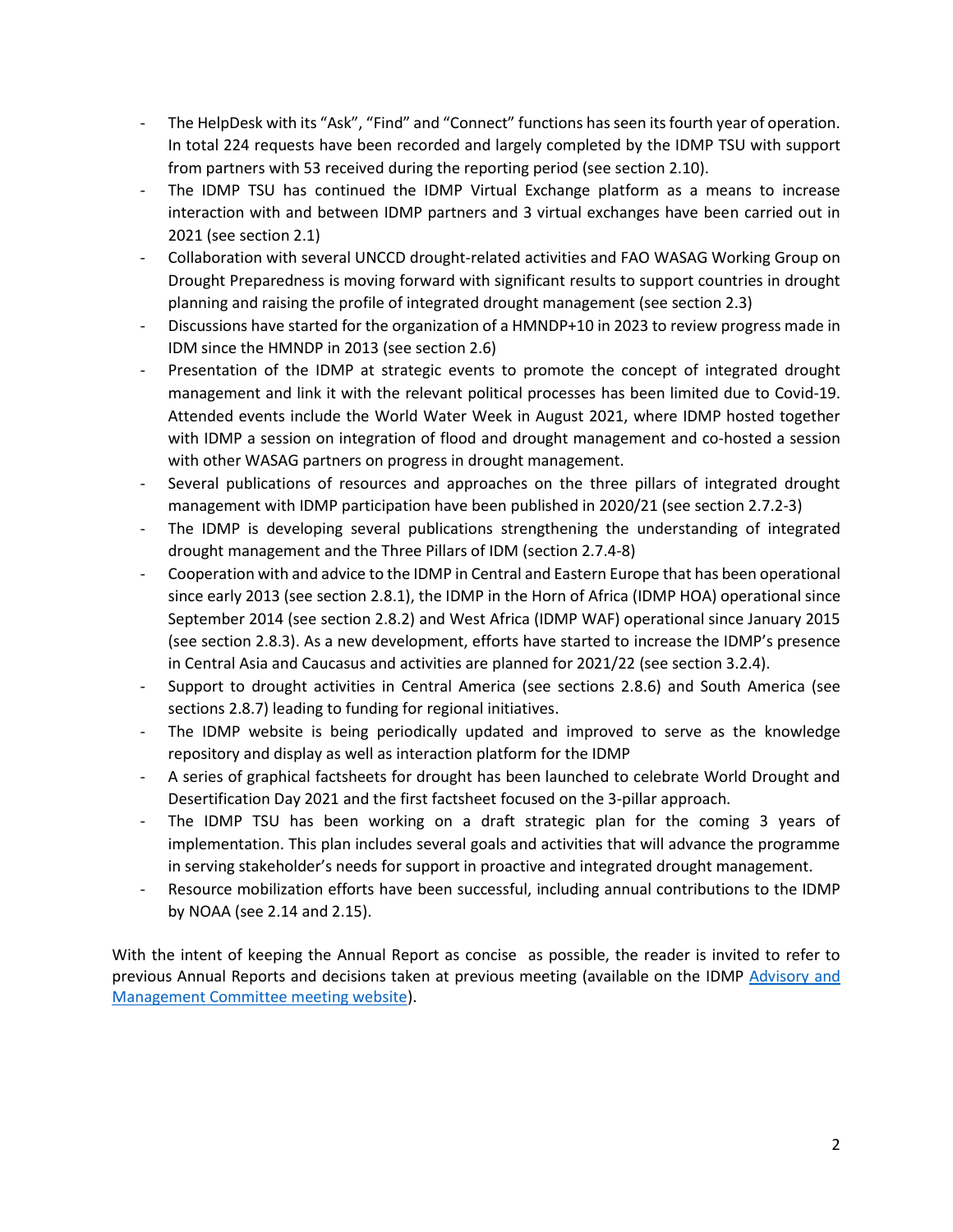# <span id="page-6-0"></span>2. Activity Report 2020-2021

| <b>Recommendations</b>                                                                                                                                                                                                                           | Link to regional /<br>national initiatives /<br>partners                                                                                                                                                                                                                   | <b>Priority</b> | <b>Status as of August</b><br>2021                                                                                                                                                                                                       |
|--------------------------------------------------------------------------------------------------------------------------------------------------------------------------------------------------------------------------------------------------|----------------------------------------------------------------------------------------------------------------------------------------------------------------------------------------------------------------------------------------------------------------------------|-----------------|------------------------------------------------------------------------------------------------------------------------------------------------------------------------------------------------------------------------------------------|
| <b>General recommendations</b>                                                                                                                                                                                                                   |                                                                                                                                                                                                                                                                            |                 |                                                                                                                                                                                                                                          |
| Further<br>explore<br><b>IDMP</b><br><b>UNCCD</b><br>$\sqrt{2}$<br>relationship, Continued momentum on<br><b>NDPs &amp; UNCCD DI</b>                                                                                                             |                                                                                                                                                                                                                                                                            | <b>High</b>     | Sustained involvement<br>with SPI and IWG                                                                                                                                                                                                |
| IDMP to better liaise with EU process and<br>reach out to delegations and other<br>political<br>processes,<br>More<br>regional<br>communicate/share info with the EU<br>delegations. Tailor the IDM framework<br>for local contexts              |                                                                                                                                                                                                                                                                            | <b>High</b>     | <b>DMCSEE</b><br>(IDMP<br>partner) is liaising with<br>EU processes especially<br>in Q3&4 2021                                                                                                                                           |
| Focus on gender - impact stories,<br>gender<br>in<br>drought<br>mainstream<br>management, Need more data collection<br>on gender issues                                                                                                          | Missing in most NDPs                                                                                                                                                                                                                                                       | <b>High</b>     | IDMP HOA will work on<br>gender workshop and<br>plan to include into<br>capacity<br>building<br>material (e-learning)                                                                                                                    |
| Need to develop more project proposals<br>with partners and that synergizing with<br>on-going initiatives; important to link to<br>on-going projects. Link floods and<br>droughts<br>programmes in (strategic)<br>marketing to apply for funding | Project with FAO on<br>drought<br>management in agri.<br>in Central Asia, Link<br>drought<br>research<br>with academic instit.<br>and<br>youth,<br>HYDROSOS.<br>Volta,<br>Mekong and Chad<br>projects, GCF, GEF,<br>EUROCLIMA+,<br>AF,<br>WB, GFDRR, Regional<br>dev banks | <b>High</b>     | Drin AF pre-concept,<br>FAO/UNCCD/WMO/G<br>WP AF discussions on<br>CA,<br><b>GCF</b> readiness<br>GWP/WMO in Amazon<br>region,<br><b>CLEAR PATH EU</b><br>proposal,<br>Lake Chad AF proposal<br>stage,<br>Mekong AF pre-<br>concept note |
| Integrated<br>platform<br>drought<br>on<br>forecasting                                                                                                                                                                                           | <b>WMO</b><br>partners,<br>Copernicus<br><b>ECMWF, RCCs</b>                                                                                                                                                                                                                | Medium          | Needs follow-up                                                                                                                                                                                                                          |
| Focus more on hydrological drought<br>production,<br>impacts<br>energy<br>transportation (river levels), more indices<br>on river levels, flow conditions                                                                                        | Joint SC-HYD & SC-<br><b>AGR</b> activity                                                                                                                                                                                                                                  | Medium          | ongoing, linkage with<br><b>WMO</b><br>Hydrology<br>(SERCOM - SC-HYD)                                                                                                                                                                    |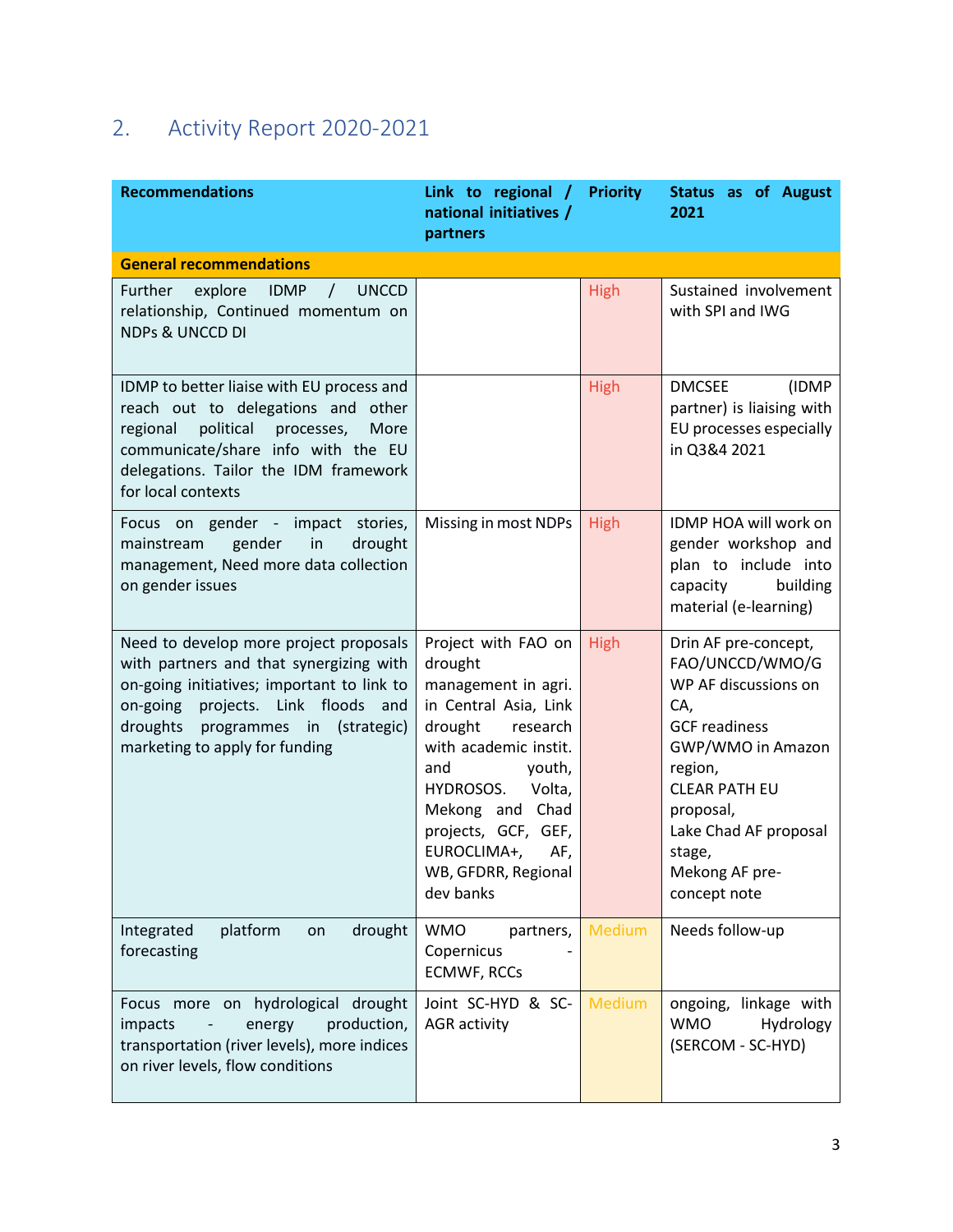| Explore the usefulness of identifying<br>national IDMP focal points. GWP and<br>WMO networks to interact and promote<br><b>Need</b><br>better<br><b>IDMP</b><br>issues,<br>user<br>requirements, - , Simplyfy Knowledge,<br>capacities: financial resources, political<br>will/ownership at subnational level -<br>making it more accessible | Not many people are<br>aware that the IDMP<br>material exists                                                                                          | <b>Medium</b> | TSU to follow up within<br>WMO (CPDB)                                                                                                                                                              |
|----------------------------------------------------------------------------------------------------------------------------------------------------------------------------------------------------------------------------------------------------------------------------------------------------------------------------------------------|--------------------------------------------------------------------------------------------------------------------------------------------------------|---------------|----------------------------------------------------------------------------------------------------------------------------------------------------------------------------------------------------|
| Explore how to "combine" flood &<br>drought management & activities (Target<br>Water authorities), Can use extreme<br>drought & flood events to look at water<br>availability                                                                                                                                                                | More joint activities<br>with<br>SC-AGR<br>to<br>support IDMP/APFM<br>&<br>SC-HYD,<br>Similarities<br>b/w<br>pillars 1 & 3 with<br>Drought and Floods. | <b>Medium</b> | Flood<br>and<br>Drought<br>management<br>publication, WB EPIC<br>response<br>collaboration, possible<br>pilot projects (Mekong,<br>Chad),<br><b>WWW</b><br>Lake<br>sessions<br>with<br>Deltares/WB |
| Explore HMNDP +10 (to be held in 2023)                                                                                                                                                                                                                                                                                                       | Evaluate<br>country<br>Back to<br>progress,<br>back meeting with<br><b>UNCCD COP</b>                                                                   | low           | <b>Meeting</b><br>held<br>with<br><b>HMNDP</b><br>partners,<br>Concept note to be<br>finalized                                                                                                     |
| Data Quality - to be improved, help<br>countries to collect good data - to define<br>gaps and improve understanding of<br>problems                                                                                                                                                                                                           | <b>WMO</b>                                                                                                                                             | Low           | Ongoing                                                                                                                                                                                            |
| Explore way forward with GDIS in context<br>of IDMP and Global Drought Observatory<br>(GDO)                                                                                                                                                                                                                                                  |                                                                                                                                                        | <b>High</b>   | ongoing                                                                                                                                                                                            |
| interaction<br>with<br>Regional<br>Increase<br>Climate Centres, explore better Drought<br>products<br>forecasting<br>and<br>user<br>requirements                                                                                                                                                                                             |                                                                                                                                                        | <b>High</b>   | <b>WMO Climate Services</b><br>Information<br>System<br>and Tailored<br>Climate<br>Products                                                                                                        |
| Better characterize the IDMP target<br>audiences - Conduct user needs analysis                                                                                                                                                                                                                                                               | BoM to support                                                                                                                                         | <b>High</b>   | Collaboration<br>with<br><b>APFM</b>                                                                                                                                                               |
| transboundary<br>water<br>Assess<br>management issues related to drought<br>jointly with APFM                                                                                                                                                                                                                                                | Volta<br>project,<br>DriDanube, Murray-<br>Darling basin, FAO<br>work<br>hydro-<br>on<br>economic modelling<br>for water allocation                    | <b>Medium</b> | This is part of several<br>future<br>and<br>current<br>(e.g. Volta,<br>projects<br>Lake Chad, Mekong,<br>Drin)                                                                                     |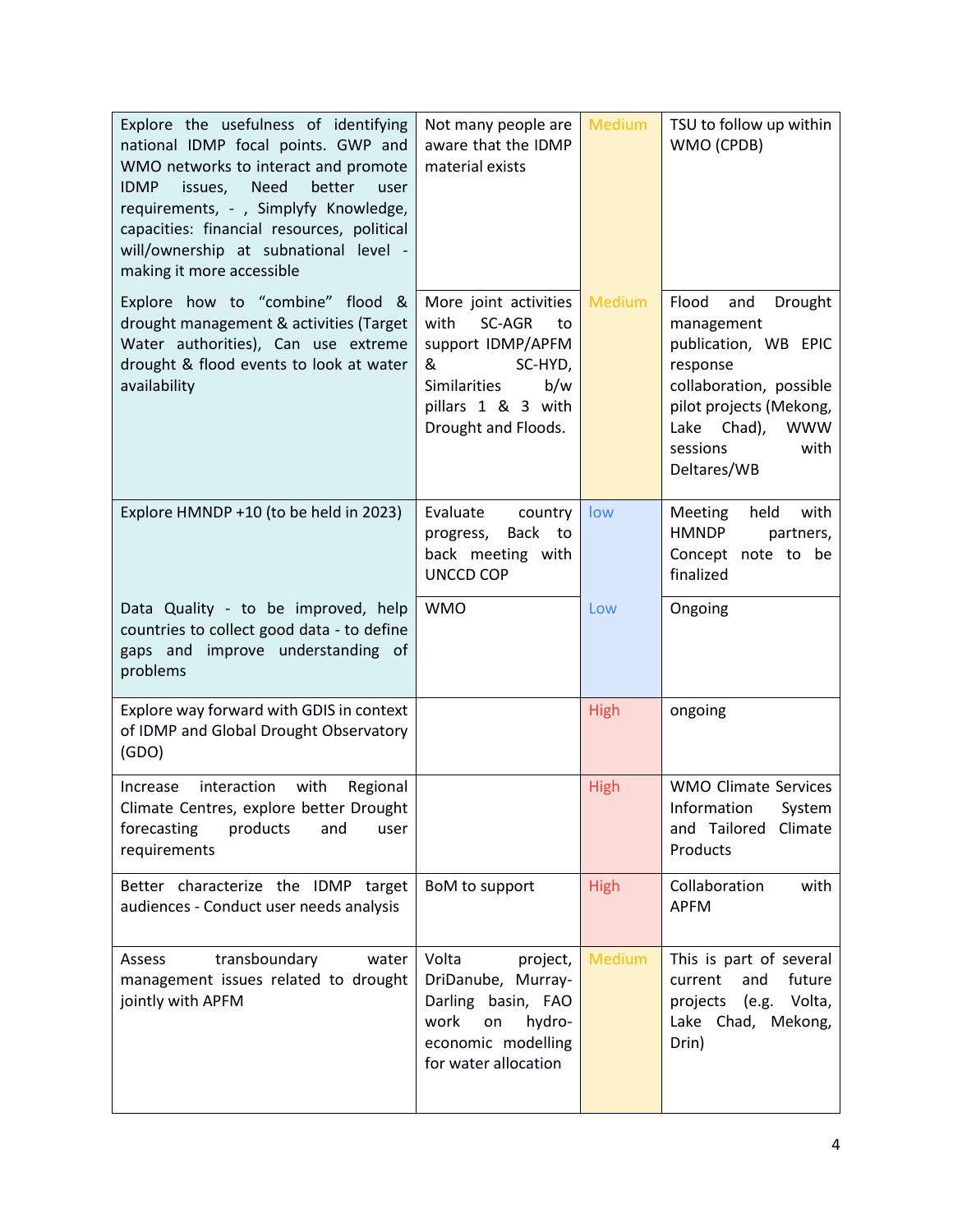| Explore interaction with HELP - how can<br>IDMP help, what would be contents of<br>collaboration, how can movement into<br>the same direction be ensured?                                                                                                                                                             |                                                                                                                                                                            | <b>Medium</b><br>to<br>ensure<br>alignmen | IDMP TSU contributing<br>to HELP flagship report<br>on drought    |
|-----------------------------------------------------------------------------------------------------------------------------------------------------------------------------------------------------------------------------------------------------------------------------------------------------------------------|----------------------------------------------------------------------------------------------------------------------------------------------------------------------------|-------------------------------------------|-------------------------------------------------------------------|
| Continue dialogue with a view for suitable<br>funding<br>opportunities<br>with<br>finance/(re)insurance<br>industry<br>Explore how<br>different<br>to<br>engage<br>industries in preparedness phase $-$ pick<br>most promising industry, Stock taking of<br>what/how partners are interacting with<br>private sector. |                                                                                                                                                                            | <b>Medium</b>                             | Medium<br>priority,<br>industry partners need<br>to be identified |
| Explore "Drought Resilience" label from<br>IDMP/intermediaries                                                                                                                                                                                                                                                        | What are other orgs<br>that<br>review<br>(intermediaries)?<br>Negotiate with them<br>to include processes<br>Label results<br>in in<br>letter<br>support<br>to<br>projects | Low                                       | Further<br>discussion<br>needed                                   |
| Define connection with UN-Water Expert<br>Group on Water and Climate Change                                                                                                                                                                                                                                           |                                                                                                                                                                            | Low                                       | Interacted<br>on Water<br>publication,<br>Scarcity<br>Ongoing     |

| <b>Knowledge products</b>                                                                                                                                                                                                                                         |                                                                |        |                                                                                    |
|-------------------------------------------------------------------------------------------------------------------------------------------------------------------------------------------------------------------------------------------------------------------|----------------------------------------------------------------|--------|------------------------------------------------------------------------------------|
| In order to promote the IDMP, mid-term<br>short report that summarizes regional<br>progress and success stories. This would<br>be very useful and motivate the partners                                                                                           | Make<br><b>IDMP</b><br>more<br>visible at the country<br>level | high   | Partly<br>covered<br>by<br>virtual exchanges and<br>fact sheets                    |
| Increase Knowledge on terminology<br>(e.g.'drought risk mitigation' vs 'CC<br>mitigation", water scarcity vs. drought).<br>needed.<br>Explore<br>More<br>support<br>developing<br>subpages<br>on<br>droughtmanagement.info, Where else<br>could this be promoted. | 2020                                                           | medium | Website updated, will<br>be restructured to host<br>terminology;<br>fact<br>sheets |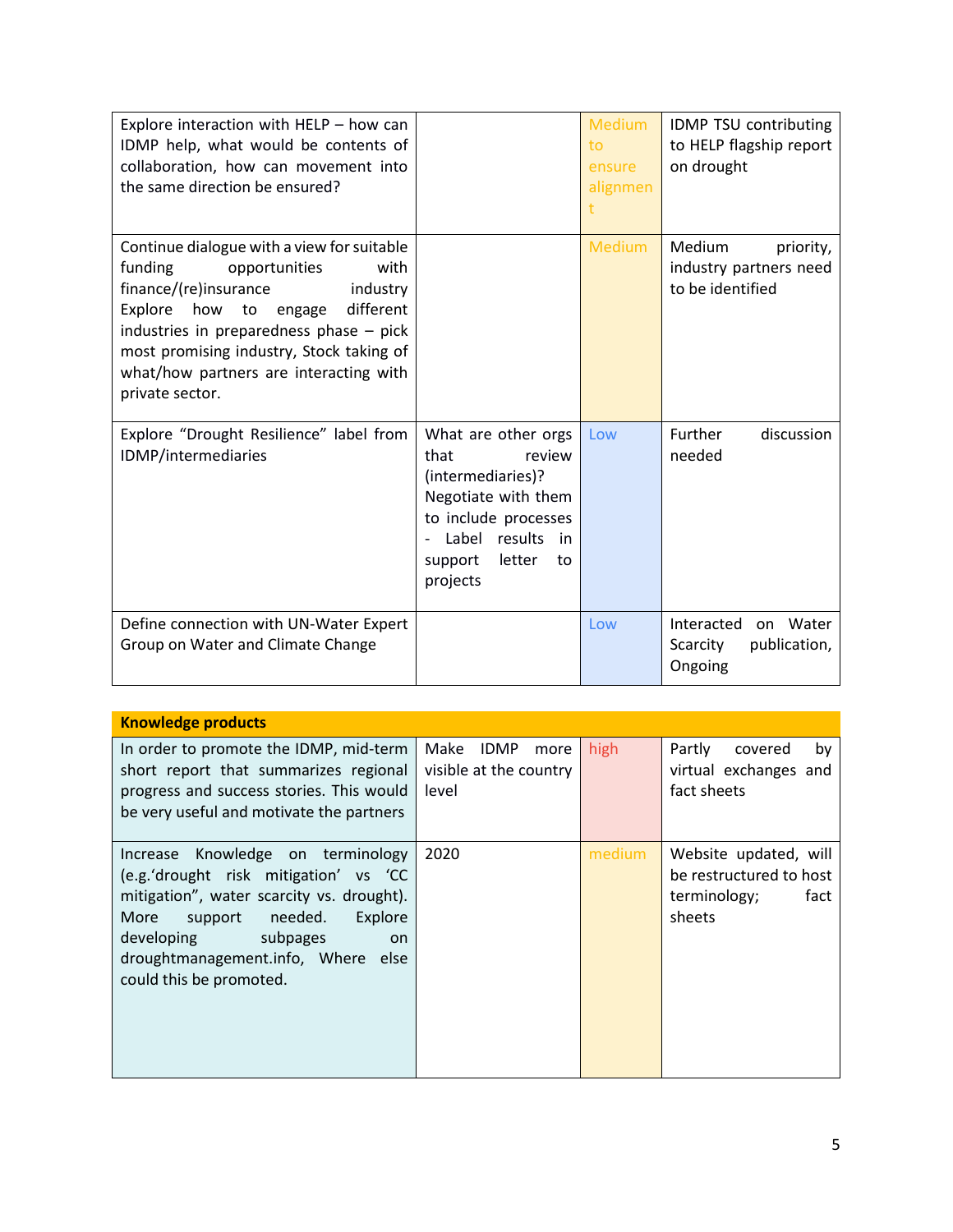| Work on visualization of IDMP framework<br>and knowledge products. Infographics.<br>Make more understandable.                                                                                                                                                                  | 2020                                                                 | medium        | 3pillar fact sheet and<br>more planned                                   |
|--------------------------------------------------------------------------------------------------------------------------------------------------------------------------------------------------------------------------------------------------------------------------------|----------------------------------------------------------------------|---------------|--------------------------------------------------------------------------|
| Refine how IDMP promotes looking at<br>vulnerability - in context of raising<br>expectations and understanding, where<br>are the limits? Guidance on how to<br>conduct an assessment, on the ground<br>there is a gap for tools and lessons<br>learned (for capacity building) | 2020                                                                 | medium        | IDMP part of UNCCD<br>workflow<br><b>SPI</b><br>on<br>Drought Resilience |
| Support development of GAR2020 special<br>report on drought                                                                                                                                                                                                                    | UN DRR, JRC, NOAA<br>and<br>share<br>information<br>with<br>partners | <b>High</b>   | done                                                                     |
| Publish a review publication on pillar 1<br>and 3 - led by partner under IDMP                                                                                                                                                                                                  | IDMP pillar 1, IDMP<br>with support of FAO<br>pillar 3               | <b>High</b>   | Pillar<br>3<br>publication<br>done                                       |
| Finalize publication on water scarcity and<br>drought, also connect with work of FAO<br>on SDG 6.4                                                                                                                                                                             |                                                                      | <b>High</b>   | done                                                                     |
| Finalize Integrated Drought Management<br>Framework Document (include learning<br>from IDMP e.g. 10 step process)                                                                                                                                                              |                                                                      | <b>High</b>   | pending                                                                  |
| Put BACI framework into action, BACI:<br>Economic argument for drivers and<br>barriers<br>developed,<br>be<br>BACI:<br>to<br>Categorization/ Prioritization of methods<br>of economic analysis                                                                                 | World Bank drought<br>flood<br>policy<br>and<br>engagement strategy  | <b>High</b>   | pending                                                                  |
| Develop Impact Stories on the value and<br>impact of IDMP                                                                                                                                                                                                                      | UNDP CAP-NET?                                                        | <b>Medium</b> | propose to combine<br>with midterm short<br>report                       |
| Use CAgM Drought Expert Team report<br>for IDMP information products                                                                                                                                                                                                           |                                                                      | <b>Medium</b> | CAgM report to be<br>finalized Q3 & SERCOM<br>Drought Report Q1<br>2022  |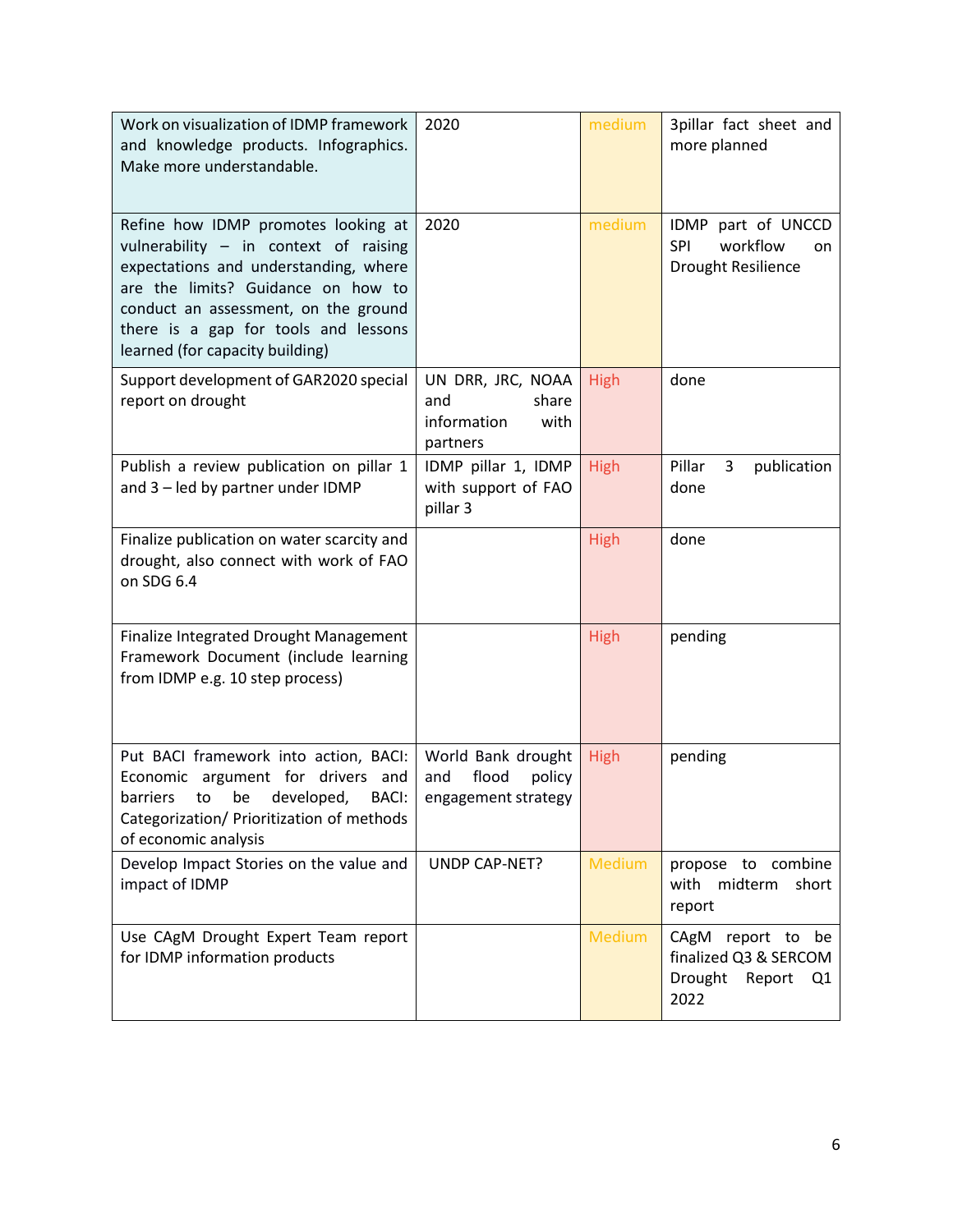| Examine the usefulness of the 10 steps   IDMP CEE (testing $\sqrt{\frac{1}{10}}$ Medium |                     | pending |
|-----------------------------------------------------------------------------------------|---------------------|---------|
| countries, Use UNCCD Drought   7steps approach for<br>for                               |                     |         |
| Initiative as case                                                                      | developing national |         |
|                                                                                         | plans<br>action     |         |
|                                                                                         | of<br>(example      |         |
|                                                                                         | Slovakia))          |         |

| <b>Research</b>                                                                                                                                                               |                                                             |               |                                                                                                                                                                          |
|-------------------------------------------------------------------------------------------------------------------------------------------------------------------------------|-------------------------------------------------------------|---------------|--------------------------------------------------------------------------------------------------------------------------------------------------------------------------|
| Explore multi-year droughts and impacts,<br><b>Explore models</b>                                                                                                             | Space and models,<br>Link<br>climate<br>to<br>change        | <b>High</b>   | Further<br>discussion<br>needed                                                                                                                                          |
| Explore the connection between drought<br>and health issues                                                                                                                   | WMO/WHO<br>Joint<br>office                                  | <b>High</b>   | WMO/WHO<br>portal<br>features IDMP, WASAG<br>COVID-19 and drought<br>publication                                                                                         |
| Develop guidance on multiple impacts of<br>drought in different sectors, for different time<br>scales                                                                         |                                                             | <b>Medium</b> | Ongoing 3D project in<br>Brazil, JRC initiative for<br>impact database                                                                                                   |
| Explore migration and climate change<br>interaction with drought impacts (food<br>security)                                                                                   | <b>UNCCD work</b>                                           | <b>Medium</b> | pending                                                                                                                                                                  |
| Explore the linkages between drought<br>and urban issues                                                                                                                      | UNCCD,<br>emerging<br>topic, WMO also new<br>focus on urban | <b>Medium</b> | pending                                                                                                                                                                  |
| Better understanding of groundwater use<br>during drought                                                                                                                     | Explore<br>with<br>link<br>groundwater<br>governance of FAO | <b>Medium</b> | pending                                                                                                                                                                  |
| techniques<br>Research<br>on<br>better<br>for<br>communication of drought management<br>define<br>produce<br>Then<br>and<br>issues,<br>knowledge product on media interaction | IDMP with partners                                          | <b>Medium</b> | Ongoing: Output of SC-<br>AGR ET-DRG will be<br>worked on in 2022                                                                                                        |
| Explore how drought fits into a Multi-<br>Hazard Early Warning System                                                                                                         | CAgM Expert Team,<br>Link to Warsaw Intl<br>Mechanism L&D   | <b>Medium</b> | Ongoing, SC-AGR ET-<br>DRG is working on a<br>Global<br>Drought<br>Classification<br>Scheme<br>contribution<br>to<br><b>as</b><br>Global<br>Multi-hazard<br>Alert System |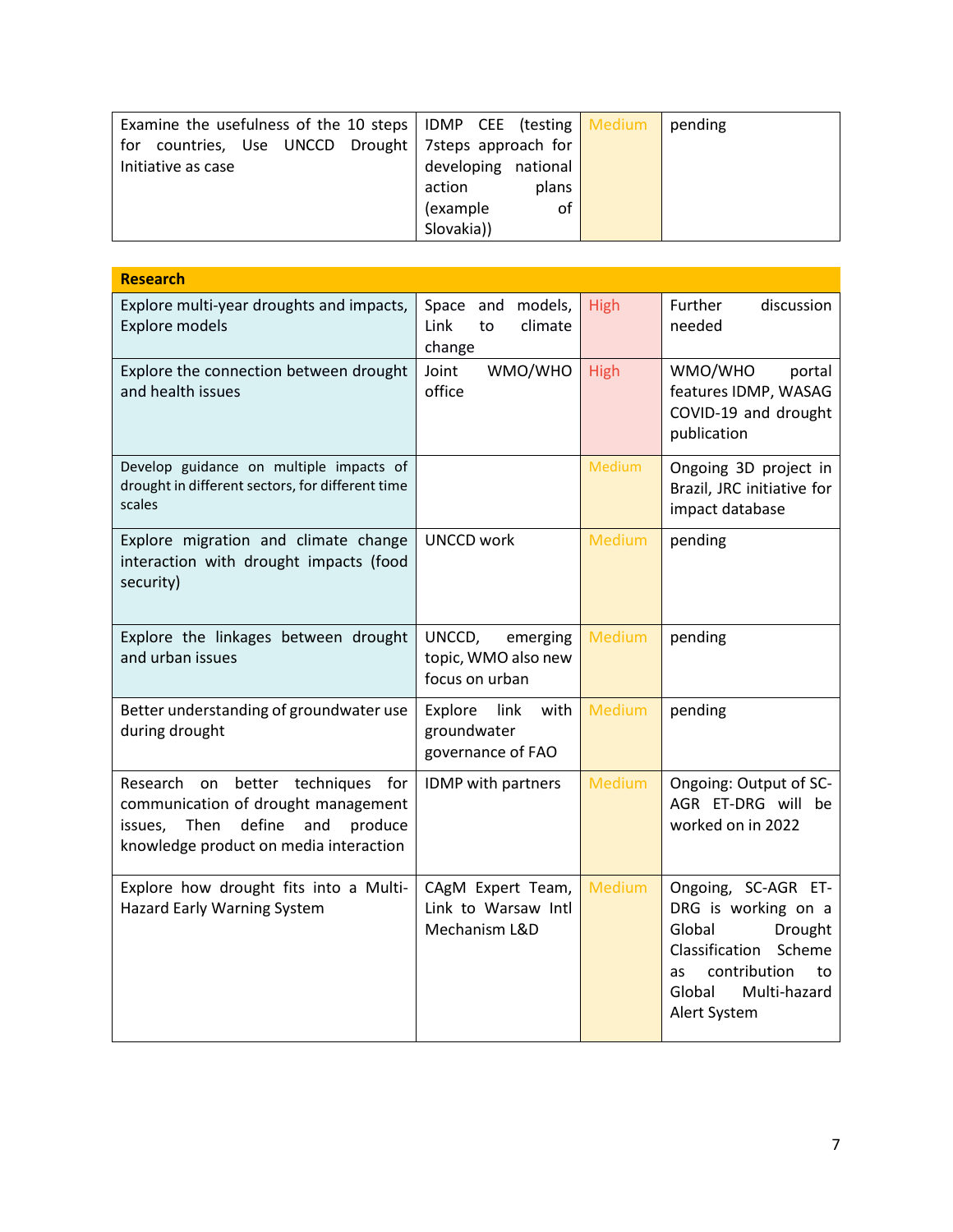| Continue to explore the potential for a   | <b>Medium</b> | Ongoing/pending         |
|-------------------------------------------|---------------|-------------------------|
| International<br>Mitigation<br>Drought    |               | liaise with Roger Stone |
| Research Centre, Connect the high-level   |               |                         |
| needs to research<br>(possible)<br>policy |               |                         |
| Mitigation<br>Drought<br>International    |               |                         |
| Research Centre)                          |               |                         |
|                                           |               |                         |

| <b>HelpDesk</b>                                                  |                       |      |         |  |  |
|------------------------------------------------------------------|-----------------------|------|---------|--|--|
| Explore how to better classify helpdesk<br>comments and requests | TSU will explore this | High | Pending |  |  |

| <b>Capacity development</b>                                                                                                                                                                                                                                                                                      |                                                                        |             |                                                                                                                                                              |
|------------------------------------------------------------------------------------------------------------------------------------------------------------------------------------------------------------------------------------------------------------------------------------------------------------------|------------------------------------------------------------------------|-------------|--------------------------------------------------------------------------------------------------------------------------------------------------------------|
| Develop better capacity building tools /<br>resources. Online. Links to hydrology,<br>Water and Food Security (WEF + H nexus),<br>Capacity building: See Covid-19 as<br>opportunity, online training, Materials for<br>children / attractive materials, Explore<br>best ways to communicate, create<br>ownership | FAO<br>e-learning,<br>WMO experts, CAP-<br>Moodle<br>NET,<br>resources | <b>High</b> | Ongoing, Volta Project<br>modules<br>e-learning<br>from DRR manual, goal<br>would<br>be<br>a<br>comprehensive<br>modular drought<br>$e-$<br>learning package |
| Bring more young professionals to the<br>capacity development activities                                                                                                                                                                                                                                         | Fostering<br>experts,<br>Ideas on innovative<br>technology             | Medium      | ongoing                                                                                                                                                      |

| <b>Continuous work - Recommendations</b>                                                                                                            |                                                                                     |               |  |  |
|-----------------------------------------------------------------------------------------------------------------------------------------------------|-------------------------------------------------------------------------------------|---------------|--|--|
| Follow-up with IDMP partners not yet<br>included in the Support Base Partners of<br>the HelpDesk                                                    |                                                                                     | <b>High</b>   |  |  |
| improving characterization<br>οf<br>Explore<br><b>IDMP</b><br>building<br>partners<br>on<br>http://www.droughtmanagement.info/ask/<br>ask-partners/ |                                                                                     | <b>High</b>   |  |  |
| Connect with regional and national<br>products/actors on all 3 pillars (IDMP<br>website)                                                            | Include regional and<br>initiatives<br>national<br>projects<br>and<br>(DriDanube, ) | <b>High</b>   |  |  |
| Website: Maintain "Connect" function as is<br>and continue conversation with partners<br>on how to develop further                                  |                                                                                     | <b>Medium</b> |  |  |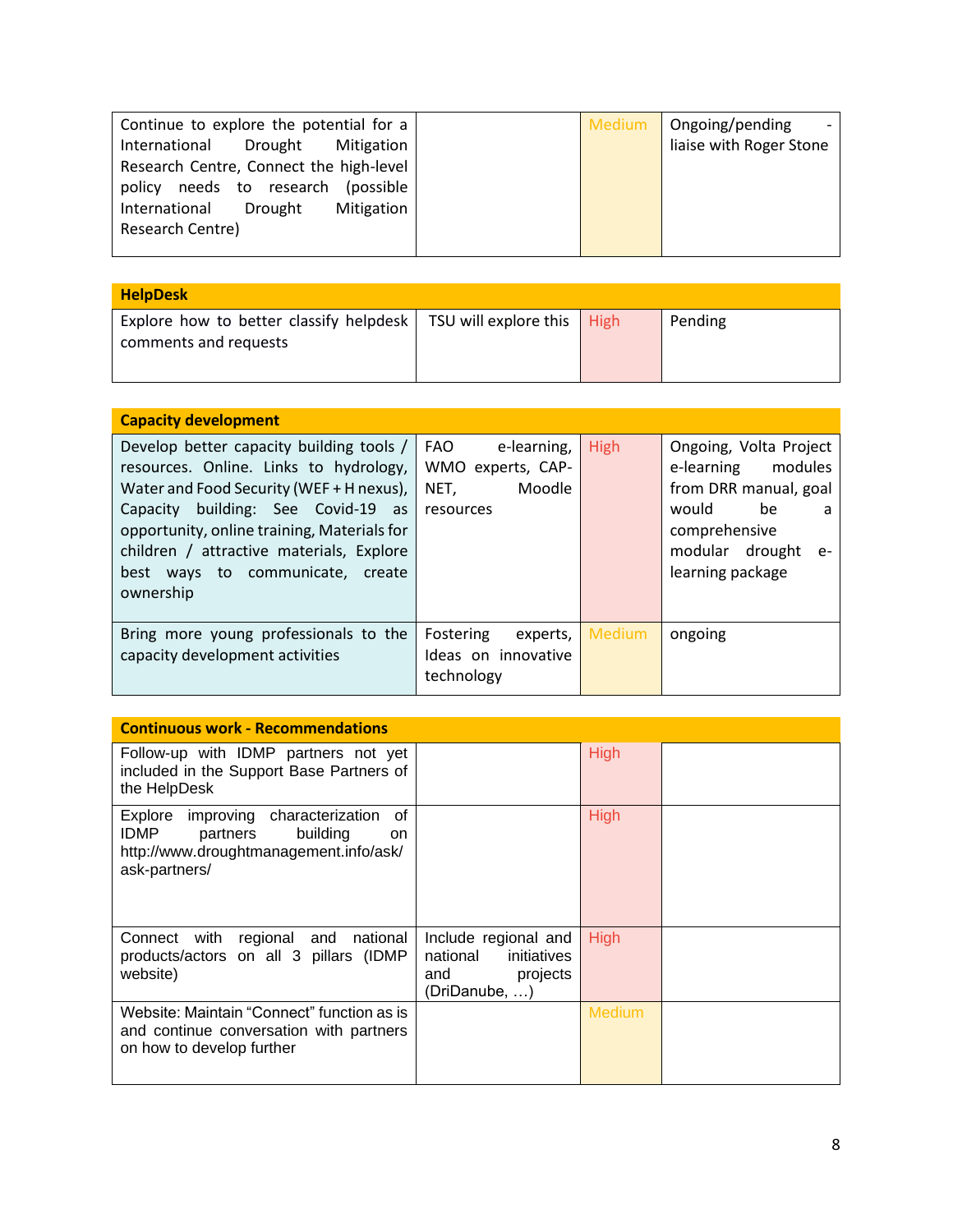| HelpDesk should have an advisory role on<br>which indicator to use                                                                                                                                                                                                                                                       |                                                                                                                                                                                                                                                                                  | <b>Medium</b> |  |
|--------------------------------------------------------------------------------------------------------------------------------------------------------------------------------------------------------------------------------------------------------------------------------------------------------------------------|----------------------------------------------------------------------------------------------------------------------------------------------------------------------------------------------------------------------------------------------------------------------------------|---------------|--|
| Encourage IDMP partners to, where<br>possible, assign key account manager for<br>IDMP (include in TOR of a partners' staff)                                                                                                                                                                                              |                                                                                                                                                                                                                                                                                  | High          |  |
| Science-policy<br>and<br>science-practice<br>interface (science and decision-making),<br>ensuring that science is at the table when<br>(policy and practice) decisions are made<br>(more interactive format).                                                                                                            | Purpose of projects is<br>science to practice.<br>Link<br>existing<br>to<br>mechanisms/platfor<br>ms: UNCCD SPI, UN<br>DRR GAR, Bring in<br><b>BACI, IUGG Science</b><br>- Diplomacy, Link to<br>professional<br>societies, Link to EU<br>Water<br>Framework<br><b>Directive</b> | <b>High</b>   |  |
| Continue to engage to Climate Change<br>Adaptation and Mitigation communities for<br>better visibility (inform with drought<br>management knowledge), Connect to<br>CTCN (UNFCCC Copenhagen), Connect<br>to the Global Center of Excellence on<br>Climate Adaptation (Netherlands, Japan,<br>UNEP), 2020 Recommendation, |                                                                                                                                                                                                                                                                                  | <b>Medium</b> |  |
| Explore cost recovery options (link to<br>Business Model developed by APFM)                                                                                                                                                                                                                                              | $\sim$                                                                                                                                                                                                                                                                           | <b>Medium</b> |  |
| Identify the appropriate communication<br>channels with IDMP partners and IDMP<br>target audiences, 1-2 Virtual meetings<br>(webinar) per year focused on a certain<br>drought management topic                                                                                                                          | <b>IDMP</b> partners                                                                                                                                                                                                                                                             | <b>Medium</b> |  |
| Ensure that knowledge products can be<br>translated into actions                                                                                                                                                                                                                                                         |                                                                                                                                                                                                                                                                                  | <b>Medium</b> |  |

**Note:** Given the large number of accumulated recommendations, the IDMP TSU will present a condensed version of the above table for approval at the 2021 Management Committee meeting. In addition, the IDMP TSU will recommend limit the number of recommendations to the MC. This will be done in order to sharpen the IDMP's focus on a smaller number of recommendations.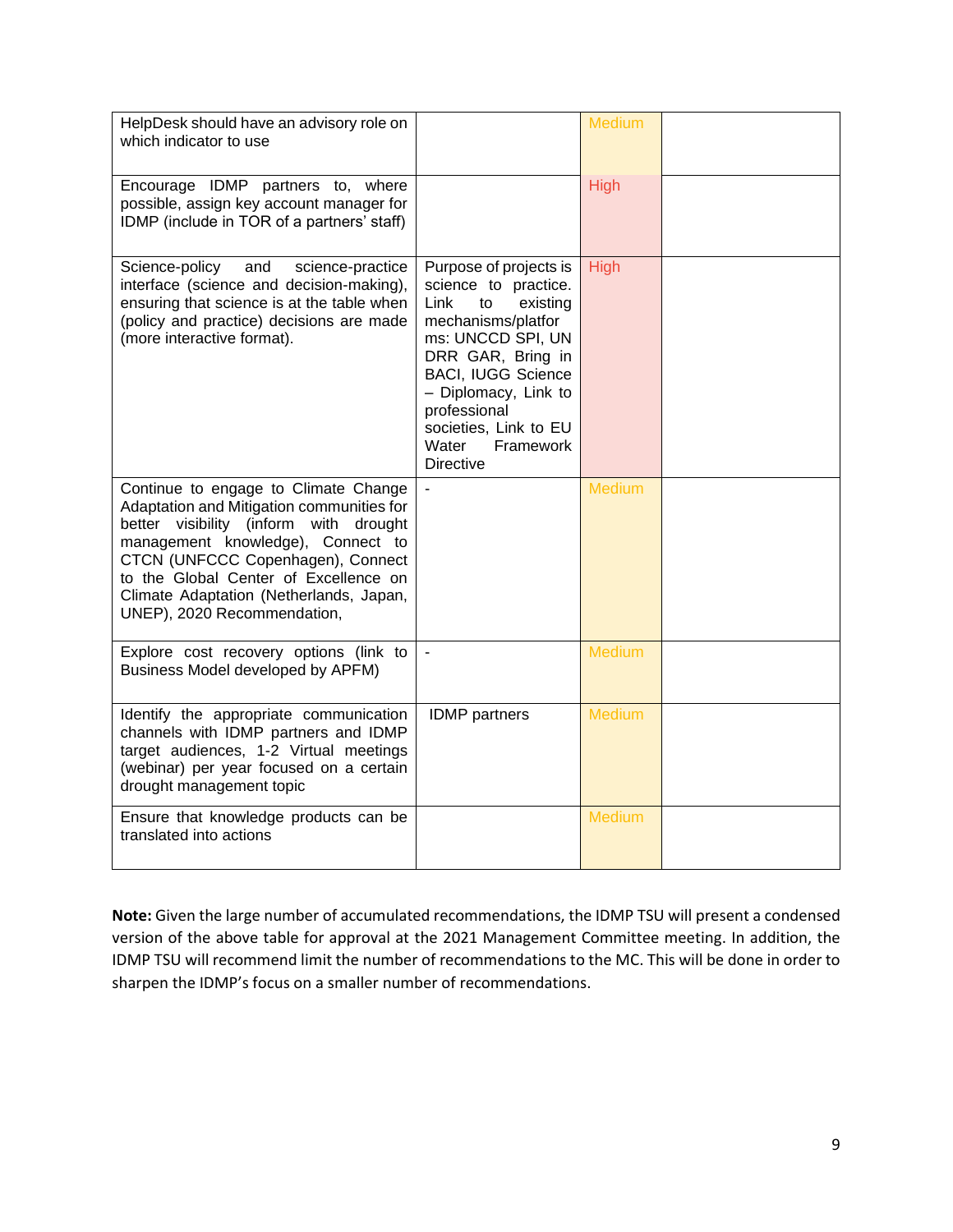## <span id="page-13-0"></span>2.1 Partner engagement and Community of Practice on Drought

The IDMP currently has 36 [partner organizations](http://www.droughtmanagement.info/about/partners/) out of whic[h 16 organizations](https://www.droughtmanagement.info/ask/ask-partners/) completed the information required for Support Base Partners of the IDM HelpDesk. New partners added in 2020-21 were the Asian Disaster Preparedness Center (ADPC), Vrije Universiteit Amsterdam, and University of Wageningen.

In addition, a revised MoU was signed in June 2017 between WMO and FAO, which highlights many issues including strengthening further cooperation on drought activities especially in relation to the IDMP and FAO's Global Framework on Water Scarcity in Agriculture. The joint action resulting from this MoU is updated in a yearly workplan between WMO and FAO.

Following the decision of the IDMP ACMC meeting in 2018 the IDMP TSU has explored developing a community of practice/forum of partners to strengthen the interaction of IDMP partners and other actors on issues of common interest on drought management. Updates have been sent regularly via email to IDMP partners and side discussions among partners held at events and conference to strengthen collaboration. Additionally, as a result of the 2019 IDMP ACMC meetings, the IDMP TSU has developed the IDMP Virtual Exchange Platform. This format comprises a series of virtual meetings on the current status of IDMP and partner work and other drought-related topics of interest. So far, six virtual exchanges have been successfully held with excellent partner input and feedback. More information can be found on th[e IDMP VE page.](https://www.droughtmanagement.info/about/virtual-exchange-platform/)

The IDMP TSU is also actively engaging in efforts on building communities of practice within GWP and WMO. GWP is currently in the process of creating a new community of practice with massively extended functionalities. IDMP is collaborating and exploring how to use this best for disseminating information and knowledge on IDM.

## <span id="page-13-1"></span>2.2 WMO/GWP IDMP Institutional developments

The restructuring of WMO governance bodies which followed decisions taken during the  $18<sup>th</sup>$  WMO Congress in 2019 is nearly completed. As a result, the newly formed technical Commissions (Commission for Observation, Infrastructure and Information Systems (Infrastructure Commission) and Commission for Weather, Climate, Water and Related Environmental Services and Applications (Services Commission)) have started their work (see section 2.4).

The Eighteenth Congress established the Hydrological Assembly to provide advice to Congress on strategic decisions related to operational hydrological issues. Moreover, Congress also established the Hydrological Coordination Panel, with EC approving its Terms of Reference. This Panel will support and advise on the integrated delivery of WMO water-related activities and to undertake preparatory work for the Hydrological Assembly in relation to current and emerging scientific and technical water-related global challenges. In the first Hydrological Assembly, which was held during the Eighteenth Congress, the longterm ambitions 'Everyone is prepared for drought' and 'No one is surprised by a flood' highlighted the need for the IDMP and APFM and their communities of partners to strengthen operational hydrological services. Congress also established a Climate Coordination Panel.

In June 2019, a Memorandum of Understanding was signed between WMO and GWP to increase the organizations' long-standing partnership. It was signed on 6 June 2019 during the opening of the Hydrological Assembly held at the Eighteenth World Meteorological Congress.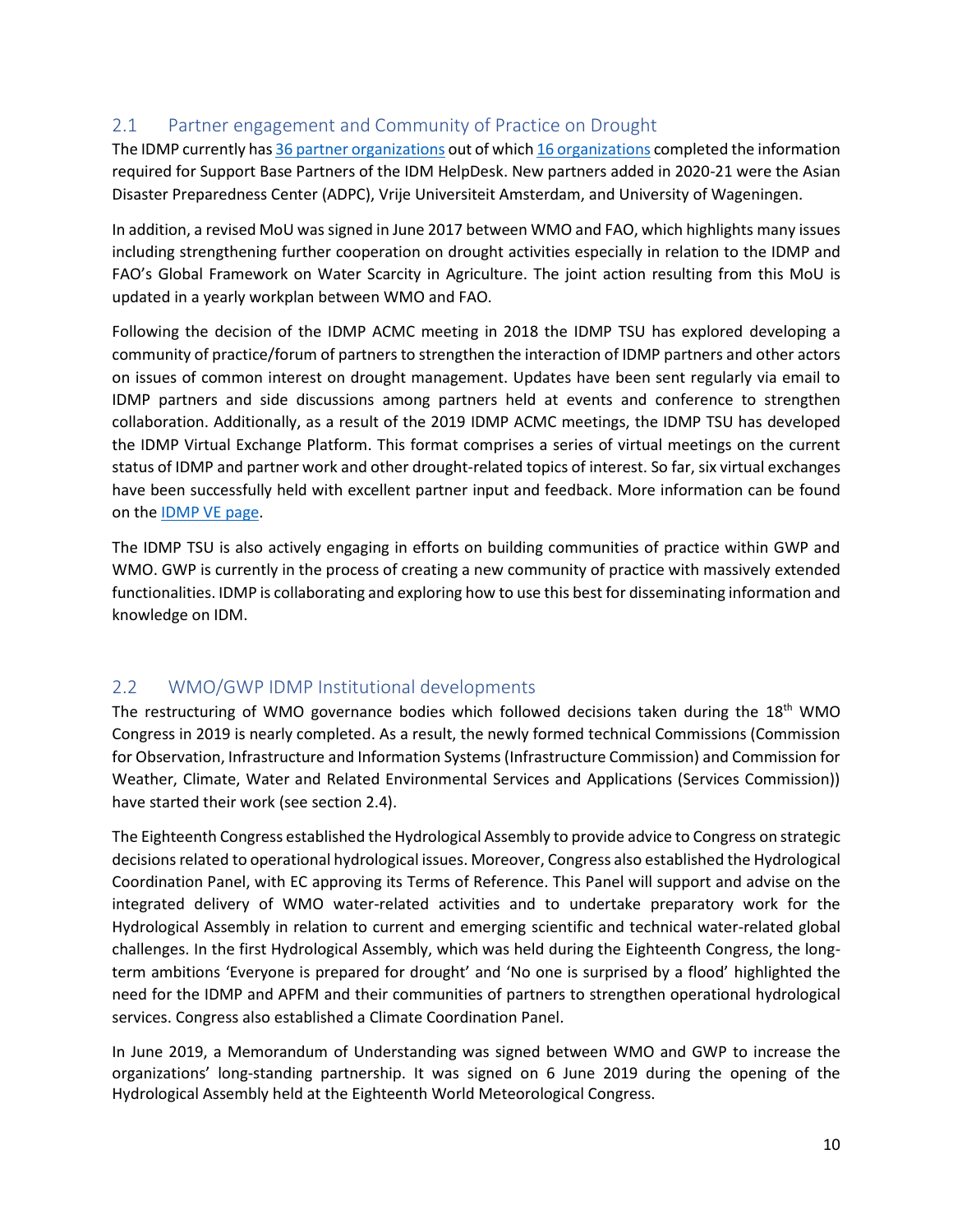The MoU has the objective to further strengthen collaboration on the joint initiative programmes on integrated drought (IDMP) and flood (APFM) management.

The new WMO/GWP MoU identifies four priority areas for strategic collaboration:

- Strengthen the management of hydro-climatic extremes through the joint programmes on drought (IDMP) and flood (APFM) management;
- Strengthen the capacity of countries to develop high priority bankable water and climate projects;
- Strengthen stakeholder engagement on developing water information and products at the regional and country level through on-going collaborations with other WMO programmes [\(GFCS,](https://gfcs.wmo.int/) [HydroSOS,](https://www.wmo.int/pages/prog/hwrp/chy/hydrosos/index.php) [HydroHub,](https://hydrohub.wmo.int/en/home) World Water Data Initiative (WWDI)).
- Joint programmes, project development, service delivery and joint resource mobilization such as the joint preparation and implementation of the flood and drought management project in the Volta Basin.

GWP has appointed Mr Dario Soto-Abril as new Executive Secretary. Dario, a native of Colombia, took up his position on 1 March 2021. After spending the first part of his career as a corporate lawyer, he worked for 14 years as the Deputy Executive Director and Chief Operating Officer of The Trust for the Americas, the non-profit affiliate of the Organization of American States. During this time, he led the Trust's expansion from 3 to 22 countries, building coalitions and public–private partnerships around free trade, workers' rights, and human rights.

The High-Level Panel on Water (HLPW), through the Government of South Africa, commissioned GWP to develop a HLPW legacy water initiative for Africa. In response, the Continental Africa Water Investment Programme (AIP) has been developed in collaboration with African Union and the African Development Bank (AfDB) Africa Water Facility. The Assembly of the African Union Heads of State and Government adopted the AIP as part of Programme for Infrastructure Development in Africa – Priority Action Plan 2 (PIDA-PAP 2) during the 34th ordinary session of African Union summit on 7 February 2021. The goal of the AIP is to mobilise US\$30billion in climate-resilient water investments by 2030 and create 5 million jobs. The objective of the AIP is to enhance job creation through gender sensitive investments in water security, industrialisation, and climate resilient development. The APFM and IDMP have been approached to secure their technical expertise and respective communities for the implementation of the AIP [\(https://aipwater.org/\)](https://aipwater.org/).

In 2020, GWP launched a Network strengthening initiative to support implementation of the new Strategy. The Strengthening Regional Operational Network Growth (StRONG) programme builds on previous GWP successes, aiming to enhance the capacity of the Regional and Country Water Partnerships to deliver results in a consistent, reliable, and agile way. Its three pillars – based around leadership and skills, institutional set-up, and network effects – is intended to unlock the barriers to further progress posed by a lack of capacity, finance, institutions, knowledge, and network connectivity.

Other important activities of GWP that have been launched during the past year were the revamping of the GWP ToolBox knowledge-sharing platform, overseeing the Water ChangeMakers awards, and mobilising stakeholders to access climate funding through a series of webinars.

In early June, GWP organised the annual Regional Days meeting, which convenes all 13 Regional Water Partnerships and GWP head office staff. For the first time, this was organised entirely online, providing new opportunities to explore virtual learning. The event used participatory online platforms to ensure as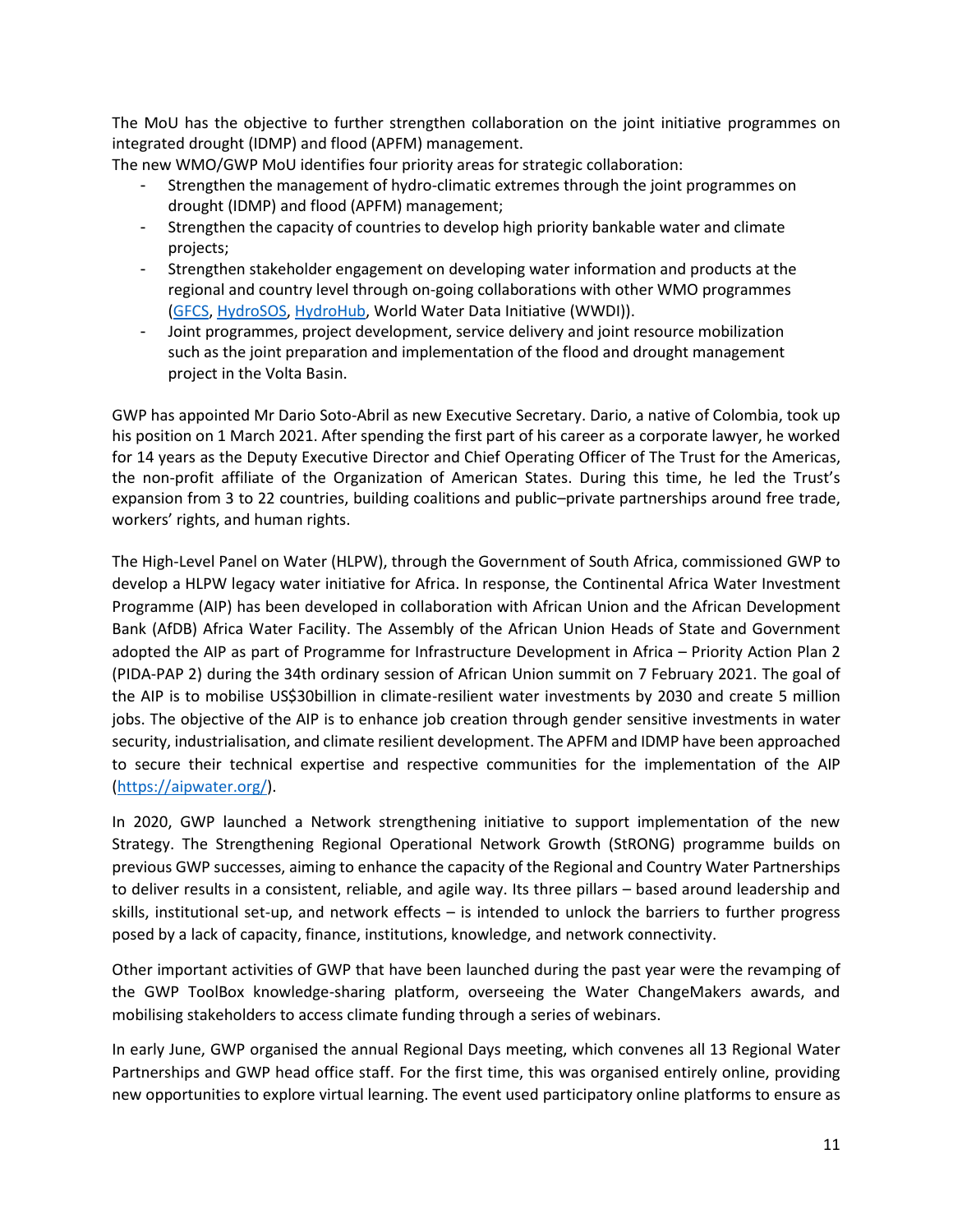many participants as possible could engage fully, interact person-to-person, and air their diverse views. As a result, many participants will be taking these techniques and tools forward, using them in other relevant activities.

## <span id="page-15-0"></span>2.3 Collaboration with UNCCD and FAO

In April 2018 in Rome, FAO, UNCCD, WMO, GWP and the US National Drought Mitigation Centre held the *Consultation Meeting: Strategic partnerships on drought preparedness* to ensure that the UNCCD Drought Initiative, the FAO Water Scarcity in Agriculture working group work has progressed in a complimentary and synergistic way to support countries to advance towards a proactive and integrated approach to drought management. WMO and GWP are co-leads together with UNCCD and the University of Nebraska in the FAO Water Scarcity in Agriculture (WASAG) working group on Drought Preparedness. In collaboration with many partners of the IDMP, WASAG is moving forward with events and publications, such as the World Water Week event "[Integrated drought resilience in a changing climate](https://youtu.be/kJH7gacsZyk)" on 25 August 2021 and the working paper "[Thinking ahead: Drought resilience and Covid-19](http://www.fao.org/3/cb5547en/cb5547en.pdf)".

Following the Decision on the *Policy advocacy on drought* of the UNCCD COP13 in Ordos, China 6-16 September 2017, the implementation of a Drought Initiative (DI) for the biennium 2018-2019 (Decision [29/COP.13\)](https://www.unccd.int/sites/default/files/sessions/documents/2017-09/ICCD_COP(13)_L.20-1716100E.pdf) has advanced under the leadership of UNCCD with strong engagement of the IDMP alongside FAO, UNEP DHI and the NDMC in order to strengthen the capacity of countries to enhance drought preparedness and response to drought and to pursue a proactive approach on integrated drought management.

Based on UNCCD COP 14 decisions, several UNCCD initiatives were started in 2019 with involvement of the IDMP. The following updates can be made:

- The **[Intergovernmental Working group](https://www.unccd.int/issuesland-drought/intergovernmental-working-group-drought)** (IWG) on effective policy and implementation measures for addressing drought under the UNCCD [\(Decision 23/COP.14\)](https://www.unccd.int/sites/default/files/sessions/documents/2019-12/ICCD_COP%2814%29_23_Add.1-1918355E.pdf) presented a progress report during the [CRIC19.](https://www.unccd.int/conventioncommittee-review-implementation-convention-cric/cric19-15-19-march-2021-online) This report concludes the second phase of the IWG which was a stock-take and consideration of options for the four themes the IWG is working on (based on the three pillars of integrated drought management), namely:
	- Task Group 1 Early Warning and Monitoring Systems (Pillar 1)
	- Task Group 2 Vulnerability and Impact Assessment (Pillar 2)
	- Task Group 3 Drought Risk Mitigation & Response Measures Physical (Pillar 3)
	- Task Group 4 Drought Risk Mitigation & Response Measures Policy (Pillar 3)

This interim report will be updated and developed into a report including recommendations for decision making at COP-15 (scheduled for Q2 of 2022). Several IDMP partners are involved. Mark Svoboda (NDMC) is the chair of Task Group 1 and Robert Stefanski (WMO) is the co-chair.

- Based on the decision of UNCCD COP13, WMO was appointed as an observer to the **Science and Policy Interface** (SPI) of the UNCCD along with FAO and other UN organizations. Following the decision of the UNCCD COP14 [\(Decision 18/COP.14\)](https://www.unccd.int/sites/default/files/sessions/documents/2019-12/ICCD_COP%2814%29_23_Add.1-1918355E.pdf) regarding the objectives of the SPI, a technical report on drought resilience is currently under development during the 2020-2021 biennium with the help of consultants. The preliminary title of this report will be "Multiscale Approaches for Assessment and Monitoring-the Resilience of Vulnerable Populations and Ecosystems to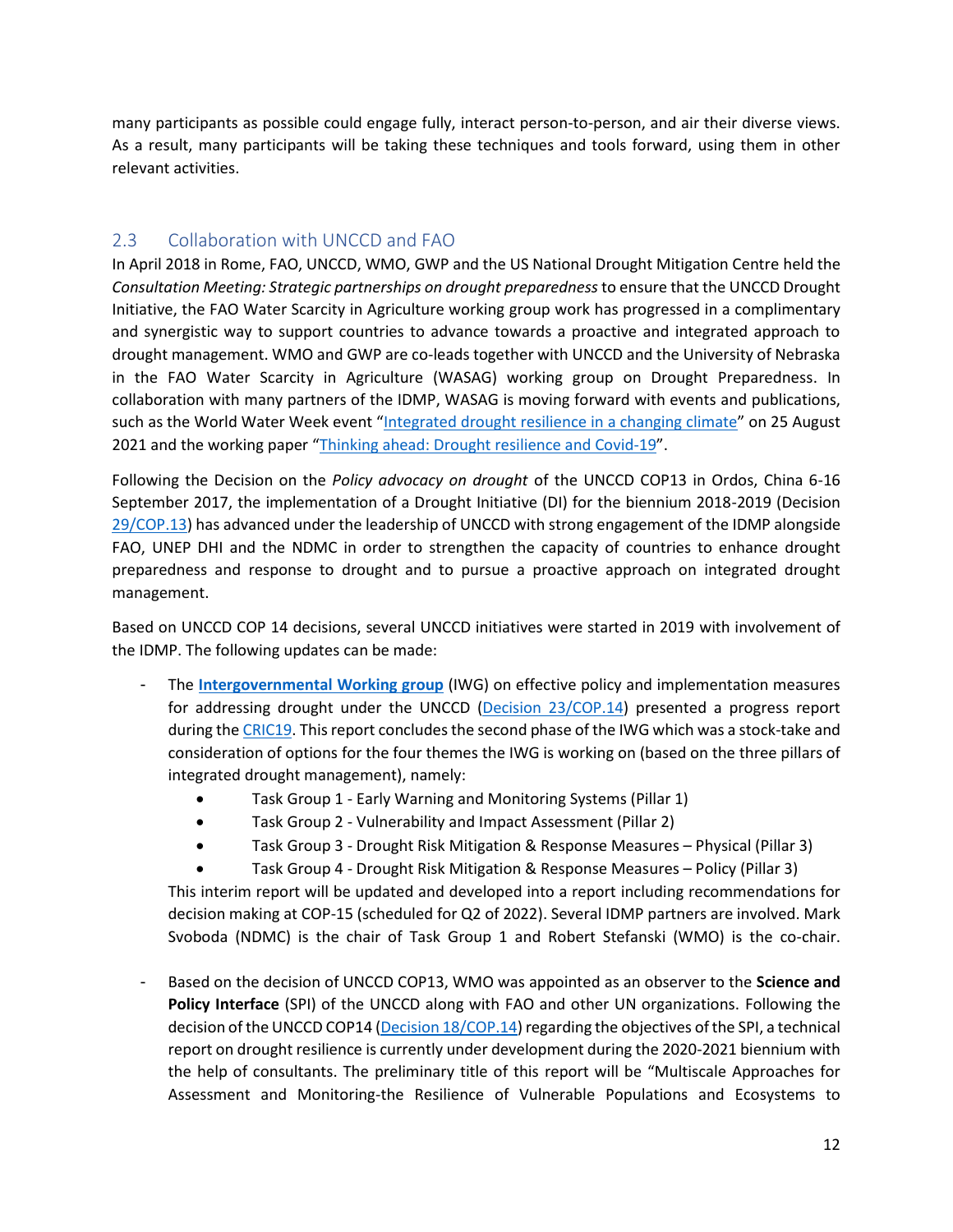Drought". The final output of the SPI work on drought during the 2018-19 biennium, a report with the title "Enhancing the role of land-based interventions in drought mitigation and risk management" can be downloaded from the UNCCD website [\(link\)](https://knowledge.unccd.int/publication/land-drought-nexus-enhancing-role-land-based-interventions-drought-mitigation-and-risk).

- The establishment of a **monitoring framework for the UNCCD strategic objective on drought** was decided [\(Decision 11/COP.14\)](https://www.unccd.int/sites/default/files/sessions/documents/2019-12/ICCD_COP%2814%29_23_Add.1-1918355E.pdf). This resolution calls for the establishment of a global drought indicator that is aligned with the vision and road map for a Global Multi-Hazard Alert System (GMAS) framework and the Global Drought Indicator endorsed by the 18th World Meteorological Congress. The IDMP TSU had provided input to the UNCCD CST draft document in preparation of UNCCD COP14 and has reviewed the Good Practice Guidance draft report for documenting drought events using the SPI.

In order to leverage the work initiated by COP14 decisions, FAO and UNCCD have jointly developed and launched a project with GEF funding hosted by FAO and called "Enabling Activities for Implementing UNCCD". The IDMP is partner to all four work packages:

- Supporting Intergovernmental Working Group on Drought
- Enhancing the Drought Toolbox
- Enabling the implementation of the national drought plans
- Drought vulnerability assessment and preparedness for mitigation measures

The project was launched in May 2021 with a duration of three years.

Further discussions are needed regarding the co-branding of UNCCD activities as part of IDMP. COVID-19 has delayed these considerations.

## <span id="page-16-0"></span>2.4 Work of the WMO Services Commission

As part of the WMO Constituent Body Reform , the WMO [Commission for Weather, Climate, Water and](https://public.wmo.int/en/governance-reform/services-commission)  [Related Environmental Services & Applications](https://public.wmo.int/en/governance-reform/services-commission) (Services Commission) has been established following the decision of the Eighteenth Session of World Meteorological Congress (see section 2.2).

Under the umbrella of the Services commission, the Standing Committee on Hydrology (SC-HYD) under the leadership of Marcelo Uriburu Quirno (also Vice-chair of SC-HYD) added two activities related to the IDMP into their workplan. Activity 8 is directed to providing scientific and technical advice to the WMO/GWP IDMP and to represent WMO hydrological community at the IDMP governance meetings. Marcelo Uriburu Quirno is also providing support and advice for the activity 7 (APFM) and ensuring there is a linkage between both programmes and that the work is aligned with the deliverables of other Standing Committees of the Services and Infrastructure commissions of WMO.

The Standing Committee on Services for Agriculture (SC-AGR) continues the work of the former Commission of Agricultural Meteorology and provides scientific and technological guidance to WMO Members in the sectors of agriculture, forestry, livestock and fisheries, not only for food production but also for agricultural meteorological risk governance in terms of agro-ecosystem resilience and sustainability, especially with higher priorities on climate services and capacity development. The SC-AGR is chaired and co-chaired, respectively, by Prof. Roger Stone and Dr. Elena Mateescu.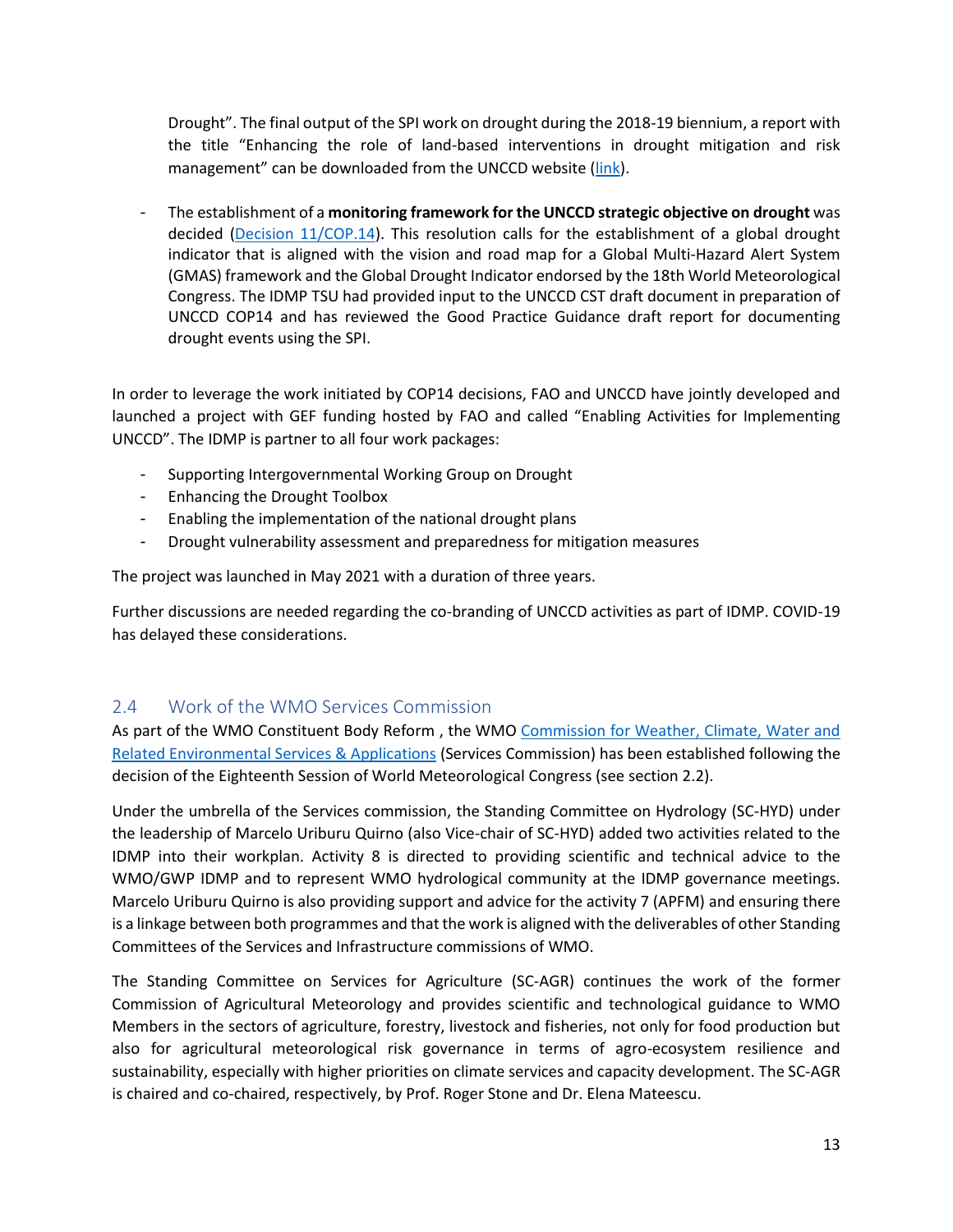Under the Services Commission, the Standing Committee on Services for Agriculture (SC-AGR) hosts the expert team on drought (ET-DRG; website: [https://community.wmo.int/activity-areas/agmp/SC-AGR/ET-](https://community.wmo.int/activity-areas/agmp/SC-AGR/ET-DRG)[DRG\)](https://community.wmo.int/activity-areas/agmp/SC-AGR/ET-DRG). The ET-DRG is led by Andrea Susnik and Christa Pudmensky and brings together currently 18 drought experts with a focus on regional and gender balance. Linkages are established with other Standing Committees under the Services Commission on Disaster Risk Reduction, Climate and Hydrology. The ET-DRG has been mandated by WMO members, for the current term until the end of 2023, with the following expected outputs:

- A report that summarizes global drought impacts, preparedness, resilience, management, policy, and effective user-engagement practices.
- A report on the status of drought-monitoring systems, outlooks, impacts, assessment of possible agricultural yield losses due to drought and preparedness in the WMO regions.
- Guidance material on how to clearly communicate the existing definitions of drought, drought triggers, the various components of the lifecycle of drought, in cooperation with SC-HYD (Hydrology);
- A framework and standards for a Global Drought Classification System to be included in GMAS (Resolution 17 (Cg-18).
- Updated Handbook of Drought Indicators and Indices (WMO No. 1173) in conjunction with the WMO/GWP Integrated Drought Management Programme (IDMP) and in cooperation with SC-CLI, SC-HYD and SC-DRR.

## <span id="page-17-0"></span>2.5 Global Multi-Hazard Alert System (GMAS) and Global Drought Information System (GDIS)

At the 18<sup>th</sup> Meteorological Congress in June 2019, the following resolutions were approved: Resolution 16 (CG-18) - Guide(s) on the Support of National Meteorological and Hydrological Services to their National Multi-hazard Early Warning Procedures, Coordination Mechanisms, Systems and Services and Resolution 17 (CG-18) - Ensuring Integration of Drought Risk Management in WMO activities [\(pages 77 to 79 of Cg-](https://library.wmo.int/doc_num.php?explnum_id=9827)[18 report\)](https://library.wmo.int/doc_num.php?explnum_id=9827). The Resolution 17 decided to develop a Global Drought Indicator (GDI, now renamed to: Global Drought Classification System, GDCS) as input into WMO activities such as the proposed Global Multihazard Alert System (GMAS), Common Alerting Protocol (CAP), Global Hydrological Status and Outlook System (HydroSOS), and cataloguing of high impact events and that information on the outcomes of these efforts be provided to UNCCD in support of relevant UNCCD decisions. This Resolution is linked to UNCCD CST draft decision described in section 2.3 above.

The SC-AGR ET-DRG has been mandated with the development and implementation of the GDCS and work has started with a workshop in July 2021 and a planned global assessment of drought monitoring setups (see 2.4).

With regards to the Global Drought Information System (GDIS), discussions are ongoing with WMO, NIDIS, GEO and the US National Centers for Environment Information (NCEI) on the status and future of this initiative and the updating of th[e GDIS website.](https://www.drought.gov/gdm/)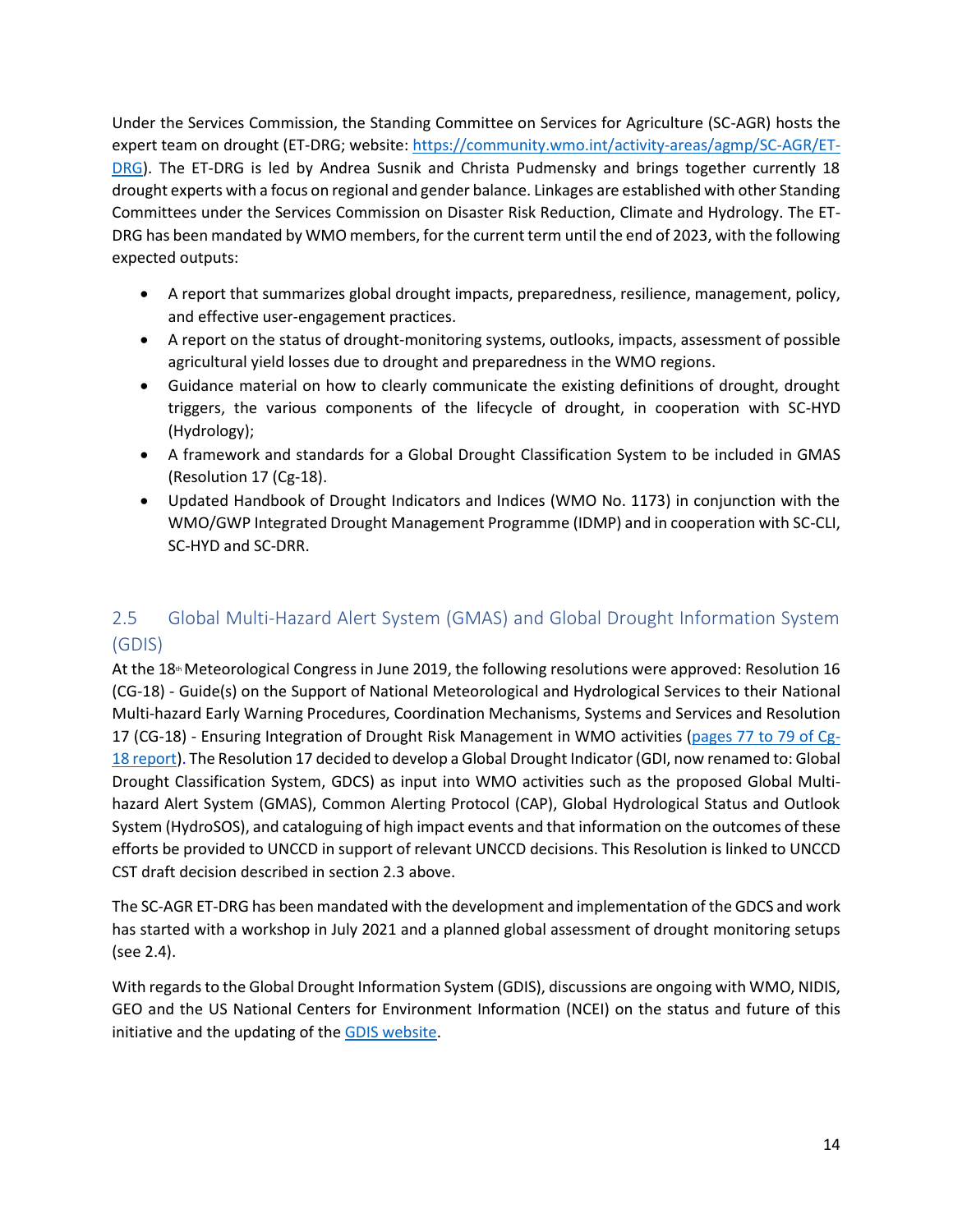## <span id="page-18-0"></span>2.6 HMNDP+10

Following several discussions of the TSU with partners and the 2020 recommendation to explore the possibility to organize a HMNDP+10 meeting in 2023, a meeting was held between WMO, GWP, UNCCD, FAO, NDMC, NOAA and others to discuss this topic. It was agreed that preparations for a HMNDP+10 meeting should go ahead and that the IDMP should be the organizing entity of the meeting. A concept note for the HMNDP+10 meeting is under development.

## <span id="page-18-1"></span>2.7 IDMP Publications and contributions

#### <span id="page-18-2"></span>2.7.1 Knowledge resources on the three pillars of IDM

Following the recommendation of the IDMP ACMC meetings the IDMP continuous to update information on practical applications of integrated drought management structured by the three pillars as part of the resources made available in the HelpDesk. Partners are encouraged to submit any of their tools or products they wish to highlight[. https://www.droughtmanagement.info/pillars/](https://www.droughtmanagement.info/pillars/)

In addition, the IDMP is curating drought management related publications in its library [\(https://www.droughtmanagement.info/find/library/\)](https://www.droughtmanagement.info/find/library/) and IDMP tools can be found here: <https://www.droughtmanagement.info/find/guidelines-tools/> .

#### <span id="page-18-3"></span>2.7.2 UN Global Assessment Report on Disaster Risk – Special Issue on Drought

The [UNDRR SRD](https://www.droughtmanagement.info/literature/UN-GAR_Specia_Report_on_Drought_2021.pdf) was launched in June 2021, containing three complementary parts: 1) Modernizing our understanding of drought, 2) Droughts – the lived experience (case studies), and 3) Looking ahead: From Risk to Resilience. As the understanding of the globally networked aspects of drought and other complex risks improves, the changes required to reduce risk and improve the experience of drought become possible. This Global Assessment Report on Disaster Risk Reduction (GAR) Special Report on Drought 2021 aims to take a clear step forward in building that awareness. The IDMP and several partners contributed to this report. There was a recommendation in this report on a possible global mechanism on drought and this should be discussed by IDMP partners.

#### <span id="page-18-4"></span>2.7.3 World Bank – EPIC Response report

The World Bank published a report on innovative flood and drought governance in Q2 2020 entitled "[An](https://www.droughtmanagement.info/literature/WB-An-EPIC-response_Innovative-governance-for-flood-and-drought-risk-management-2021.pdf)  EPIC Response – [Innovative Governance for Flood and Drought Risk Management](https://www.droughtmanagement.info/literature/WB-An-EPIC-response_Innovative-governance-for-flood-and-drought-risk-management-2021.pdf)". This approach looks at floods and droughts not as independent events, but rather as different ends of the same hydro-climatic spectrum that are inextricably linked. It also provides a comprehensive framework to help national governments lead a whole-of-society effort to manage these risks. The IDMP TSU as well as several IDMP partners were actively involved in the review of this report, and discussions have been started to support dissemination of the approach and its implementation in different countries.

#### <span id="page-18-5"></span>2.7.4 IDMP brochure on water scarcity and drought

The IDMP TSU, with the support of the IDMP partners has developed a concept paper on Drought and Water Scarcity during the past years. The paper outlines the differences between the two phenomena and how they interact, as impacts are often the same. Along with the presentation of selected case studies and initiatives, it features approaches to cope with both drought and water scarcity as their impacts can be mitigated and managed through Integrated Water Resources Management. The document has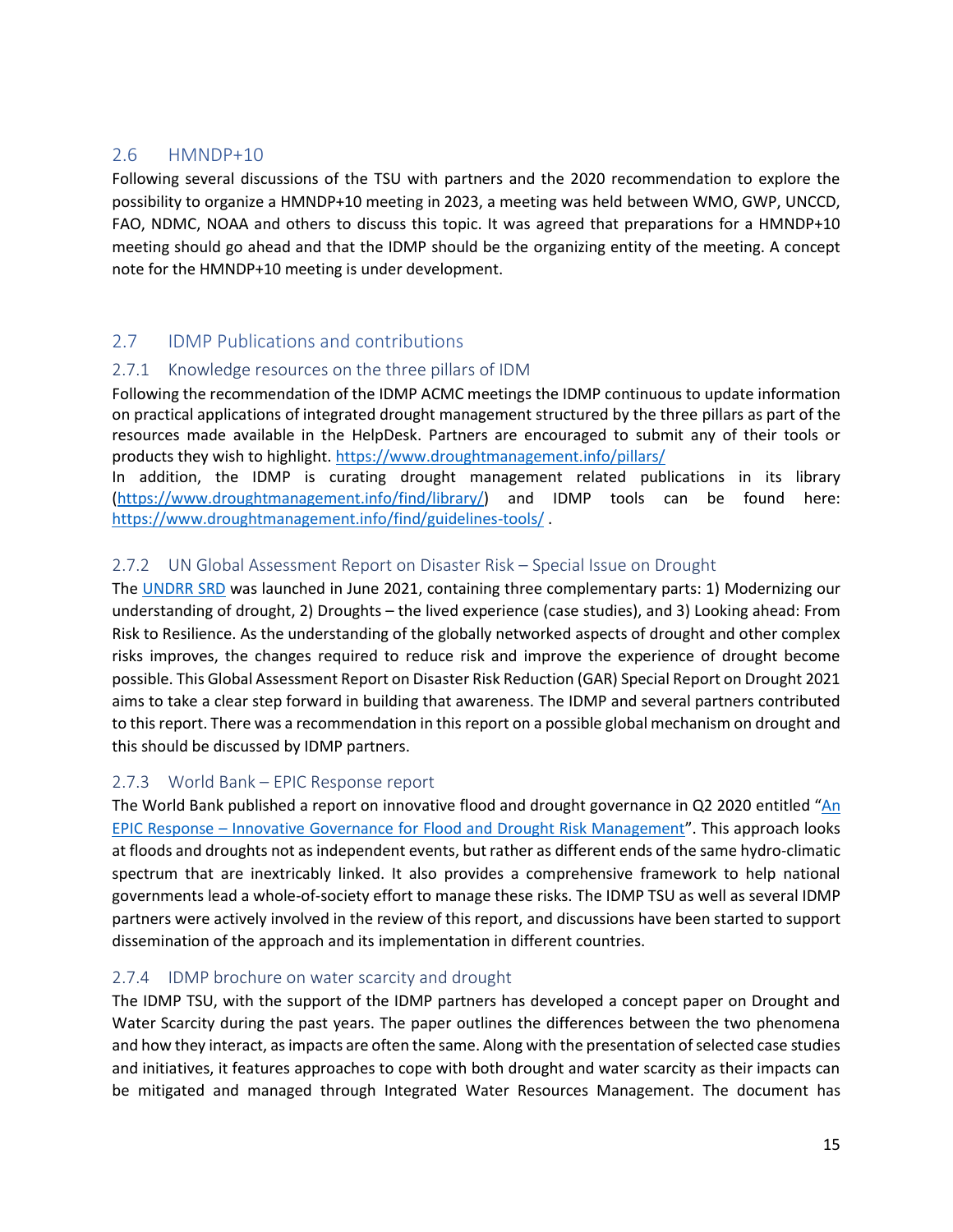undergone extensive review and received excellent input from our partners. The publication is in proof stage and is likely to be published by the time of the 2021 IDMP annual meetings.

## <span id="page-19-0"></span>2.7.5 Knowledge product on the  $3<sup>rd</sup>$  pillar of IDM: Drought Mitigation, Preparedness and Response

The IDMP, with financial and technical support from FAO, has developed a knowledge product on the 3<sup>rd</sup> pillar of IDM. This publication contains information and guidance on drought risk mitigation, preparedness and response along with a number of case studies, and complements existing publications on the  $1<sup>st</sup>$  and 2<sup>nd</sup> pillar of IDM. The knowledge product is in the editing stage and will be available soon.

#### <span id="page-19-1"></span>2.7.6 IDM framework document

The development of a framework paper to serve as the intellectual framework of the concept of integrated drought management, the Three Pillar approach. It is a synthesis of existing publications around the topic to succinctly define the concept and approaches to integrated drought management focusing on the three pillars of integrated drought management. The final review of this draft document has been completed and the framework paper will be published after final editing later in 2020.

#### <span id="page-19-2"></span>2.7.7 IDMP/APFM concept paper on Integrated Drought and Flood Risk Management

In continuation to the work stream on the  $3<sup>rd</sup>$  pillar knowledge product, FAO has provided funds to the IDMP in order to elaborate a concept paper on technical challenges and opportunities of integrated flood and drought management. Dr Caroline King-Okumu and Dr Caroline Wittwer, two experienced experts who have been working with the IDMP and APFM, respectively, for several years, have taken on the development of this new publication. It is planned to be finished at the end of 2021. An expert review panel is currently being established.

#### <span id="page-19-3"></span>2.7.8 HELP Flagship report

The High-level Experts and Leaders Panel on Water and Disasters (HELP) publishes an annual report and approached GWP/WMO with a request to contribute with an article. The IDMP suggested a publication on combined effect of drought and heatwaves in Central Asia in the summer 2021 and current activities in regard of a regional drought mechanism, which will also include the current efforts of IDMP in the region. The report will be published in April 2022.

## <span id="page-19-4"></span>2.8 IDMP Regional Initiatives and projects

The IDMP regional project managers for the IDMP CEE, IDMP HOA and IDMP WAF are in constant exchange with the TSU and are featuring regularly in the IDMP VE with updates of their work. The core funding received by NOAA will also be used to leverage existing plans and project ideas in the regions. Regular calls to share experiences, learn and plan jointly are planned for the new reporting period 2021/22.

In addition to the regional programmes, the TSU has developed several project ideas and concepts during the reporting period. In the context of hydrological and climatological extremes, several project concepts deal with the integration of flood and drought risk management. The TSUs of both IDMP and APFM, both hosted at WMO, are working closely together to develop joint approaches (see also 2.7.5, 2.7.7, 2.8.4).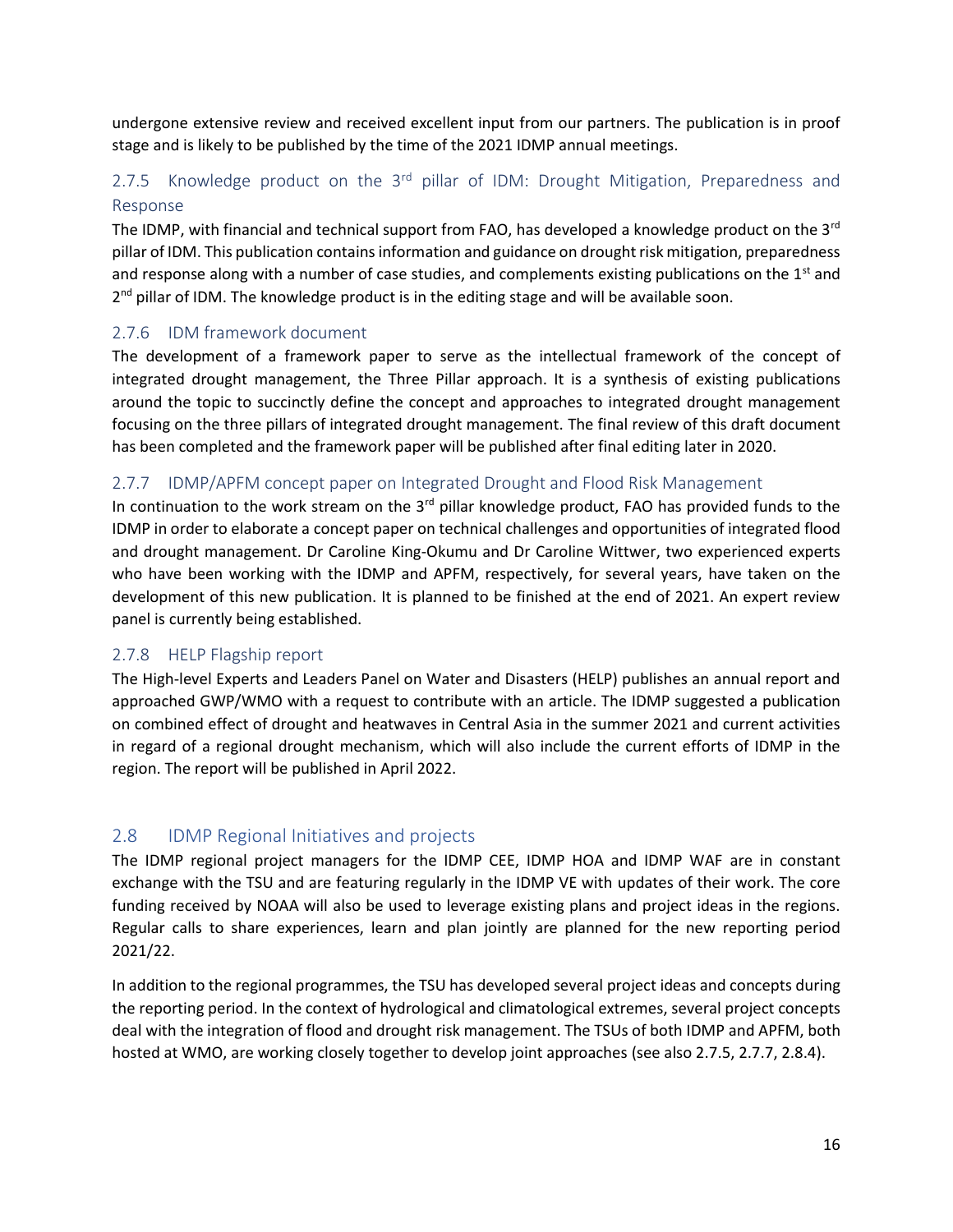The following provides a brief summary of the activities carried out by the IDMP regional initiatives during the reporting period, as well as IDMP activities in other parts of the world and it gives a brief overview of ongoing project scoping and development activities.

#### <span id="page-20-0"></span>2.8.1 IDMP Central and Eastern Europe (IDMP CEE)

#### **1. Drought as one of the ICPDR 3 rd RBMP Significant Water Management Issues**

In accordance with the requirements of the 2000/60/EC Water Framework Directive, all EU Member States have to prepare the 3rd River Basin Management Plan until 22 December 2021. In this context, the document on [Significant Water Management Issues for the Danube basin](https://www.icpdr.org/flowpaper/viewer/default/files/nodes/documents/ic_220_interim_overview_swmi_final_19122019.pdf) for the 3<sup>rd</sup> RBMP has been prepared by ICPDR. Also based on the outcome of the IDMP CEE and DriDanube project and through our long cooperation with ICPDR, drought was included as one of the SWMI at the end. On 29-30 June 2021 there was a [stakeholder consultation](https://www.icpdr.org/main/activities-projects/stakeholder-consultation-workshop-our-opinion-our-danube) organized with the purpose to contribute with their input to the Public Consultation process for the Danube River Basin Management Plan & Danube Flood Risk Management Plan Updates 2021. Drought and water scarcity were mentioned a few times during this workshop and in other comments sent by stakeholders with the message, that much more has to be done.

#### **2. Natural Small Water Retention Measures**

#### *Finalization of the FramWat project and start of the OPTAIN project*

3-year long project funded by Interreg Central Europe has finished on 30 June 2020.

The ["Framework for improving water balance and nutrient](https://www.interreg-central.eu/Content.Node/FramWat.html) mitigation by applying small water retention [measures](https://www.interreg-central.eu/Content.Node/FramWat.html)" project was aiming to establish a common regional framework for flood, drought, and pollution mitigation by increasing the buffer capacity of the landscape with the use of Natural (Small) Water Retention Measures (N(S)WRM) approach in a systematic way. You can read more about the project [here.](https://www.interreg-central.eu/Content.Node/FramWat.html)

In September 2020, a bigger project has started: The **[OPTAIN](https://www.optain.eu/)** - *OPtimal strategies to retAIN and re-use water and nutrients in small agricultural catchments across different soil-climatic regions in Europe* (EUfunded research and innovation project, 2020-2025) proposes a social and scientific journey towards the increase and better understanding of the multiple benefits of Natural/Small Water Retention Measures (NSWRMs). OPTAIN aims to: 1) Identify efficient and easy-to-implement techniques for the retention and reuse of water and nutrients in small agricultural catchments across Boreal, Continental, and Pannonian regions; 2) Optimize the spatial allocation and combination of NSWRM, based on environmental and economic sustainability indicators.

## **3. Transfer of knowledge, experiences and tools to Mediterranean and Caucasus and Central Asia region**

In summer 2021 we have started with activities supported by NOAA funds in two neighbour regions:

a) Decision support for drought for the Drin basin countries (cooperation with DMCSEE) Main objectives of this activity are: 1) To upgrade the regional web-based information platform (Drought Watch) with country data (Albania, Kosovo, North Macedonia); 2) To support countries in early drought detection and provide information for decision support.

Activities will include: Cooperation with DMCSEE and Drin basin countries Albania, Kosovo, North Macedonia; IT consultancy to upgrade the platform; Support to countries in preparation of drought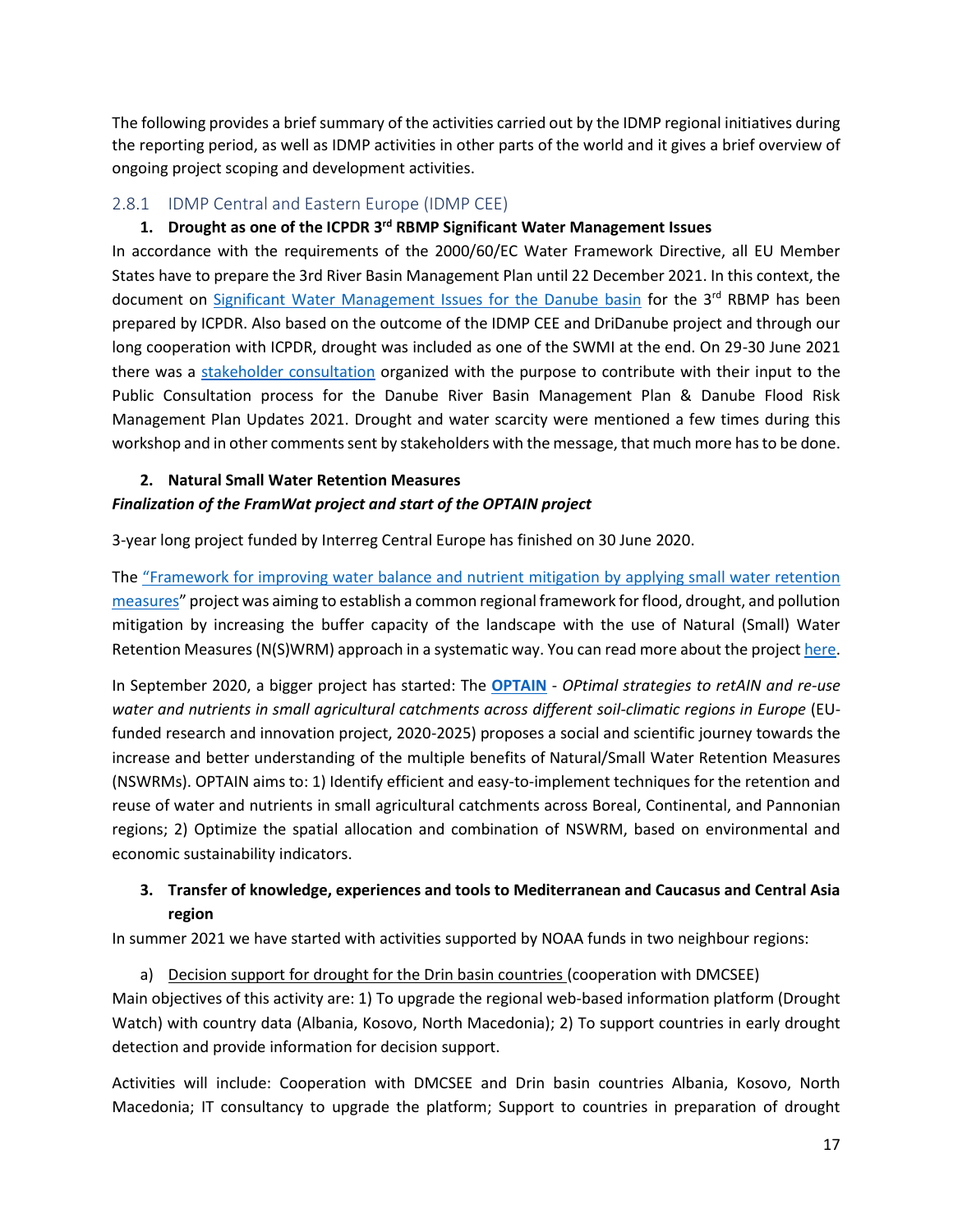monitoring data and risk assessment data; Build capacities in the countries (regional training + national visits/trainings.

b) Knowledge & Capacity building products, science, and dissemination (Cooperation with GWP CACENA)

Among the main objectives of this activity are: To review the current status of drought management in CACENA region; To prepare concept and steps for establishment of the IDMP in the region; To exchange between GWP CACENA and GWP CEE experts/partners

**4. Workshop "Beyond scarcity – water scarcity and drought risk management in the Danube region**  We have organized this workshop together with the World Bank Danube Water Programme on 20-21 September 2021. Main objectives were: 1) to raise awareness about the relevance, past and potential future impacts of water scarcity and droughts in the Danube region; 2) to provide a forum for a technical exchange on good practice approaches; 3) to allow for taking stock on challenges and potential support needs for future action.

*You can read more [here.](https://www.iawd.at/eng/event/672/details/w/0/beyond-scarcity-water-scarcity-and-drought-risk-management-in-the-danube-region/)* 

#### **5. Danube Drought Strategy**

The DriDanube project partners developed a [Danube Drought Strategy](http://www.interreg-danube.eu/uploads/media/approved_project_output/0001/38/0363f7bdde74184f0f372bc04744650d46445c49.pdf) which aims to build the capacity of the Danube region to overcome common deficiencies in coping with drought, and thus help switch from reactive to proactive drought management approach. This Strategy was officially published at the beginning of 2020 and we have been promoting it throughout the year.

## **6. Integrated Drought Management Training for Drin basin countries**

Two days online training (10-11 March 2020) on Integrated Drought Management were organized for the participants from four Drin basin countries (Albania, Kosovo, Montenegro and North Macedonia) with the goal to enhance the capacity for an integrated, proactive approach to drought planning, adaptation and management. Training was prepared and implemented by [GWP Central And Eastern Europe](https://www.gwp.org/en/GWP-CEE/) in cooperation with the [Drought Management Centre for Southeastern Europe](http://www.dmcsee.org/) (DMCSEE).

Training was focusing on the needs and challenges for drought management in the Drin river basin, supported by the three pillars of the [IDMP.](https://www.droughtmanagement.info/) Main outcomes of the training were: a) Increased knowledge and understanding of drought risk management frameworks; b) greater awareness about effective drought risk management and responses; c) knowledge on existing network and practices in wider region (Central and Eastern Europe / Southeastern Europe); d) awareness of the institutional mechanism mobilization and participation in drought disaster management; e) knowledge on basic [steps/](https://www.droughtmanagement.info/literature/IDMP_NDMPG_en.pdf)foundation for their future drought management polices/plans.

*You can read more about i[t here.](https://www.gwp.org/en/GWP-CEE/WE-ACT/news/2020/integrated-drought-management-training-for-drin-basin-countries/)*

## <span id="page-21-0"></span>2.8.2 IDMP Horn of Africa (IDMP HOA)

Drought is one of the major natural hazards affecting people's livelihoods and socio-economic development. In the Inter-Governmental Authority on Development (IGAD) region, stakeholders, mainly farmers (particularly small-scale holders) and pastoralists are subjected to the adverse effects of drought. The frequency of rainfall deficit periods characterizing the IGAD region since the 1980s has increased. This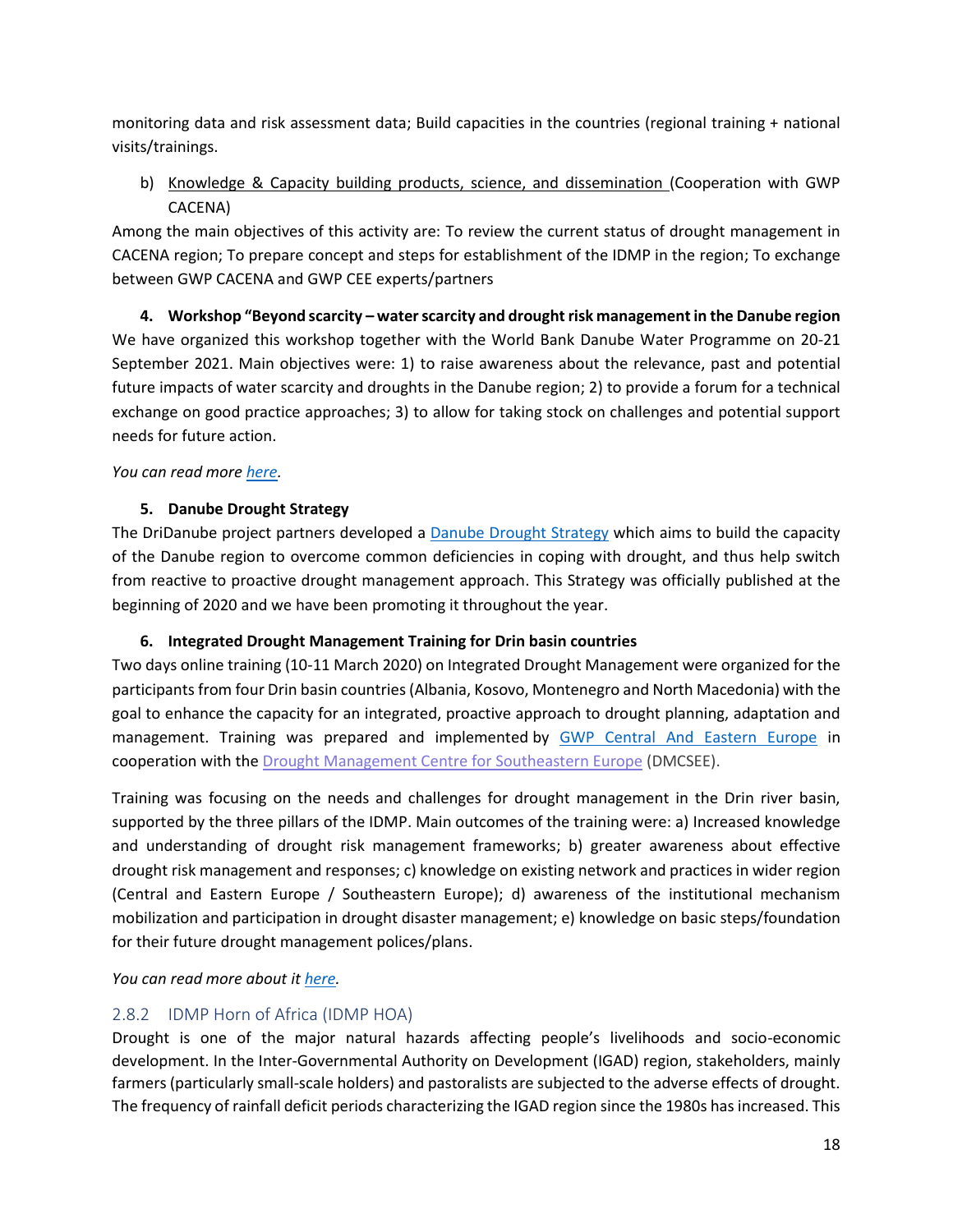has negatively affected the populations whose livelihoods rely mainly on agriculture, livestock, forest resources, water, wetlands, etc. Efforts are being made by a number of partners in the IGAD region, including the IDMP HOA to intervene with aim of strengthening their resilience to droughts. Details in link [here.](https://www.adaptation-fund.org/project/djibouti-kenya-sudan-and-uganda-strengthening-drought-resilience-for-small-holder-farmers-and-pastoralists-in-the-igad-region/)

#### **IDMP HOA Activity Report- 2020/21**

- Contribution of IGAD case study in the GAR special report on drought. the case study highlighted the burden of water scarcity in the region as being felt most by women and girls. therefore, the need to increase equality in access to drought risk management opportunities (empowering women, developing equitable credit schemes and equal access to information). The case study was presented during the launch of the GAR special report on drought. See details for link [https://www.undrr.org/event/launch-gar-drought-2021.](https://www.undrr.org/event/launch-gar-drought-2021)
- Undertake a capacity needs assessment to identify gaps and hindrances to effective drought management. This activity is still on-going and targeting four countries in the HOA region. The countries include Djibouti, Kenya, Sudan and Uganda. The assessment will generate needs and priorities which will support the review process of drought national policy, institutional regulatory frameworks.
- Training on the use of the intervention plan for the benefit of the different actors involved at national and regional level. The meeting that was conducted for both national and regional benefit enhanced understanding of the status of the early warning systems in the HOA countries, training on the use of the Early Warning intervention plan and dissemination of lessons learned and best practices on EWS and Action.

Facilitate establishment of regional and national drought management multi- sectoral/ stakeholder platforms to coordinate partner efforts. The meeting constituted Government representatives Ministry of Agriculture Water Fisheries and Livestock/ Directorate of Rural Hydraulics (Djibouti), Ministry of Environment and Forestry / Directorate of Climate Change (Kenya), Ministry of Irrigation and Water Resources (Sudan), Ministry of Water and Environment / Directorate of Water Resources Management (Uganda). Overall, the meeting agreed to convene sectoral meetings in the individual countries to establish and or strengthen drought platforms.

#### <span id="page-22-0"></span>2.8.3 IDMP West Africa (IDMP WAF)

#### **1. Main activities, outputs, outcomes and impacts**

#### **IDMP WAF GOAL 1: CATALYSE CHANGE**

**Work Package 1:** Drought negative effects are managed in West Africa through the regional initiatives and cooperation/Act.2: Reinforce regional collaboration among pertinent Institutions on drought management/Put in place a regional West African platform on Drought management

Support to the elaboration of National Drought Plans under UNCCD Drought Initiative: UNCCD, WMO, FAO and GWP have agreed on a framework to collaborate in supporting the UNCCD Drought Initiative. This includes technical and programmatic support, leveraging the knowledge and expertise the WMO/GWP Integrated Drought Management Programme [\(https://www.gwp.org/en/GWP-West-](https://www.gwp.org/en/GWP-West-Africa/WE-ACT/News--Events/GWP-WA-supports-national-drought-plans-development-in-Benin-Burkina-Faso-and-Niger/)[Africa/WE-ACT/News--Events/GWP-WA-supports-national-drought-plans-development-in-Benin-](https://www.gwp.org/en/GWP-West-Africa/WE-ACT/News--Events/GWP-WA-supports-national-drought-plans-development-in-Benin-Burkina-Faso-and-Niger/)[Burkina-Faso-and-Niger/\)](https://www.gwp.org/en/GWP-West-Africa/WE-ACT/News--Events/GWP-WA-supports-national-drought-plans-development-in-Benin-Burkina-Faso-and-Niger/). After the 3 workshops organized by GWP-WAF in collaboration with the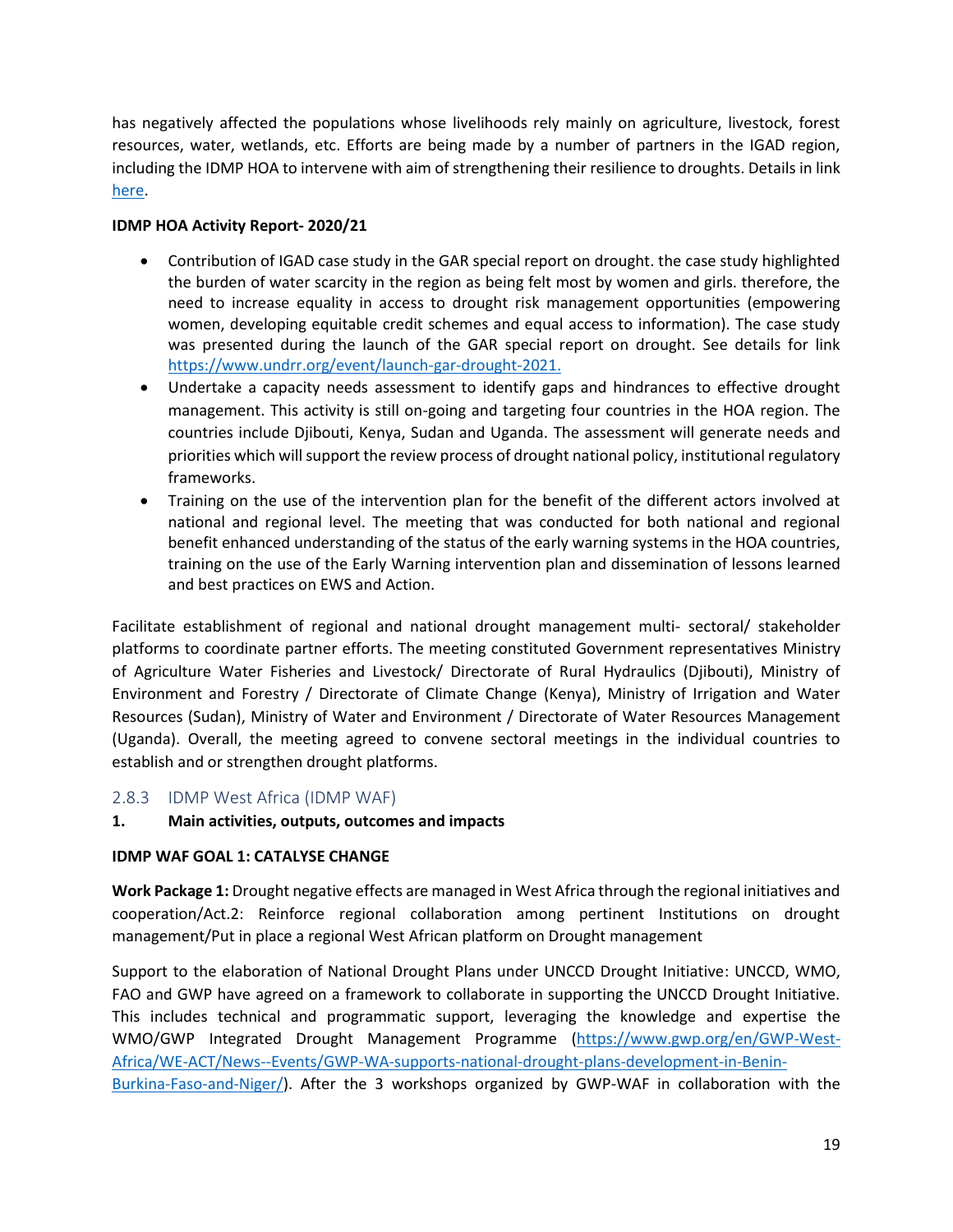Country Water Partnerships, the UNCCD national focal points and the national consultants, the National Drought Plans have been finalized. NDPs from Niger and Benin are available.

**Work Package 2:** Improvement of drought management through national and regional plan/strategies reviewed/Act. 2: Elaboration (with AGRHYMET+ GWP-WA TC) of West African regional guidelines for national sector plan

Insurance quality of regional guide on IDM: GWP-WA Technical Committee is ensuring the quality to finalize the document. To best meet the expected content for a technical guide on GIS, its quality assurance was entrusted to a member of the technical committee of GWPAO. This is an ongoing activity.

**Support for assessment of national capacities and needs in floods and drought forecasting and warning systems in the Volta Basin**: as part of the implementation of VFDM Project, GWP-WAF invested in the organization of the exchange mission on national capacities and needs for floods and drought forecasting and warning systems in the Volta Basin, as well as the organization of national workshops to present the findings and recommendations issued from the mission. This activity aims to assess the capacities and needs of national structures in terms of flood and drought forecasting and warning systems in order to develop integrated, adapted, sustainable and sustainable solutions and Volta basin-wide solutions in support of building resilience to climate change at local, national and regional levels. At the end of December 2020, GWP-WAF heavily supported the finalization of the reports from Benin and Togo. These two reports were reviewed and then shared with countries' stakeholders allowing to check if comments and improvements that they provided during the national workshops were considered. A follow-up was made but to date, no feedback has been received from them. The mission reports and the workshop reports are available.

**Support for mapping of flood and drought vulnerability and capacity at community level in the Volta Basin:** At the end of December 2020, GWP-WAF supported the mapping of vulnerability and capacity at community level in the Volta Basin. The objective of this activity is to identify the multidimensional factors of vulnerability and risk in areas of the Volta Basin exposed to hydrometeorological risks such as floods and drought, particularly targeting 60 sites of the Volta basin (Burkina Faso-15, Ghana-15, Mali-7, Togo-7, Benin-8 and Côte d'Ivoire-8), in the 10 pilot areas previously identified. During the period, GWP-WAF invested in finalizing the concept note for the activity, recruiting local experts and building their capacities on the methodological approach and collection tools. data in the field and the organization of the mission to test the methodology and data collection tools in Burkina Faso and Ghana for the benefit of local experts. GWP-WAF with the support of the VBA mobilized the national and local authorities to facilitate the organization of the field mission to the national experts as well as making financial and logistic arrangements for the successful start of data collection work in the field. Once the field mission started, close monitoring was carried out based on the schedule proposed by the local experts. This monitoring by GWP-WAFmade it possible to finish the field mission, finalize and share in time the filled data collection sheets for each of the 60 pilot sites and the field mission reports prepared and submitted by the local experts. The mission reports are available.

**Work Package 5:** New innovative solutions found for Drought Management in the focus sub-area (water resources, agriculture, and desertification)

The lessons learnt from the implementation of the pilot projects in the countries (Benin, Burkina Faso and Togo) are being using to coach the CWP of Burkina Faso, Benin and the NGO "Eau Vive Internationale" for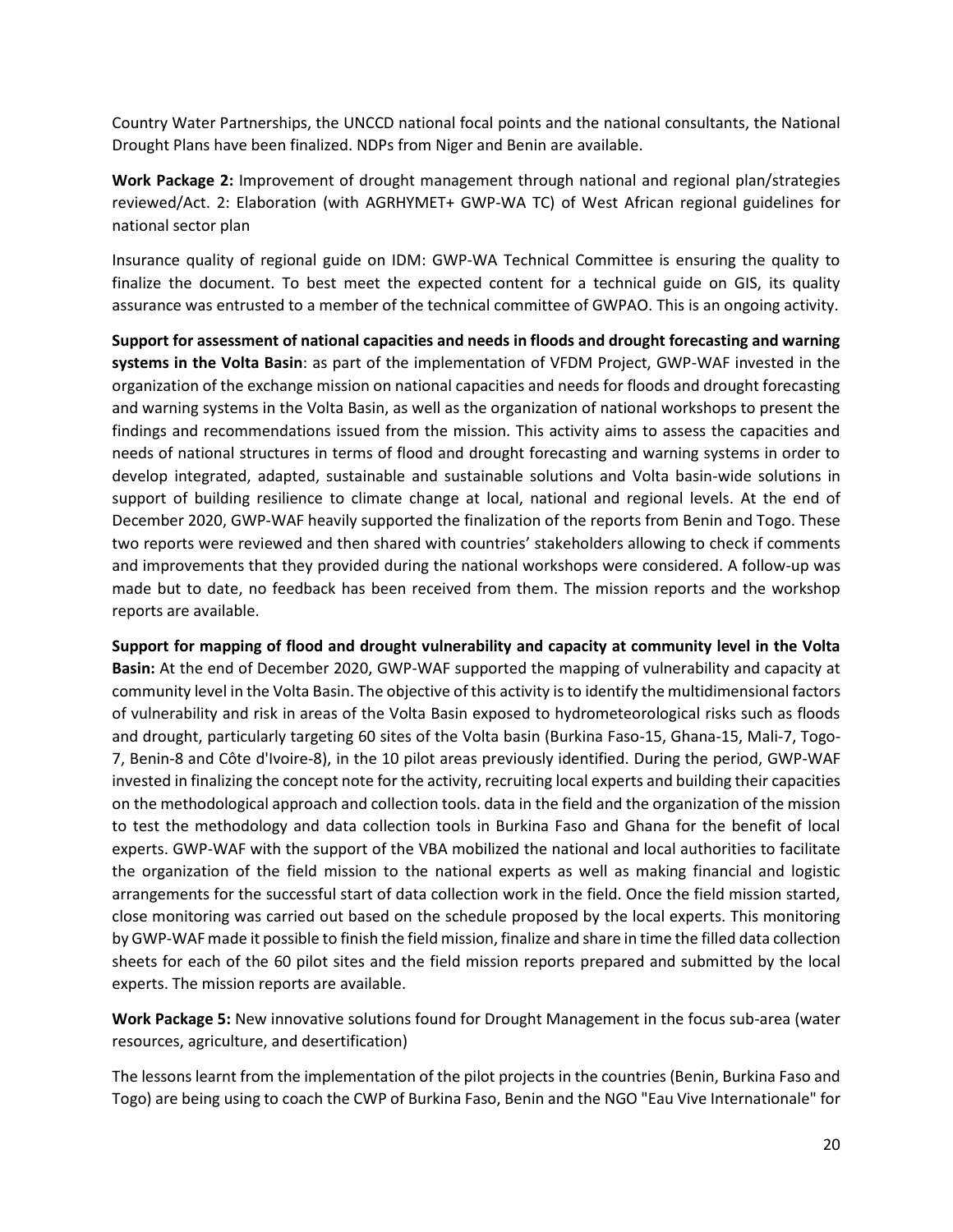the execution of "TonFuturTonClimat (TFTC)". *TonFuturTonClimat* is an initiative that aims to integrate young people in the decision-making process of action related to climate change adaptation and resilience in three countries of West Africa namely Benin, Burkina Faso and Togo. It financed by Quebec's Green Fund and GWPO.

[\(https://www.gwp.org/fr/GWP-Afrique-Ouest/GWP-in-Action/thematiques/tonfuturtonclimat/\)](https://www.gwp.org/fr/GWP-Afrique-Ouest/GWP-in-Action/thematiques/tonfuturtonclimat/).

#### **IDMP WAF GOAL 2: GENERATE AND SHARE KNOWLEDGE**

**Work Package 7:** The results of IDMP WAF are well shared in the region and the selected countries / Awareness on drought are improved

As part of the implementation of the TFTC, the results obtained from the implementation of the activities were capitalized and then shared with the different stakeholders. Capitalization sheets have been produced and disseminated at the national level.

#### **IDMP WAF GOAL 3: STRENGTHEN PARTNERSHIPS**

**Work Package 8:** Regional/ countries level partnerships' competencies enhanced/Act. 2: Key stakeholders' engagement and strengthening the network

Youth involvement / GWP-WA Regional Programme on Youth Employability GWP to partner for synergy and impact:

GWP-WAF in collaboration with its partners IUCN, VBA, Eau Vive Internationale and IRC has started coaching young professionals through its regional programme for the employability of young people in jobs related to water security and climate resilience. The programme is being implemented through the Integrated Drought Management Project in West Africa (IDMP-WA), #TonFuturTonClimat initiative, the Nexus & Food and Nutritional Security Programme and the Water Climate and Development Programme (WACDEP). Three young professionals carried out the evaluation of the TFTC project. This evaluation revealed, among other things, that small-scale community actions carried out by youth associations in Benin, Burkina Faso and Togo make it possible to set in motion a dynamic for the development of initiatives to preserve the ecosystem on a larger scale at the level of producers throughout the targeted communes.

#### **Participation in meetings**

Participation to the Advisory Committee (AC) and Management Committee (MC) meetings of the Integrated Drought Management Programme (IDMP) held at the Global Water Partnership (GWP) Offices in Stockholm, Sweden on 24-25 August 2019: The IDMP WAF project manager gave an overview of IDMP Western Africa from July 2018 to June 2019 [\(http://www.droughtmanagement.info/wp](http://www.droughtmanagement.info/wp-content/uploads/2018/08/IDMP_ACMC_Report_2018.pdf)[content/uploads/2018/08/IDMP\\_ACMC\\_Report\\_2018.pdf\)](http://www.droughtmanagement.info/wp-content/uploads/2018/08/IDMP_ACMC_Report_2018.pdf).

#### **Act. 2: Fundraising**

In 2020, GWP-WA submitted a technical and financial proposal to the Global Mechanism of the United Nations Convention to Combat Desertification (UNCCD) for the implementation of the Sahel Opportunities Project. Unfortunately, at the conclusion of the tendering process, GWP-AO was not selected.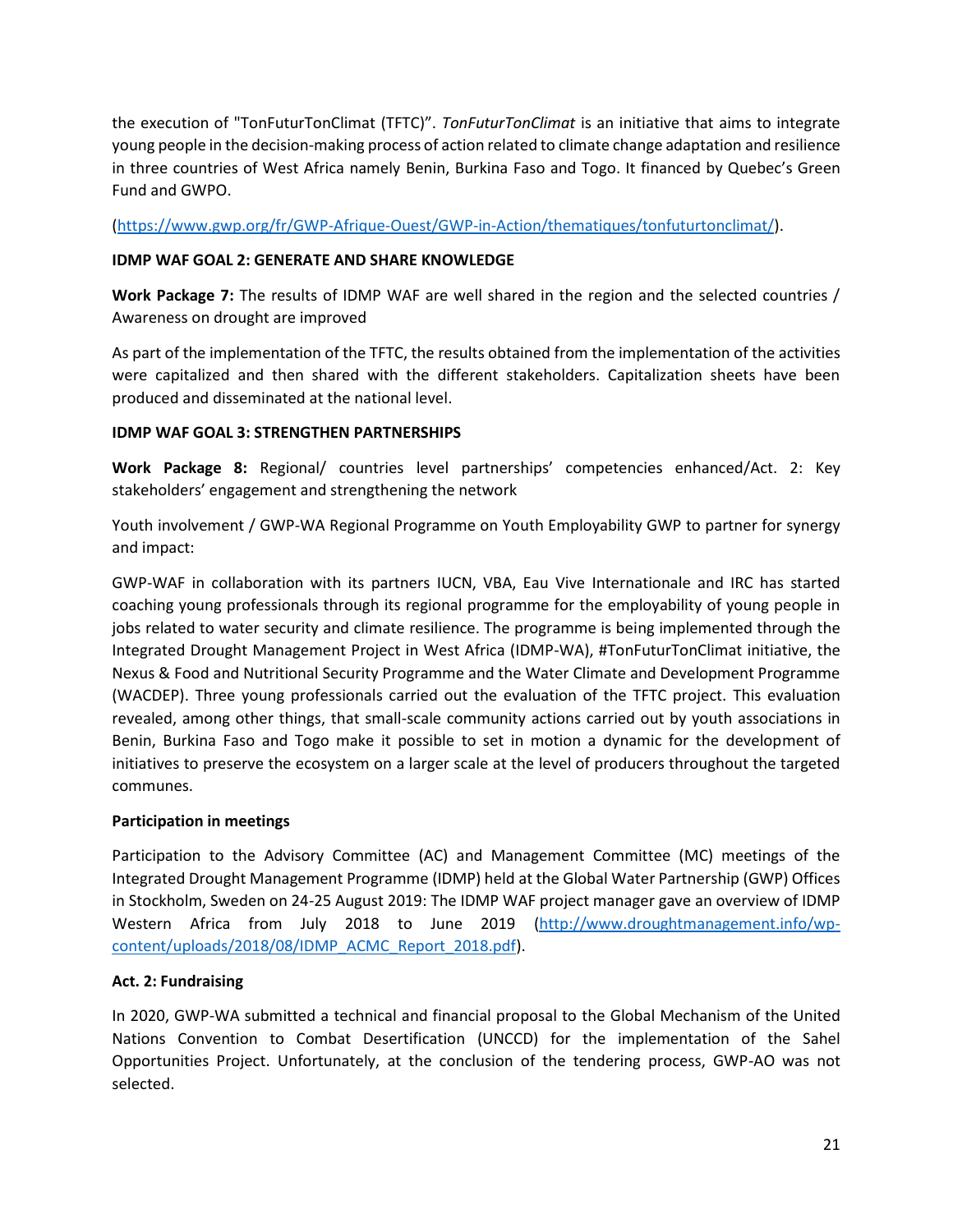In response to the February 2020 call for projects of the International Climate Cooperation Program (ICCP), the International Secretariat for Water (ISW) and the Global Water Partnership in West Africa (GWP-WA) submitted and obtained funding for the implementation of Phase 2 of the TonFuturTonClimat initiative (TFTC 2), in collaboration with the Country Water Partnership of Benin (PNE-Benin), the Country Water Partnership of Burkina Faso (PNE-Burkina) and the NGO Jeunes Volontaires pour l'Environnement du Togo (JVE Togo). The initiative prioritizes the development of project models that are sustainable, economically viable, replicable, have tangible impacts for people, and involve young rural and peri-urban leaders in the design, planning, and implementation. The TFTC2 initiative will be implemented from 2021 to 2023 and is based on the development of three (3) new projects including: (i) the "Mobilization of youth associations for better management of water resources in the Tchoutchoubou micro-basin in the Pendjari basin" project in Benin ; (ii) the project "Promotion of good practices in sustainable land management, adaptation to climate change and conservation of biological diversity in the rural commune of Komki Ipala" in Burkina Faso; and (iii) the project "Support to young people for a transition to sustainable agriculture through agro-ecological practices in the municipalities of Grand Kloto" in Togo. The budget mobilized is 499 000 USD.

#### <span id="page-25-0"></span>2.8.4 Adaptation Fund: Volta Flood and Drought Management Project

(October 2020-August 2021)

The APFM TSU continued the implementation of the [VFDM project](https://www.floodmanagement.info/volta-basin/) activities together with other Executing Partners (Volta Basin Authority and Global Water Partnership-West Africa), External Implementing Partners (CIMA Research Foundation, Italian Department of Civil Protection, Knowledge & Innovation, IUCN, UNITAR/UNOSAT) and active support, participation and engagement of Regional, National and local agencies and communities. Implementation of some of the planned activities in the first and second year were delayed and are still on-going due to the global covid-19 Pandemic situation. Many of the activities planned (involving travel to the countries) in the second year of the project were postponed to the last quarter of the year 2021 or will be conducted virtually in agreement with the National services.

The IDMP is actively involved in the capacity building activities of the VFDM project. For this purpose, the IDMP TSU is working on developing online training modules on IDM – with a focus on monitoring and early warning. The blended self-paced and presential training is planned to be held at the beginning of 2022.

Based on the discussion and approval of the VFDM Project Technical Advisory Committee (PTAC), the APFM TSU submitted the second project progress report (PPR) to the Adaptation Fund Secretariat during the second week of August 2021 highlighting the achievements, challenges and risks encountered during the implementation. Once the PPR-II report is approved by the Adaptation Fund Board, the funds for third year activities will be made available to the Implementing Partner (WMO) of the project.

The mid-term evaluation of the VFDM project is planned for early 2022 through an independent Monitoring and Evaluation (M&E) expert.

The table below describes the VFDM activities completed, on-going and planned until July 2022. More information on the workplan can be found [here.](https://www.floodmanagement.info/volta-basin/work-plan/)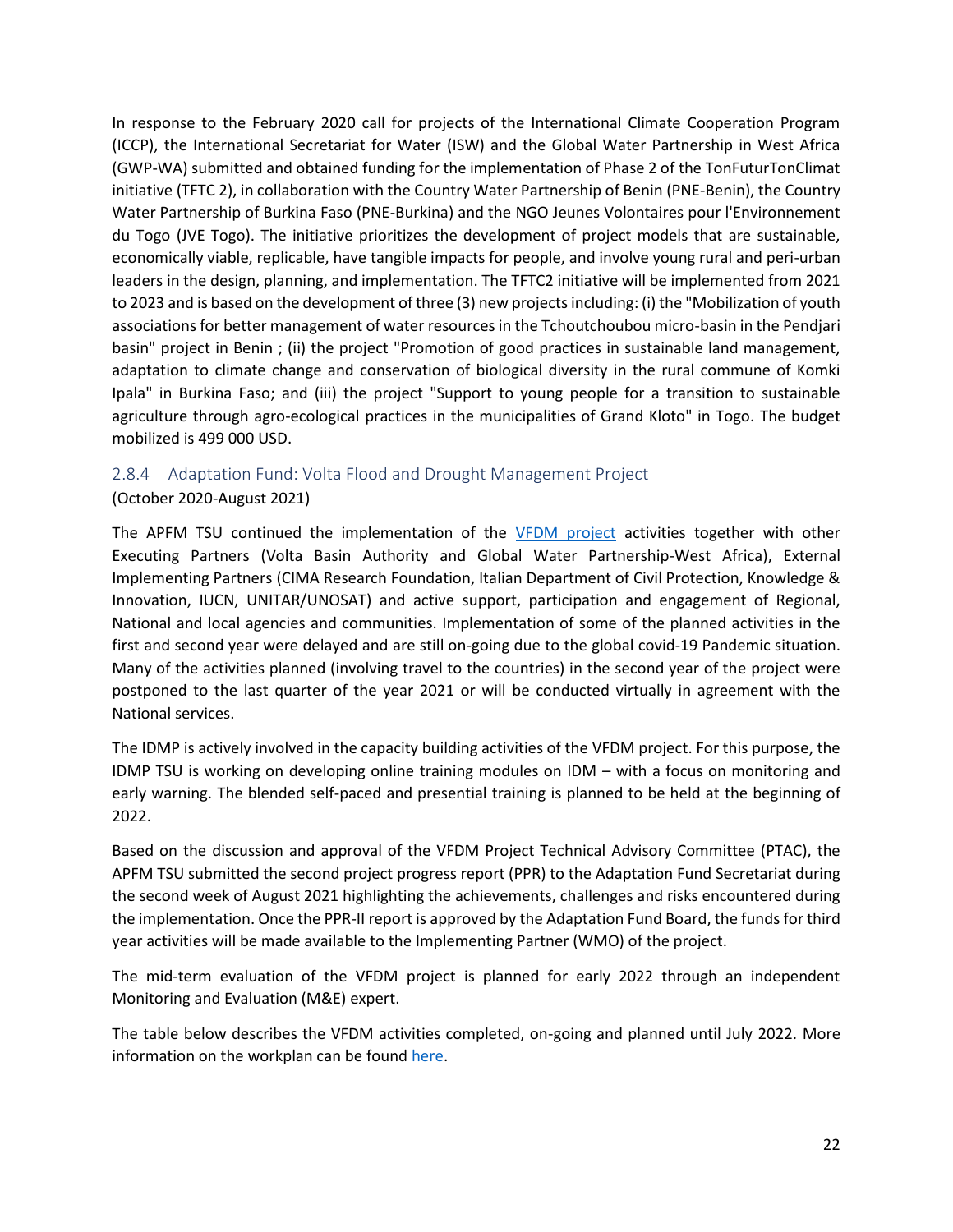| Activities completed until<br><b>July 2021</b>                                                                                                                                                                                               | Activities carried out between<br><b>July 2020-June 2021</b>                                                                                                                                                                                                  | <b>Activities</b><br>postponed<br>and on-going due to<br>the Covid-19 Pandemic                                                                  | New activities planned<br>between August 2021-<br><b>July 2022</b>                                                                                                                                                                               |
|----------------------------------------------------------------------------------------------------------------------------------------------------------------------------------------------------------------------------------------------|---------------------------------------------------------------------------------------------------------------------------------------------------------------------------------------------------------------------------------------------------------------|-------------------------------------------------------------------------------------------------------------------------------------------------|--------------------------------------------------------------------------------------------------------------------------------------------------------------------------------------------------------------------------------------------------|
| Letter of Agreement with<br>project<br>executing<br>the<br>Partners (VBA and GWP-<br>WA)<br>and<br>External<br>Implementing<br>Partners<br>Italian<br>Civil<br>(CIMA,<br>Protection, Knowledge and<br>Innovation,<br>IUCN,<br>UNITAR/UNOSAT) | Preparation work for developing<br>Curriculum<br><b>Training</b><br>and<br>carrying<br>distance<br>learning<br>courses on End-to-End Early<br>Warning System for<br>Flood<br>Forecasting (E2E-EWS-FF) and<br>Third<br>Pillars<br>of<br>Drought<br>Management. | Development of the<br>Centralized databases<br>(1.1.2.3)                                                                                        | Development of Long-<br>term risk management<br>framework<br>or<br>strategies                                                                                                                                                                    |
| Special Service Agreement<br>with<br>Independent<br>Consultants                                                                                                                                                                              | Design and Development of the<br>VOLTALRAM EWS (on-going till<br>the end of the project)<br>https://volta.myDewetra.world                                                                                                                                     | Development<br>of<br>Training curriculum and<br>distance<br>learning<br>course<br>drought<br>on<br>monitoring and EWS<br>for floods and drought | Development<br>of<br>Hydrological<br>models<br>and forecasting system<br>for the National portion<br>of the Volta Basin                                                                                                                          |
| <b>VFDM</b><br>Monitoring<br>and<br><b>Evaluation manual</b>                                                                                                                                                                                 | Consultation and Integration<br>with other completed, on-going<br>and planned projects to ensure<br>synergies or complementarities<br>(on-going).                                                                                                             | Development of risk<br>maps for floods and<br>drought at the basin<br>level                                                                     | Finalize pilot sites and<br>initial consultation for<br>testing the applicability<br>and effectiveness of<br>the VOLTALARM EWS<br>during the monsoon<br>and dry seasons                                                                          |
| Consultation<br>National<br>with the Six<br>meetings<br>countries agencies and the<br><b>VBA</b>                                                                                                                                             | Pilot test studies to test the<br>methodology and guidelines for<br>conducting local risk mapping in<br>the 60 sites                                                                                                                                          | Climate Scenarios and<br>impact<br>various<br>on<br>sectors<br>(Urban,<br>Water<br>Agricultural,<br>resources<br>etc.)<br>are<br>developed      | Regional workshops to<br>present the existing<br>policies,<br>plans<br>and<br>guidelines on flood and<br>drought management<br>and climate change<br>adaptation (NAPA, NAP<br>etc.)<br>and<br>prepare<br>for<br>action<br>plan<br>improving them |
| National<br>Consultation<br>reports including current<br>capabilities,<br>needs,<br>recommendations, action<br>plan etc. are available                                                                                                       | Country missions to assess IT<br>network<br>and<br>databases<br>availabilities, need and current<br>capabilities (1.1.2.2)<br>National IT/Database reports<br>are developed and discussion<br>with countries are on-going                                     | Capacity<br>оt<br>stakeholders<br>to<br>use<br>Floods and Drought risk<br>maps are enhanced                                                     | of<br>Development<br>community-based<br>flood<br>and<br>drought<br>manual for the Volta<br><b>Basin</b><br>countries<br>incorporating<br>experiences and lesson<br>learnt from the CBFDM<br>activities in the six<br>communities                 |
| risk<br>Local<br>mapping<br>activities in the 60 pilot<br>sites of the Volta Basin<br>1.1.3)<br>(Activity<br>is<br>completed and reports are<br>available                                                                                    | Development of risk maps for<br>floods and drought at the basin<br>level                                                                                                                                                                                      | Implementation<br>of<br>community-based<br>flood<br>and<br>drought<br>management activities<br>in the six selected sites                        |                                                                                                                                                                                                                                                  |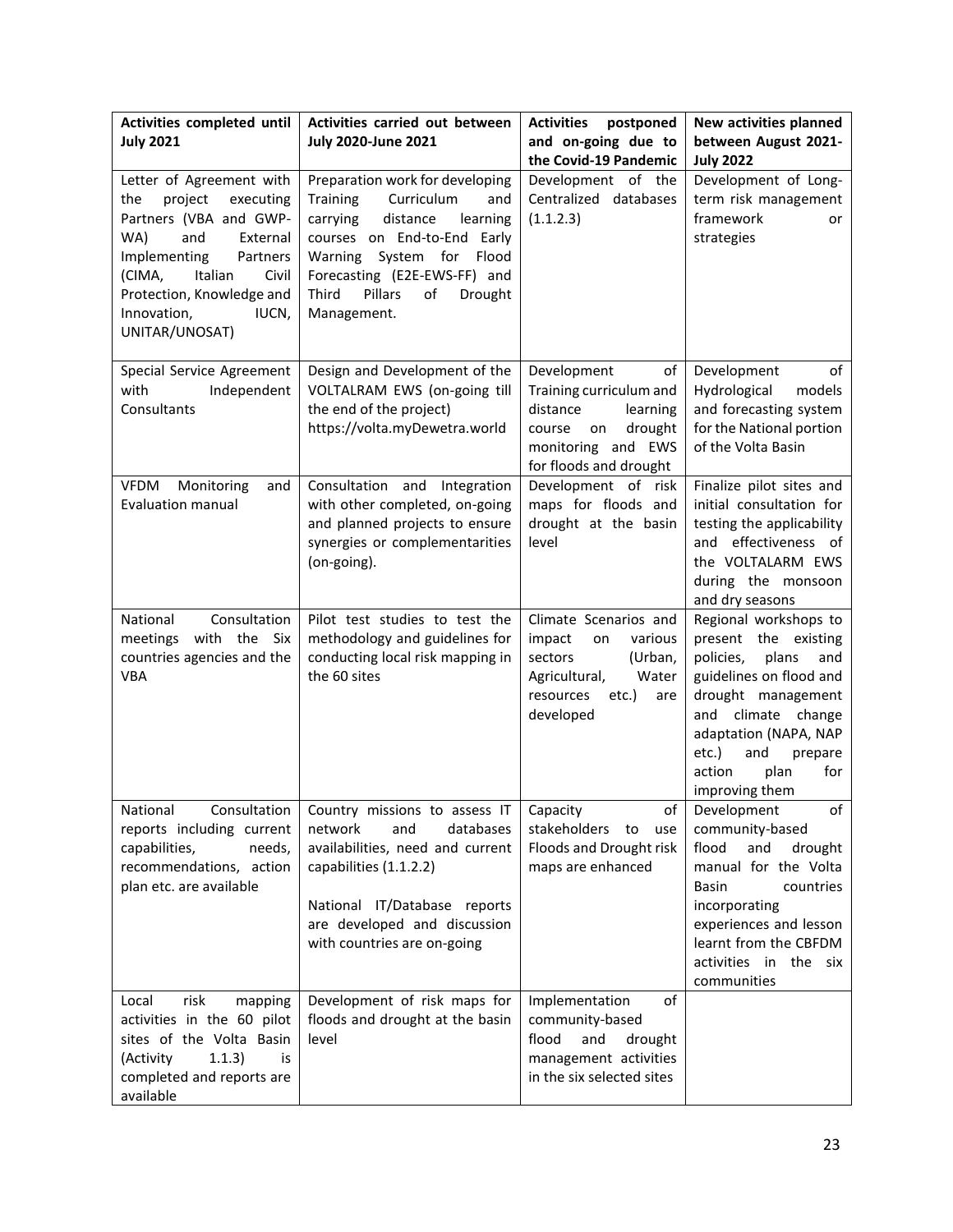| Preparation<br>and<br>consultation<br>with<br>the<br>National stakeholders<br>on<br>the<br>activities<br>on<br>environmental<br>and<br>ecosystem<br>services<br>(Activity 1.2.3.1-1.2.3.7) | of<br>Development<br>Training<br>Curriculum and carrying out e-<br>learning<br>and<br>face-to-face<br>capacity development sessions | Capacity<br>development<br>of the National and<br>Regional stakeholders<br>Nature-based<br>on<br>solutions for flood and<br>drought management                    |  |
|--------------------------------------------------------------------------------------------------------------------------------------------------------------------------------------------|-------------------------------------------------------------------------------------------------------------------------------------|-------------------------------------------------------------------------------------------------------------------------------------------------------------------|--|
| Finalization of the Training<br>Manual for mainstreaming<br>gender in E2E-EWS-FF and<br>IFM                                                                                                | Identification of the six sites for<br>implementing<br>community-<br>flood<br>based<br>drought<br>and<br>management activities      | of<br>Review<br>existing<br>policies,<br>plans<br>and<br>guidelines on flood and<br>drought management<br>climate change<br>and<br>adaptation (NAPA, NAP<br>etc.) |  |
| of<br>the<br>Development<br>Project Progress Report<br>(PPR)-I and II submitted to<br>Adaptation<br>Fund<br>the<br>Secretariat                                                             | Organize<br>and<br>conducted<br>National training workshops on<br>Mainstreaming Gender<br>into<br>E2E-EWS-FF and IFM                |                                                                                                                                                                   |  |

## <span id="page-27-0"></span>2.8.5 IDM pre-concept for the DRIN basin (AF)

In order to meet the need for improved proactive drought management in the Drin basin and building on the achievements and lessons learned from the DriDanube project, the IDMP TSU together with IDMP CEE and GWP MED have started the work on a project proposal on IDM in the Drin river basin. With WMO as implementing entity, it will include the NMHS of the three basin countries Albania, Montenegro, and North-Macedonia as executing entities.

#### <span id="page-27-1"></span>2.8.6 IDM project in CA - discussions with FAO and UNCCD

Discussions have started between WMO, GWP, FAO and UNCCD to develop a project proposal for strengthening drought resilience in the Central Asian region through proactive drought risk management.

#### <span id="page-27-2"></span>2.8.7 IDM project for the Mekong River basin

WMO has started the process for obtaining funding through the Adaptation Fund (currently at stage concept note) for a project on strengthening capacities for climate services in the Mekong River basin. The overall objective of the project is to reduce vulnerability and increase resilience of the Mekong River communities in Cambodia, Lao PDR, Myanmar, Thailand and Viet Nam to climate variability and change by implementing climate-smart decision-making networks for better disaster risk management of drought and floods, agriculture management, and water resources management encompassing hydropower generation.

#### <span id="page-27-3"></span>2.8.8 Activities in South Asia Drought Monitoring System (SADMS)

IWMI continues to support the South Asia Drought Monitoring System (SADMS: [http://dms.iwmi.org\)](http://dms.iwmi.org/). The status of SADMS will be provided by IWMI during the IDMP Advisory Committee meeting.

## <span id="page-27-4"></span>2.8.9 Activities in Central America

Drought management activities have been developed by GWP Central America with support from the IDMP and with close involvement of the regional WMO office in Costa Rica since 2013 (further information [here\)](http://www.droughtmanagement.info/idmp-activities/central_america/).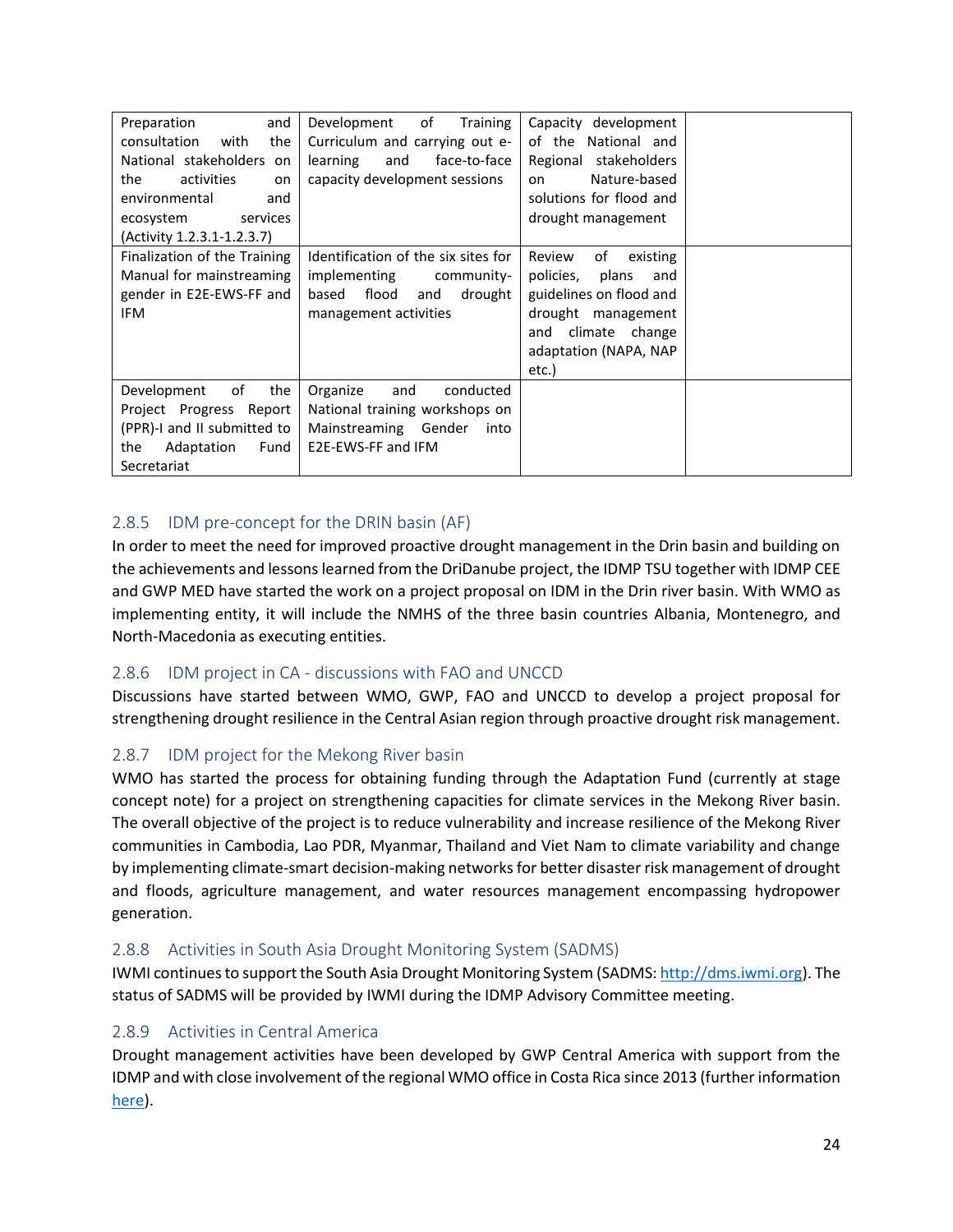Based in parts on this work, the Euroclima+ project "Increasing capacities for risk reduction on droughts and floods and promotion of resilience in Central America" received a commitment for EUR 2.2M of funding and was launched on 2 July 2019, in San Salvador. This project has started the implementation jointly by the regional integration system (SICA) entities, including the Central American Commission for Environment and Development (CCAD/lead institution), the Coordination Centre for Disaster Prevention in Central America and the Dominican Republic (CEPREDENAC/co-executor) and the Regional Committee on Hydraulic Resources (CRRH/co-executor). GWP Central America with technical assistance of the IDMP will be participating in the preparation of drought policies, pilot projects on RWH and capacity building activities of the Project, among other activities.

The objective of the project is "to increase the effectiveness of disaster risk management, with a regional and inclusive approach for the benefit of the Central American population" and is meant to be implemented in 2 years in Central America, starting in July 2019 and finalizing in 2021.

In the context of this project, 6 national workshops of 5 days each were held in 2020 in Guatemala, Honduras, Nicaragua, Panama, Costa Rica and El Salvador with active participation of the IDMP TSU. Due to the ongoing Covid-19 pandemic, these workshops were facilitated in a virtual format. The workshops were organized around the three Pillars of IDM, also sourcing from IDMP materials. Based on the findings of these workshops, in 2021 the CCAD, with the support of GWP Central America, developed regional guidelines for the formulation and implementation of drought management policies. Consultations are currently taking place for the validation and finalization of the guidelines, which were prepared using IDMP's drought policy guidelines.

#### <span id="page-28-0"></span>2.8.10 Activities in South America

The Drought Information System (SISSA) for the Southern South America was [formally launched in June](https://youtu.be/wD4fKpQAvy8)  [2021](https://youtu.be/wD4fKpQAvy8) (video). In addition, SISSA partners held a brainstorming meeting in April 2021 on plans to conduct an in-person workshop which has been postponed due to the COVID-19 situation. This project is funded from the Inter-American Development Bank and is the result of the [Workshop on Developing a Drought](http://www.wmo.int/pages/prog/wcp/agm/meetings/sadm17/)  [Monitoring, Early Warning and Mitigation System for South America](http://www.wmo.int/pages/prog/wcp/agm/meetings/sadm17/) held in August 2017.

EUROCLIMA+ is also funding two other drought-related projects in South America: (1) [a project with](https://public.wmo.int/en/media/news/euroclima-boosts-risk-management-of-droughts-and-floods-andes)  [CIIFEN to strengthen the regional and national drought and floods information and management systems](https://public.wmo.int/en/media/news/euroclima-boosts-risk-management-of-droughts-and-floods-andes)  [in the Andean countries \(Western South America\)](https://public.wmo.int/en/media/news/euroclima-boosts-risk-management-of-droughts-and-floods-andes) for 1.5 million Euro for 3 years, and (2) a proposal submitted jointly by SENAMHI Bolivia and SENAMHI Peru to work on droughts in the Altiplano. All three projects will complement one another and they all will work together towards the common ultimate goal of supporting, developing, and implementing SISSA for the entire South American region.

## <span id="page-28-1"></span>2.9 International Drought Mitigation Research Centre

Discussions are still ongoing with regards to International Drought Mitigation Research Centre (IDMRC). The COVID-19 situation has slowed development of this activity and further discussions of this will take place at the upcoming AC/MC meeting.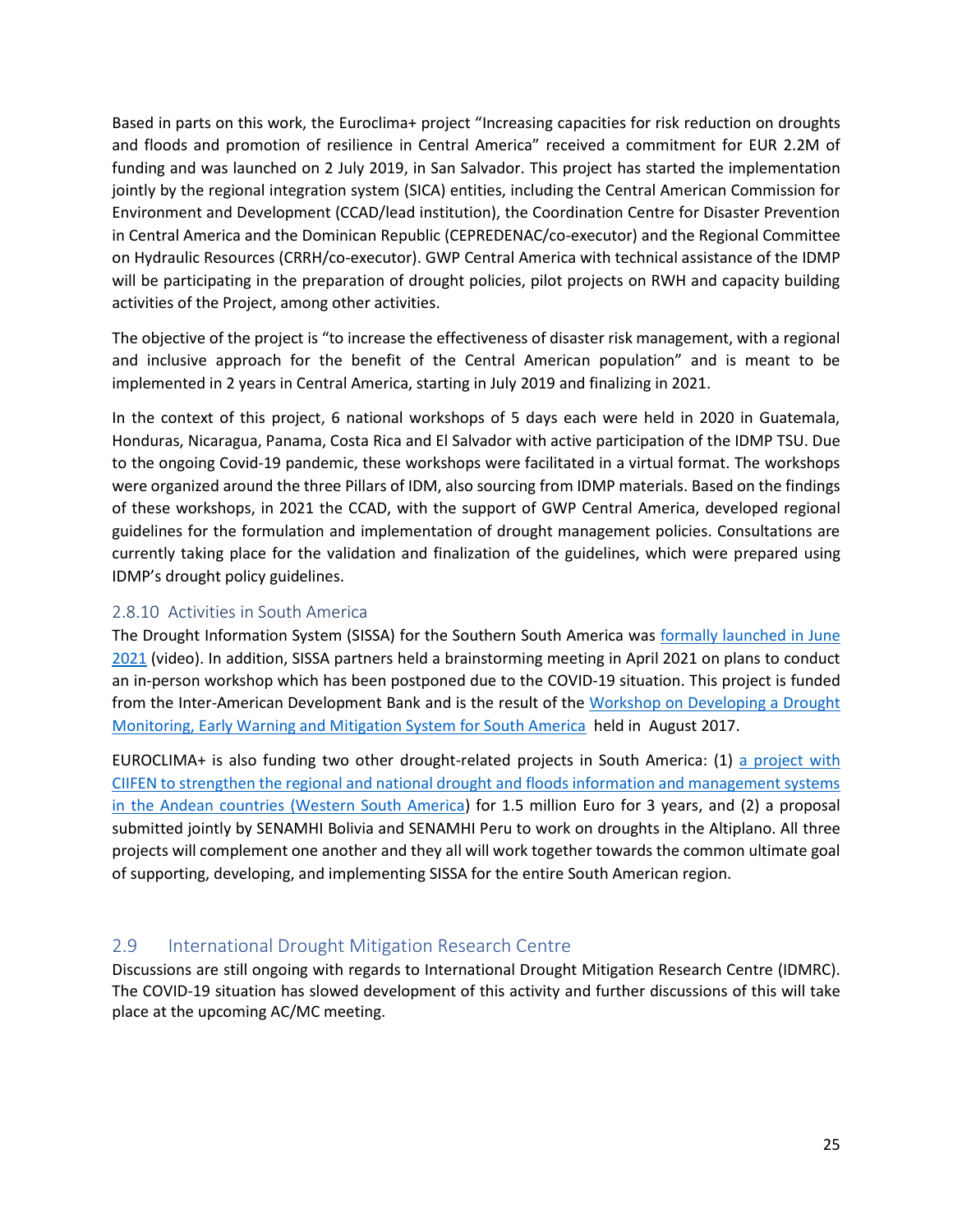## <span id="page-29-0"></span>2.10 Integrated Drought Management HelpDesk

The IDMP meeting in September 2017 has launched the Integrated Drought Management HelpDesk. The HelpDesk consists of a "Find" section (to find resources in the library and access tools and guidelines), a "Connect" section (to link to IDMP initiatives) and an "Ask" section (to request advice and technical support). The "Ask" section was the final section that completed the HelpDesk. A draft profile of all partners for the catalogue of services of the HelpDesk was developed by the IDMP TSU and each Support Base Partner's profile has been uploaded to the IDMP website. Fourteen IDMP Support Base Partners (see section 2.1) have reviewed the profile and concluded the discussion on the modalities of engagement with the HelpDesk to date. Follow-up has been sent to others. In addition to the "Ask" function of the IDMP HelpDesk, stakeholders can also submit questions via the comment function in th[e online Drought](https://www.droughtmanagement.info/indices/)  [Indicator tool.](https://www.droughtmanagement.info/indices/)

In total 53 requests have been received through the HelpDesk from 1 July 2020 to 30 June 2021 with a sum of 225 requests since the inception of the HelpDesk in 2017. Close to all requests have been completed by the IDMP Technical Support Unit with IDMP partner engagement and the IDMP regional offices. For 2020/21, out of these 52 requests, 47 requests were questions related to indicators and indices referring to the IDMP publication, *Handbook of Drought Indicators and Indices* [\(Figure 1a](#page-29-2)). As shown in [Figure 1b](#page-29-2), the majority of requests were related to rapid guidance on drought indices, while smaller proportions were requests for technical assistance (workshops, strategy, drought policy) and capacity building. Most requests did not contain information on the stakeholder's affiliation (research, public/private sector). For 85 % of the requests, the country or region was not specified. Stakeholders that did indicate their region were mainly from Europe, Africa and Asia (2 requests each).



<span id="page-29-2"></span>*Figure 1 a) Source of IDMP assistance requests (HelpDesk, Email/Direct, Indices online tool), b) Type of requests posed. In total 53 requests were submitted for the 2020/2021 reporting period.*

#### <span id="page-29-1"></span>2.11 IDMP Website

The IDMP website is being maintained by the IDMP TSU with WMO and GWP support. Pages are updated to include the latest development on regional activities, publications, and documents. The website content is since 2020 available in English, French, Russian and Spanish. In addition, the TSU has been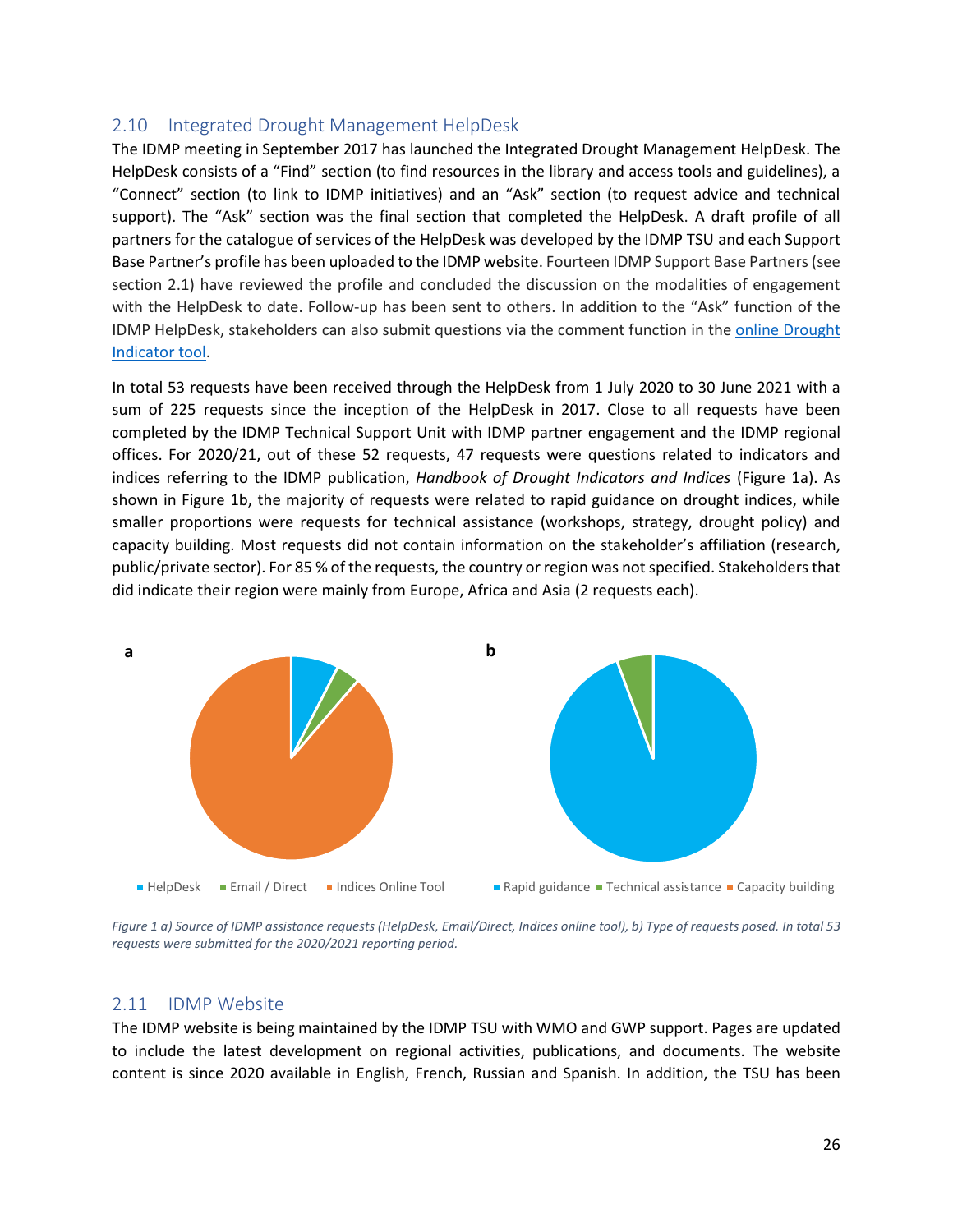working with an external consultant to update the website template and looks. The updated design of the website is online since September 2021.

The section "[Advisory and Management Committee Meetings](https://www.droughtmanagement.info/about/advisory-and-management-committee-meetings/)", provides an overview of the meetings of the management group and their main recommendations since its establishment in 2013, with the last addition of last year's 2020 IDMP annual meetings. A "[Partners](https://www.droughtmanagement.info/about/partners/)" page presents the programme's partner organizations, with links to their websites.

The pages of the IDMP regional initiatives are continuously being expanded. The website also contains a map that provides an overview of the various activities of the IDMP and a space to explain the status of each of the activities. This map is being updated with the current work on the website.

To date the library of drought-related publications contains 323 drought-related publications. Publications can be easily added to the library by the IDMP Technical Support Unit and IDMP partners are invited to suggest additional and new publications that should be included.

Please visit the IDMP website to find out more:<http://www.droughtmanagement.info/>

#### <span id="page-30-0"></span>2.12 Development and Implementation of the Communication Strategy

In order to disseminate information about IDMP's activities and outcomes, different methods of communication have been used. The IDMP website and social media channels are the primary methods of engaging with audiences and generating sustainable growth. The IDMP website has been transferred to a new layout in summer 2021 and the TSU is working on making the website more user-friendly. Feedback from partners on this is welcome.

A new feature of the IDMP outreach materials are fact sheets, the first of which was launched in June 2021 (available [here\)](https://www.droughtmanagement.info/wp-content/uploads/2021/06/IDMP_3pillars_factsheet.pdf). The IDMP TSU has started discussions with the APFM TSU in order to use synergies for increasing the programmes' visibility.

#### **IDMP website**

[Figure 2](#page-31-0) shows the recorded number of website visits per day for the last four reporting years (1st July – 30th June). The distribution of visits over the year is relatively even, with a decline for the end of year / holiday period. For the 2019-2020 reporting period, an increase in website visits is noticeable from September 2019, which coincides with the UNCCD COP14 in Delhi and suggests a relation to the IDMP's active engagement in this event. In the 2020-21 reporting period, the trends are largely following the longterm average. There are several days with unusually high frequentation of the website, which cannot be explained by any event. Since 2017, the website has seen a continuous increase in visits, as can be seen i[n Figure 3.](#page-31-1) In the 2020-2021 reporting period, a total of 46.412 users visited the IDMP website according to Google Analytics.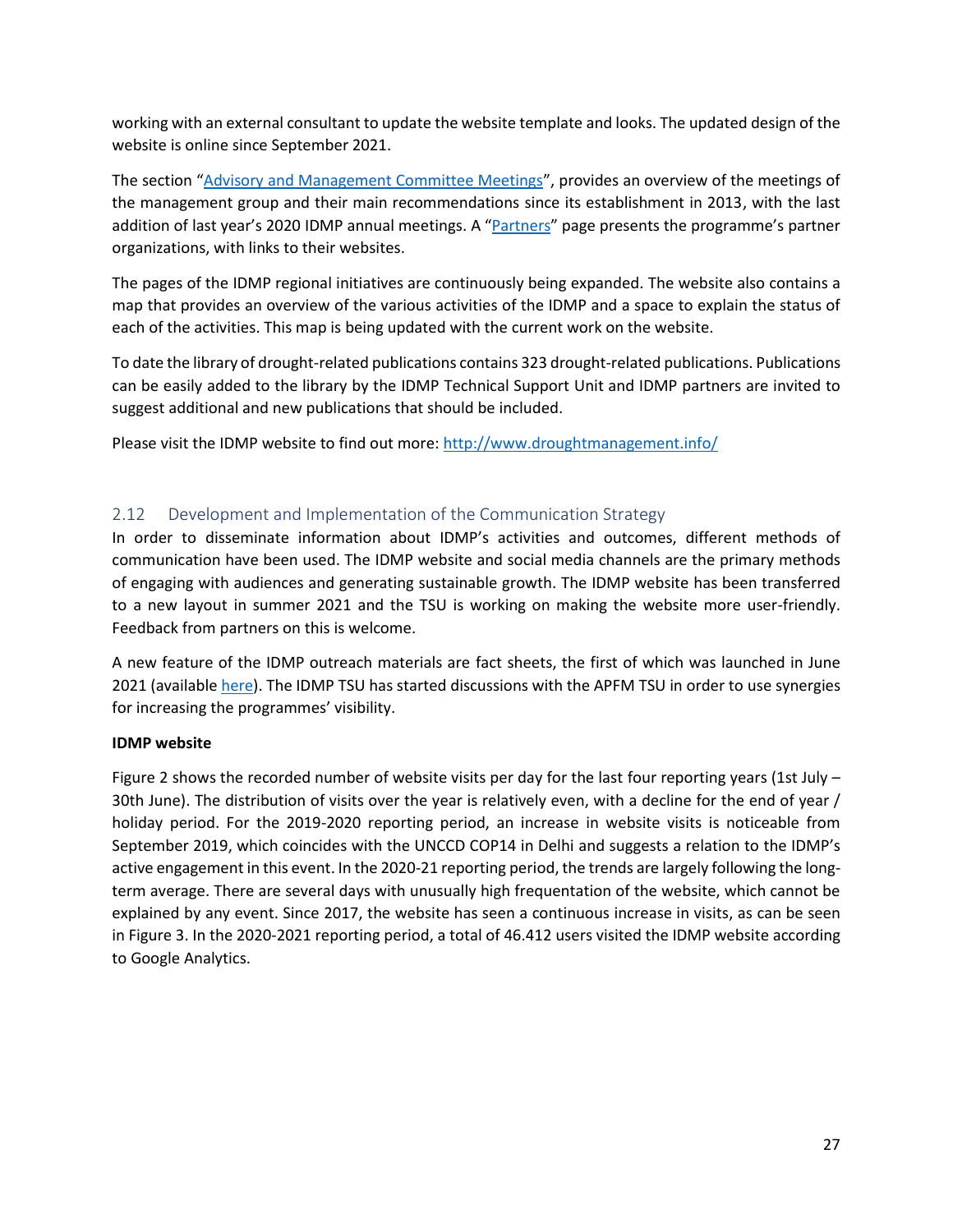

<span id="page-31-0"></span>*Figure 2 Number of website visits throughout the reporting period (July - June) from 2017-2021 (Source: Google Analytics, viewed on 20.09.2021).*



*Figure 3 Total number of website visits (www.droughtmanagement.info) in the past 5 years.*

<span id="page-31-1"></span>Throughout the last three years, the percentage of new visitors as compared to total visits has been constant at a high level, between 76 – 80 %, showing no trends. The bounce rate however, a measure for users navigating away from the website after viewing only one site, has been steadily increasing over the last four years at a relatively high level of 73.0-84.9 %, while the average time spent on the website has increased from 0:1:39 in 2019-20 to 0:2:26 in 2019-20 ([Table 1](#page-31-2)).

<span id="page-31-2"></span>

| Table 1 Website statistics for the IDMP website (www.droughtmanagement.info) for the last four reporting periods 2016-2021. |  |  |  |  |
|-----------------------------------------------------------------------------------------------------------------------------|--|--|--|--|
|-----------------------------------------------------------------------------------------------------------------------------|--|--|--|--|

|                               | 2016-17 | 2017-18 | 2018-19 | 2019-20 | 2020-21 |
|-------------------------------|---------|---------|---------|---------|---------|
| Bounce rate [%]               | 73.0    | 74.6    | 78.5    | 78.3    | 84.9    |
| Average time on website [min] | 1.42    | 1.52    | 1.32    | 1.39    | 2.26    |
| Pages per session             | 1.74    | 1.72    | 1.54    | 1.53    | n.a.    |
| Number of Sessions per user   | 1.43    | 1.45    | 1.38    | 1.36    | n.a.    |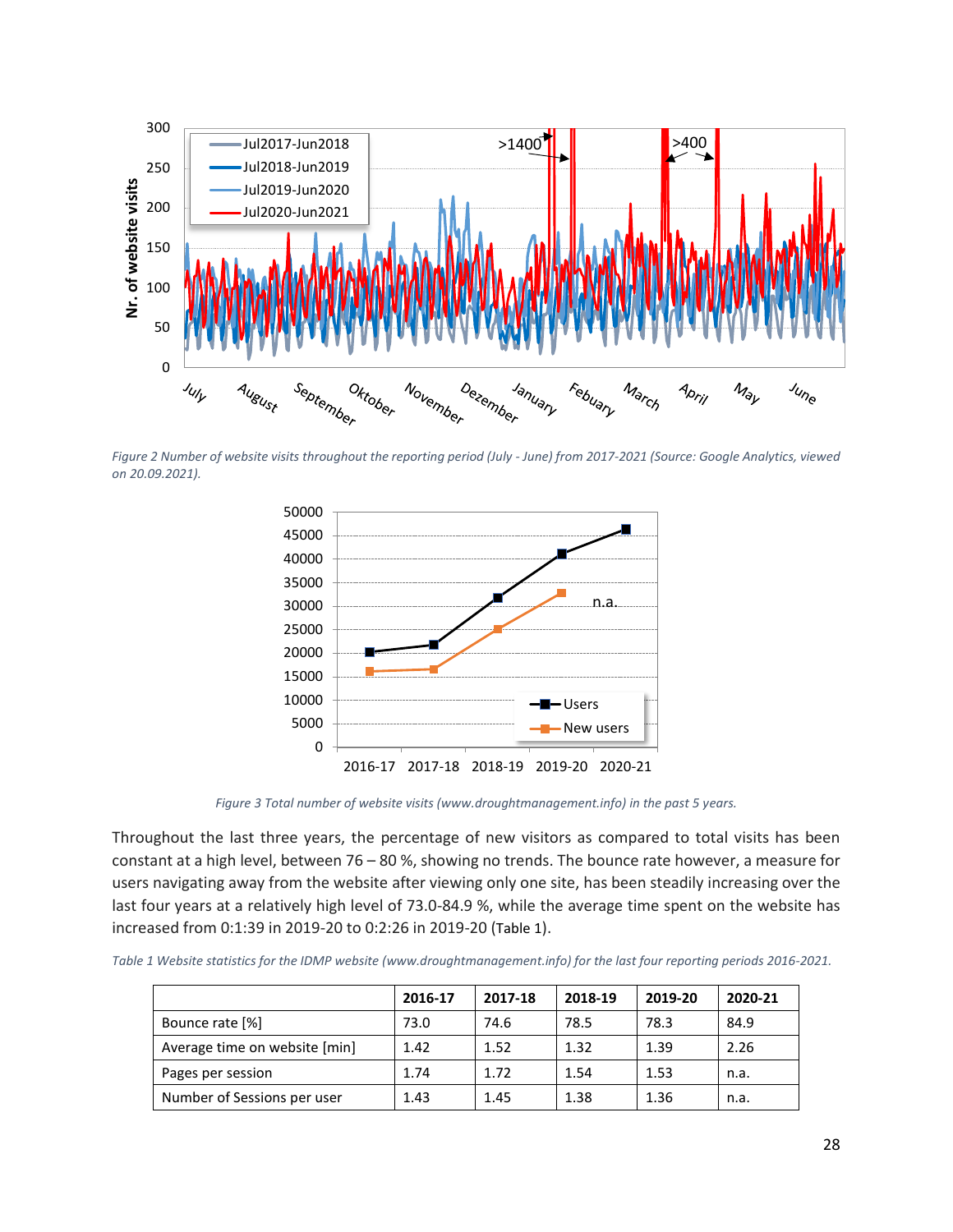The landing page gets most of the views. When people engage with the website, the most visited pages are about the mitigation, preparedness and response page, the indices overview and the standardized precipitation index, followed by different indices (PDSI, SPEI, VCI, TCI, VHI, etc.). Website visitors primarily come from the India and the United States of America, followed by China, Indonesia and Germany.

#### **IDMP social media**

The IDMP is continuing its strategy of publicizing activities and projects in the joint APFM-IDMP Facebook, Twitter and LinkedIn accounts. This has created a tool to drive traffic to both websites. In 2020, the Water Youth Network has assigned two focal points within their disaster risk reduction team, who are supporting the APFM on communication and outreach activities both internally among Support Base Partners and externally. The IDMP benefits from this liaison through the joint Facebook, Twitter and LinkedIn accounts.

#### **Information material**

A new series of graphical factsheets was launched on World Drought Day 17 June 2021. These factsheets summarize on 1 page in a graphical, attractive way different aspects of IDM and the first factsheet focused on the three-pillar approach.

In addition, the IDMP has a brochure and roll-up posters for events.

#### **International Events**

Members of the TSU took part to various international conferences, where they gave presentations introducing the IDMP. These are further detailed below in section 2.13. Please refer to section 2.8.1, for events attended by the IDMP CEE, section 2.8.2 for IDMP HOA and section 2.8.3 for IDMP WAF.

#### <span id="page-32-0"></span>2.13 Engagement with International Processes and Events

The IDMP TSU has been engaged with the following international activities (in addition to the UNCCD and FAO activities described in section 2.3 above);

- In April 2021 the IDMP TSU participated in capacity building workshops of the "[Building Forward](http://www.fao.org/publications/card/en/c/CA9820EN/)  [Better](http://www.fao.org/publications/card/en/c/CA9820EN/)" initiative by FAO
- For the World Water Week 2021 IDMP hosted together with APFM a session on integration of flood and drought management and co-hosted a session with other WASAG partners on progress in drought management.
- In September 2021, the IDMP TSU and CEE regional programme participated in a workshop coorganized by the World Bank and GWP, called "Beyond Scarcity: Water Scarcity and Drought Risk [Management in the Danube Region](https://danube-region.eu/danube-events/beyond-scarcity-water-scarcity-and-drought-risk-management-in-the-danube-region/)" (online)

In 2021 many events have been cancelled or postponed due to the Covid-19 pandemic.

#### <span id="page-32-1"></span>2.14 Fundraising

Work continues to identify fundraising opportunities for the IDMP. In 2018, there were discussions with the APFM and IDMP TSU on the funding landscape which established a donor database. The aim was to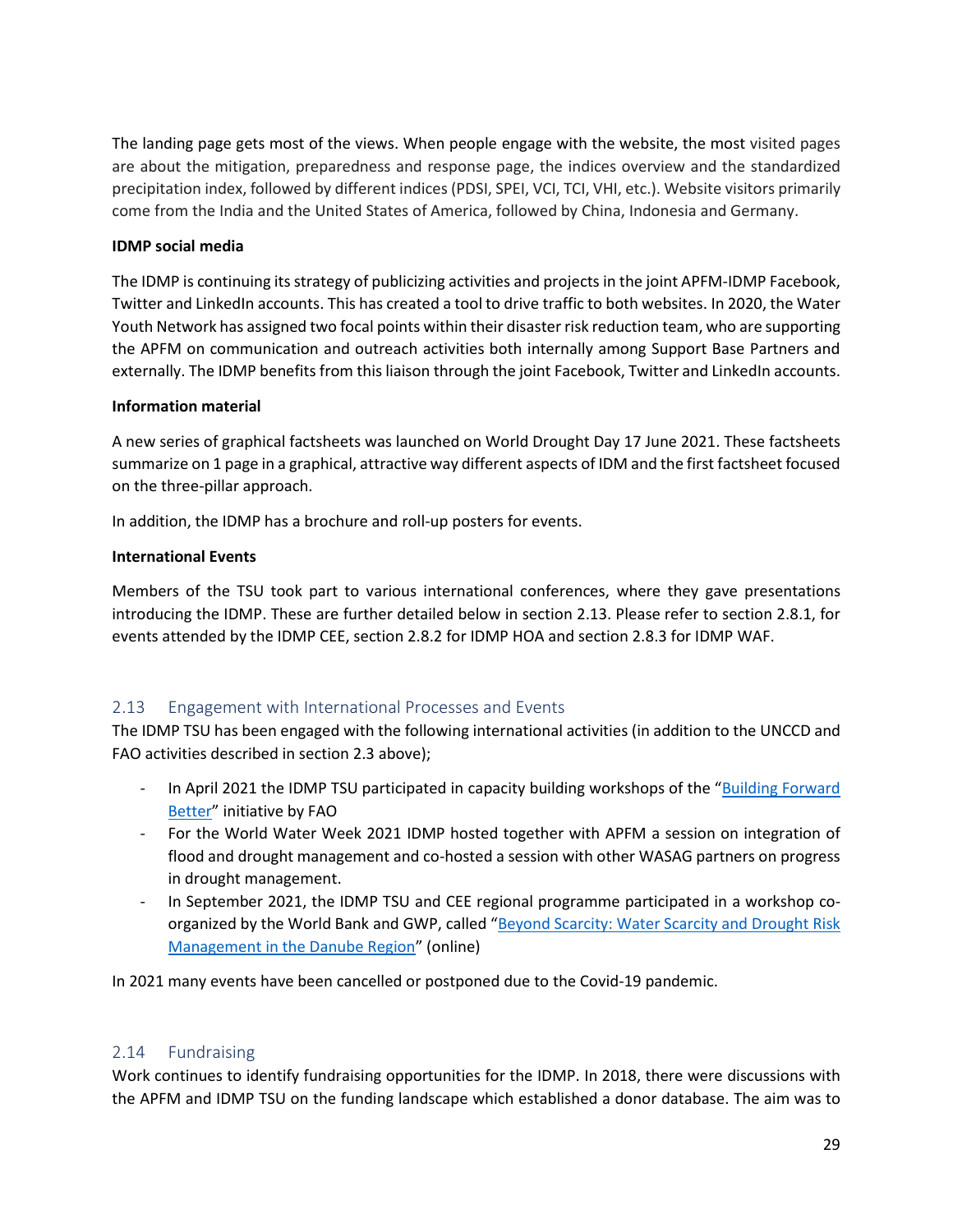support the APFM and IDMP's quest for resource mobilization as part of a new APFM and IDMP business model.

The IDMP is receiving annual funding from NOAA through the GWP administrative processes. In this context, the IDMP TSU has developed a work plan and budget to use the funds for further development of core IDMP activities in coordination with the IDMP recommendations.

#### <span id="page-33-0"></span>2.15 Financial Support

The expenditure report of the IDMP for the year 2021 will be provided to the Management Committee of the IDMP at the meeting.

## <span id="page-33-1"></span>3. Workplan for the period 2021-22 and IDMP strategy

## <span id="page-33-2"></span>3.1 Global Activities

The IDMP will continue to work towards a coherent approach to Integrated Drought Management and a strong joint push towards a proactive, risk-informed management of droughts.

Ongoing efforts to develop capacity building materials for Integrated Drought Risk Management will be continued in the 2021-22 reporting period. E-learning modules are planned to be developed starting from the [Drought Risk Reduction in Integrated Water Resources Management](https://www.droughtmanagement.info/literature/Cap-Net_DRR_Manual.pdf) manual by IDMP and UNDP CapNet. Once developed for the global level, the modules will be tailored for the regional/national context. The IDMP TSU is working on this together with the WMO training office and in coordination with UNDP CapNet.

## <span id="page-33-3"></span>3.2 Regional Activities 2021-22

#### <span id="page-33-4"></span>3.2.1 IDMP Central and Eastern Europe

The following activities were started in summer 2021 with the support of NOAA funds and will continue during the new reporting period 2021/22:

#### a) Decision support for drought for the Drin basin countries (cooperation with DMCSEE)

Main objectives of this activity are: 1) To upgrade the regional web-based information platform (Drought Watch) with country data (Albania, Kosovo, North Macedonia); 2) To support countries in early drought detection and provide information for decision support.

Activities will include: Cooperation with DMCSEE and Drin basin countries Albania, Kosovo, North Macedonia; IT consultancy to upgrade the platform; Support to countries in preparation of drought monitoring data and risk assessment data; Build capacities in the countries (regional training + national visits/trainings.

b) Knowledge & Capacity building products, science, and dissemination (Cooperation with GWP CACENA)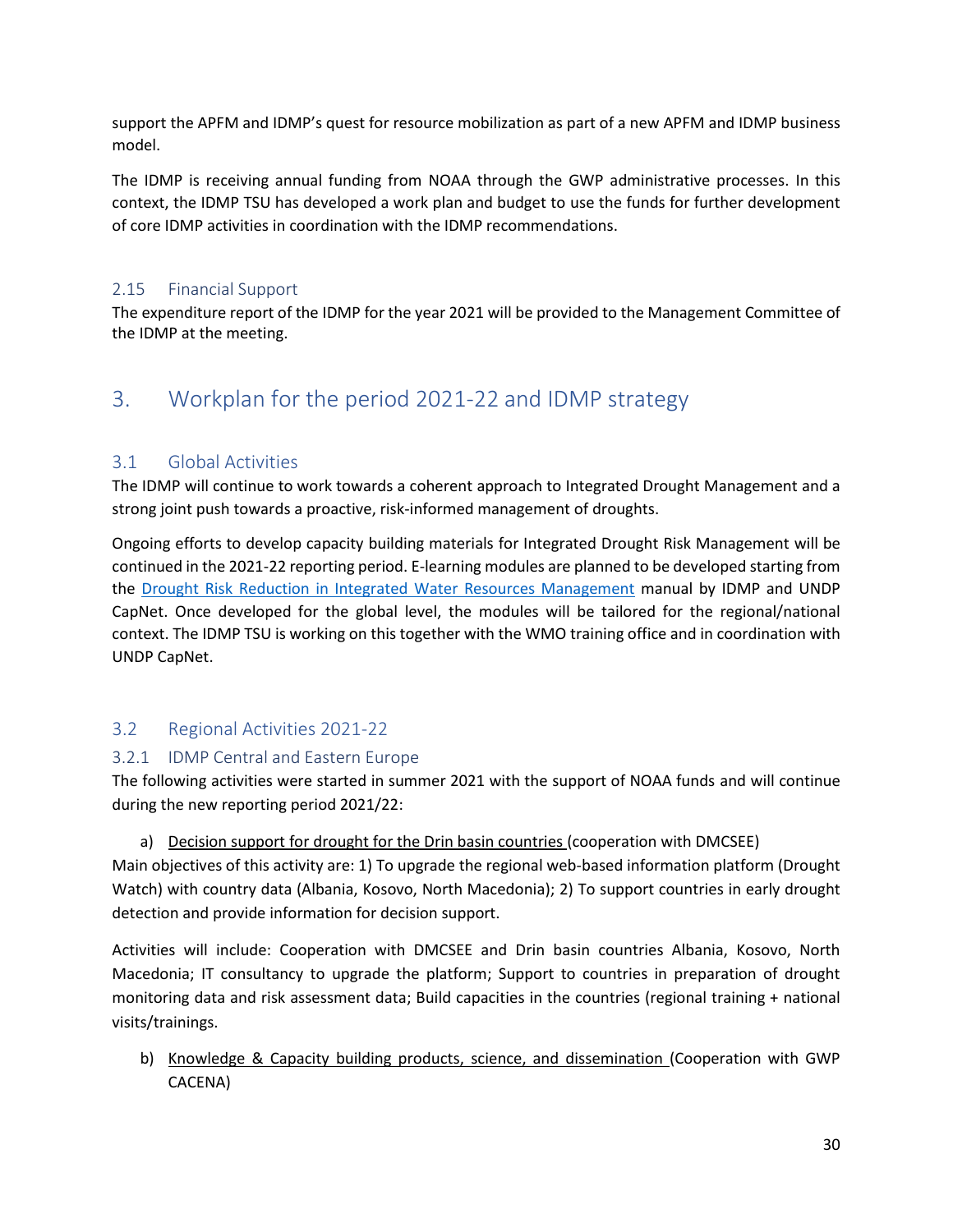Among the main objectives of this activity are: To review the current status of drought management in CACENA region; To prepare concept and steps for establishment of the IDMP in the region; To exchange between GWP CACENA and GWP CEE experts/partners.

## <span id="page-34-0"></span>3.2.2 IDMP Horn of Africa

The outputs and activities planned in the 2021/2022 annual cycle include:

*Output 1.1.2: Institutional linkages for EW information established*

- Develop/Review EW information sharing frameworks at regional, National and sub-national levels
- Develop periodic feedback user friendly tools on accessing, utilizing and reporting EW information to mandated institutions
- Develop an emergency response plan for Drought disasters at the regional and national level

*Output 2.1.2: Adaptive capacity of institutions, farmers and pastoralists in drought management improved*

- Develop capacity building plans for regional, national and sub-national levels
- Develop capacity building materials related drought
- Undertake exchange visits and learning tours for cross learning in areas with successful drought management innovations including ground water management initiatives

*Output 2.2.1: New/existing regional and National arrangements /networks for drought management supported*

- Support review/development of MoUs, protocols and stock route agreements for drought management between farmers and pastoralists
- Facilitate establishment of regional and national drought management multisectoral/stakeholder platforms to coordinate partner efforts
- Support regional and national partners to jointly mobilize resources for Drought Management in a changing climate context

*Output 4.1.1 Good practices and lessons on drought management, EWS and Climate Change impacts documented and disseminated*

• Generate and package information dissemination materials on EW, CC and drought adaptation actions in forms for easy uptake (e.g. policy briefs, brochures) adapted to the various stakeholders

#### *Output 4.1.2 Drought information management strengthened*

• Engage policy makers in dissemination of drought management information and best practices

IDMP HOA will carry out activities in relation to social inclusion as follows

#### **a. Promote the role of women in building drought resilience**

*The activities will include:*

- Carry out a study to establish the role of women including vulnerable youth, women with disabilities, women living in drought hit areas among others, the level of their participation and their capacity needs and gaps in drought resilience and management,
- Build the capacity of women leaders and farmers in building drought resilience,
- Exchange learning visits for women leaders and farmers in relation to building drought resilience,
- Develop and publish a policy brief on the role of women in building drought resilience,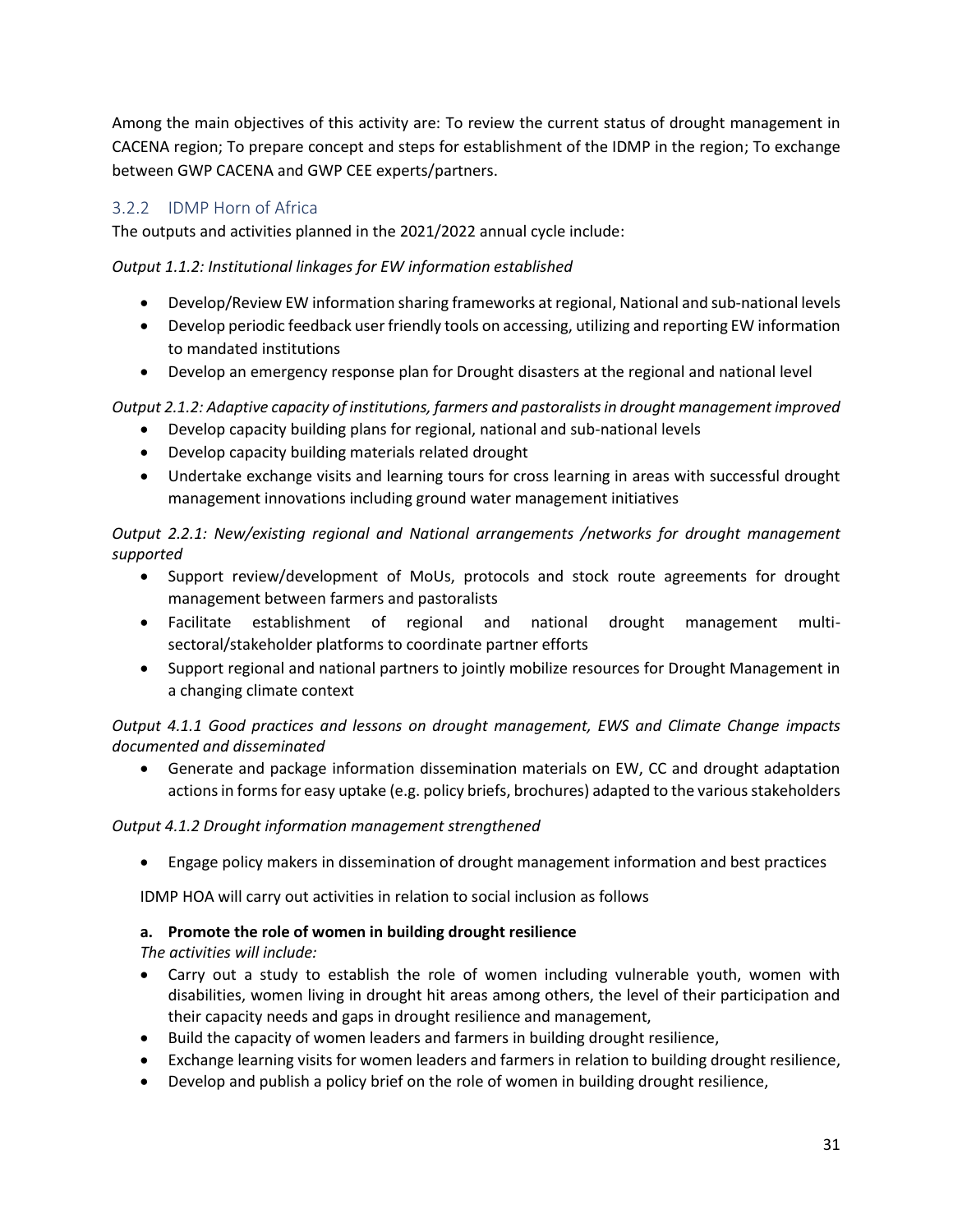- Develop and print Informational, Educational and Communication Materials with key messages on promoting the role of women in building drought resilience.
- **b. Develop workshop material for gender transformative drought management** *The activities will include:*
- Conduct Capacity needs and gaps of key staff from relevant institutions in integration of Gender Transformative Approach (GTA) in drought resilience and management,
- Develop the training module on gender transformative drought management,
- Conduct capacity building /training for key staff from relevant stakeholders in integration of GTA in drought management,
- Develop technical brief on Gender transformative drought management.
- **c. Develop business cases supporting the role of women in building the drought resilience** *The activities will include:*
- Carry out a mapping of existing business cases supporting the role of women including the vulnerable groups in building the drought resilience,
- Develop relevant and replicable business cases that promote the role of women including the vulnerable groups in building the drought resilience,
- Develop technical briefs on developed relevant and replicable business cases that promote the role of women including the vulnerable groups in building the drought resilience.

#### <span id="page-35-0"></span>3.2.3 IDMP West Africa

To be added in the final report based on AC/MC discussions.

#### <span id="page-35-1"></span>3.2.4 IDMP Central Asia and Caucasus

Many countries in Central Asia and Caucasus are currently experiencing massive drought and water scarcity. This situation has been causing tensions and open conflict in the region for a long time, with the disappearance of the Aral sea being a prime and widely known showcase. Meanwhile there are many research efforts to develop a drought monitoring system for the region and several of the Central Asian countries agreed to develop a joint regional drought strategy, which is done under the auspices of the Executive Committee if the International Fund for saving the Aral Sea (EC IFAS) by the Central Asia Regional Economic Cooperation (CAREC). IDMP is using seed funding from the budget provided by NOAA to start the work for one Central Asian and one Caucasian country, Uzbekistan and Armenia. In both countries initial steps for drought policies have been undertaken and IDMP can support these processes by bringing in global expertise and even more important, the experience of the regional IDMP CEE programme, which underwent a similar process during the past 20 years.

#### <span id="page-35-2"></span>3.2.5 Activities in South America

To be added in the final report based on AC/MC discussions.

#### <span id="page-35-3"></span>3.3 Publications planned for 2021/22

Please refer to sections 2.7.4-2.7.8 for publications that are currently being developed. We are expecting all mentioned draft documents to be published in the 2021/22 reporting period.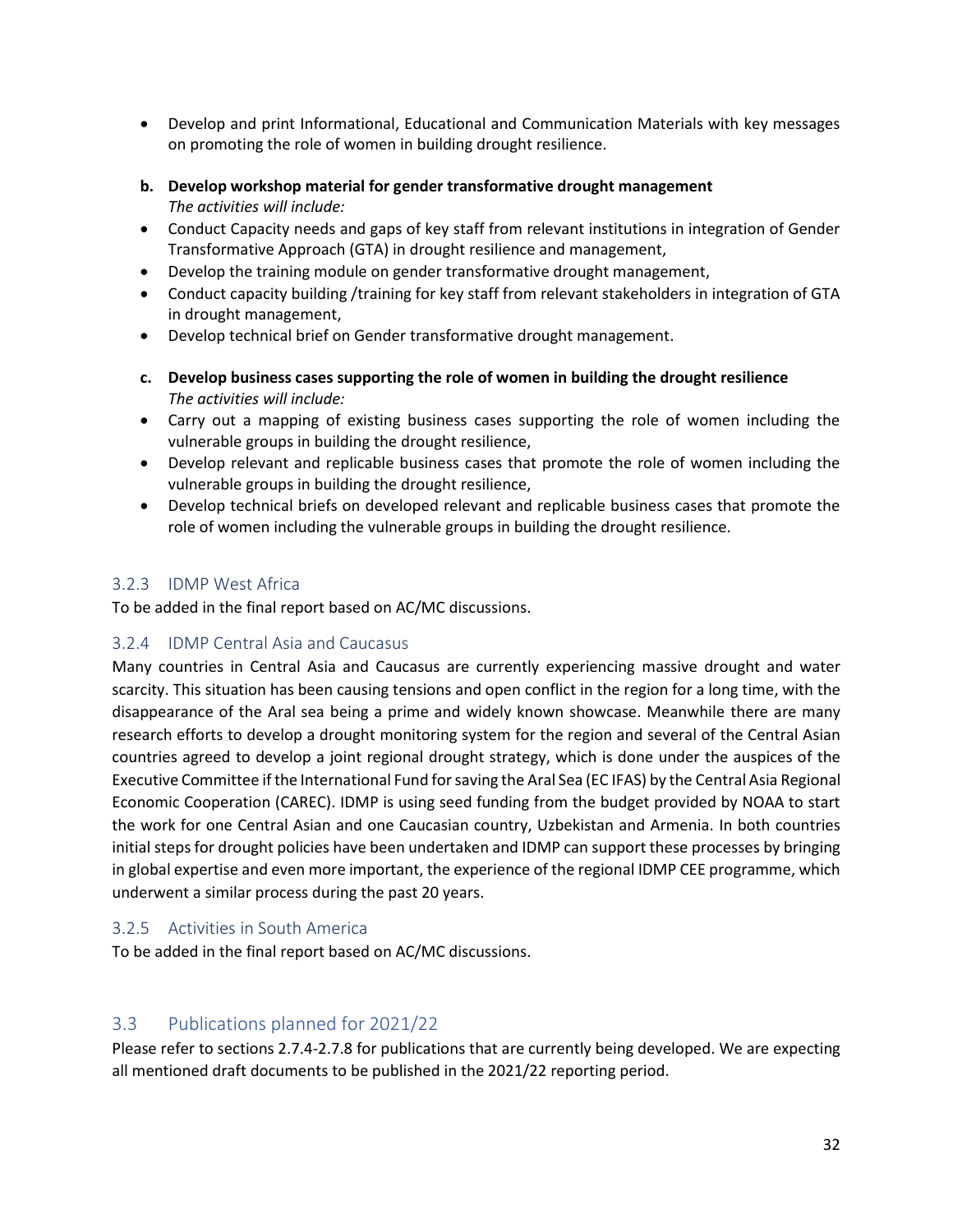## <span id="page-36-0"></span>3.4 IDMP strategy 2022-2024

In continuation to the last IDMP strategy 2017-2019, the IDMP is planning for a new 3-year strategy 2022- 2024. The process to prepare this strategy has started within the TSU but is meant to be directed by the partners and the community. The strategic areas in which IDMP will be focusing its activities and plans to have impact are:

- 1. Promote IDM and catalyze change
- 2. Capacity Building, Knowledge Management and Communication
- 3. Partnerships and IDMP governance

The strategy will be discussed and ideas collected during the Annual Advisory Meeting 2021 and the process discussed during the Annual Management Meeting.